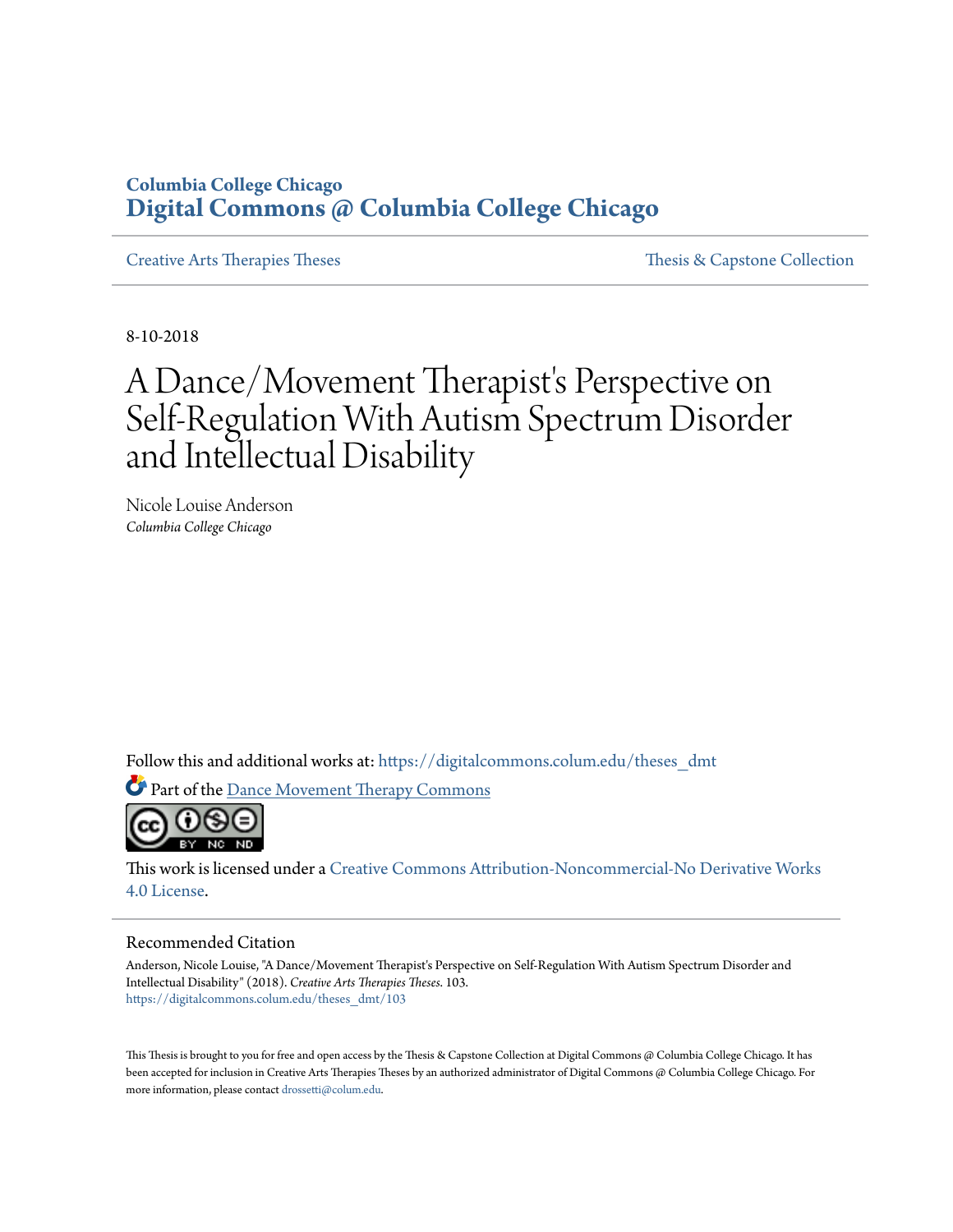### A DANCE/MOVEMENT THERAPIST'S PERSPECTIVE ON SELF-REGULATION WITH AUTISM SPECTRUM DISORDER AND INTELLECTUAL DISABILITY

Nicole Louise Anderson

Thesis submitted to the faculty of Columbia College Chicago

in partial fulfillment of the requirements for

Master of Arts

in

Dance/Movement Therapy & Counseling

Department of Creative Arts Therapies

August 2018

Committee:

Susan Imus, MA, BC-DMT, LCPC, GL-CMA Chair, Creative Arts Therapies

Laura Downey, EdD, BC-DMT, LPC, GL-CMA Research Coordinator

Jessica Young, MA, BC-DMT, LCPC, GL-CMA Thesis Advisor

Nicole Zanon-Tocke, MA, LCPC, NCC Reader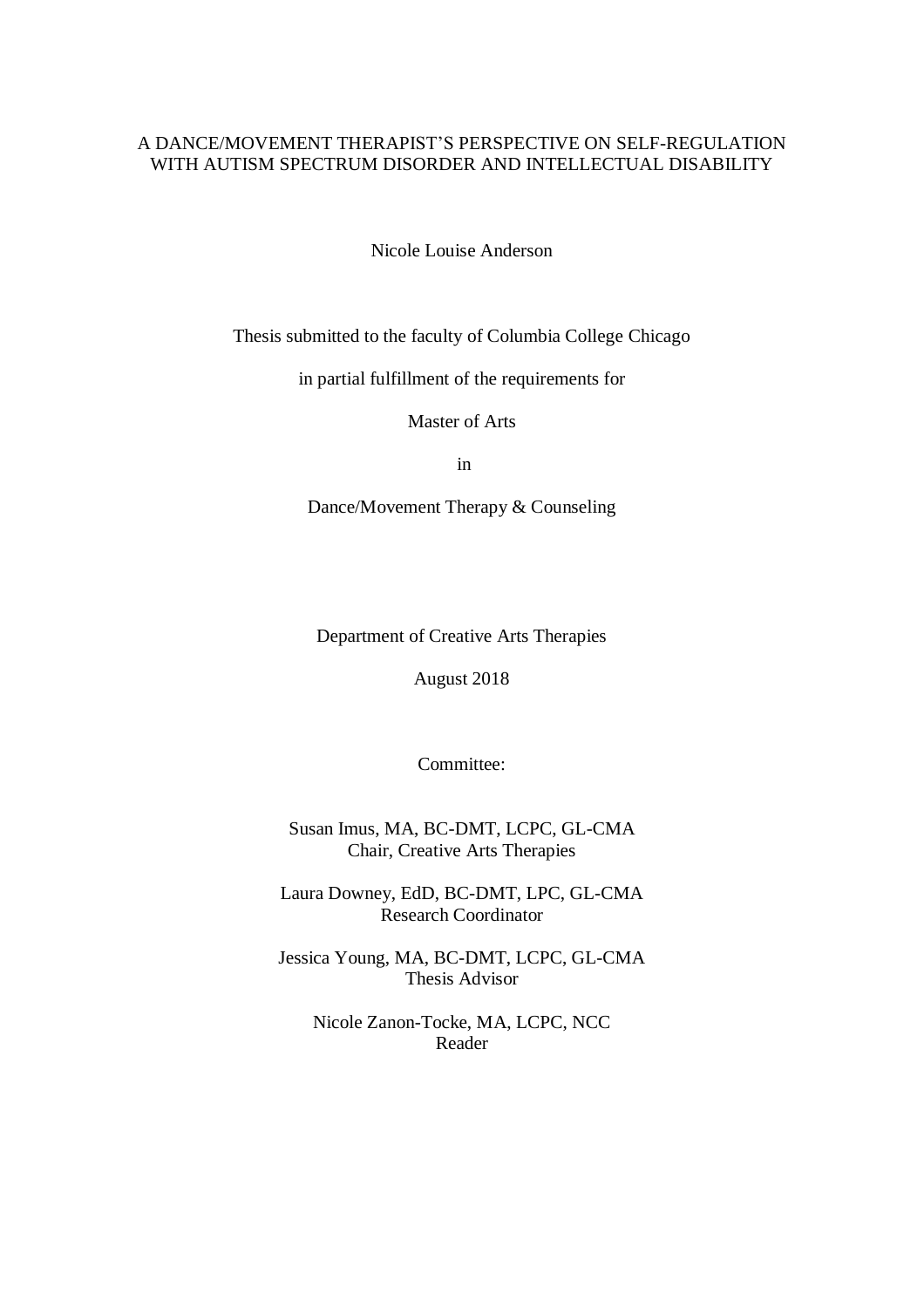### **Abstract**

This clinical case study explores my understanding of self-regulation and the impact it had on my clinical decision-making while in dance/movement therapy (DMT) sessions with a client diagnosed with autism spectrum disorder (ASD) and intellectual disability (ID). I was motivated by the interactions I had at my internship while working with this client. For the purpose of this study, I chose the theoretical lens of Daniel Siegel's theory of self-regulation. Self-regulation is a process that organizes the mind and the body in space (Siegel, 2015). Currently, there is research on working with self-regulation and adults with ASD and ID, but there is limited research specifically using DMT as the means of facilitating and aiding in the self-regulation process.

The primary question guiding my case study was: how does my understanding of selfregulation influence my clinical choices in DMT sessions with a client who has co-occurring diagnoses of ASD and ID? Through charting my clinical decision-making process, my DMT interventions, and client responses, I synthesized data through highlighting patterns and themes related to self-regulation. I observed patterns of mirroring and attuning with this client to successfully aid in the self-regulation process. My clinical choices involved rhythmic awareness and exaggeration of breath. In the self-regulation process, my clinical choices helped this client to organize his body and to regulate, control, and calm his movements and vocalizations.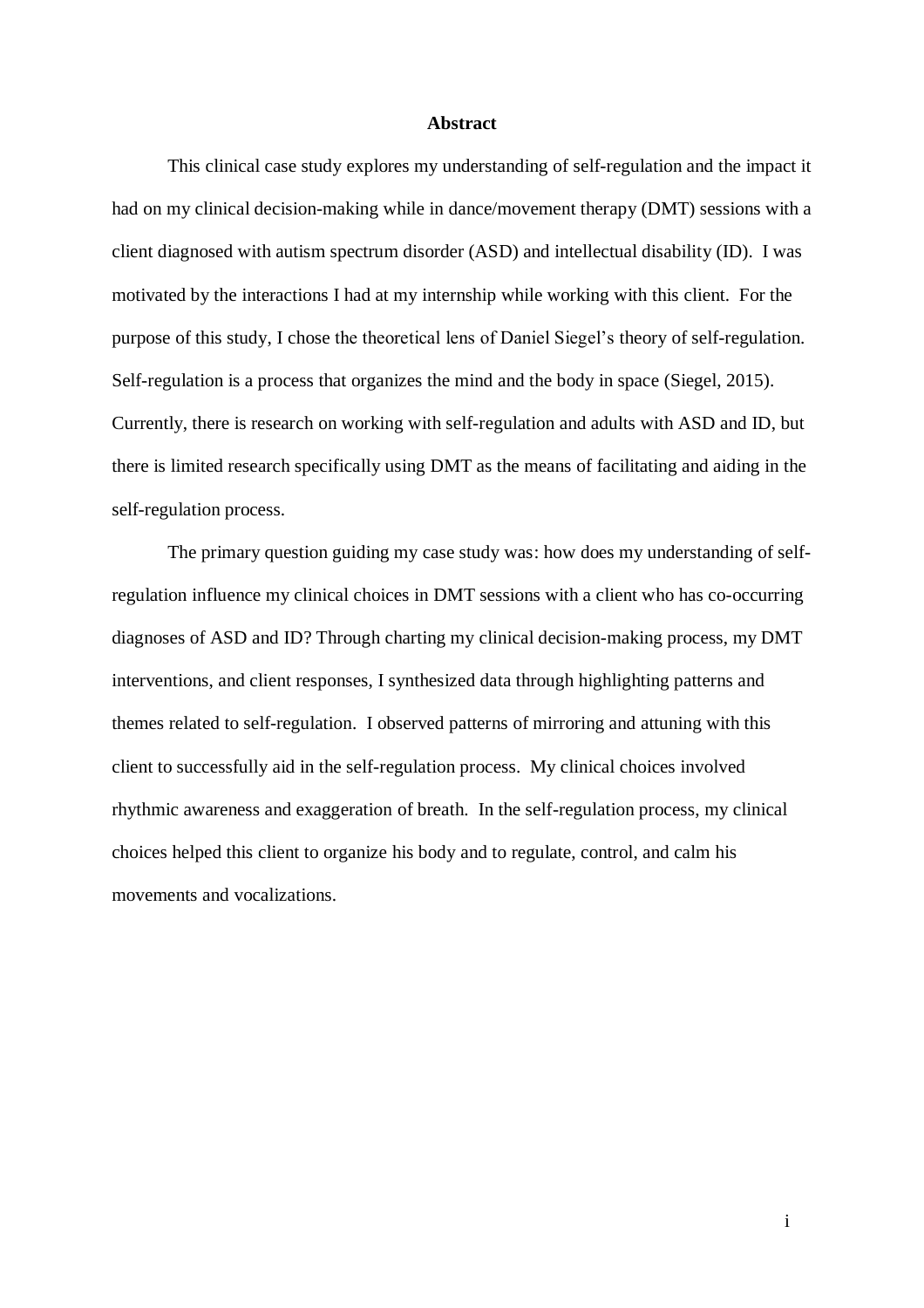### **Acknowledgements**

I want to acknowledge the client with whom I worked during my internship and thesis process. He provided me with the chance to develop a therapeutic movement relationship using pure nonverbal communication. Throughout our time together, our interactions pushed me to better understand how I utilize my nonverbal communication skills to interact with another individual using his form of communication.

I would like to acknowledge and thank my supervisor at my internship site. Her understanding and support during my internship helped me to grow as a clinician and better understand how to engage with a population that was new to me. Also, thank you to Sondra Malling for editing this thesis and helping me to clarify and improve the flow of my writing.

I would also like to thank my academic supervisors, my supervision group, and the research coordinator at Columbia. Your ideas of how to implement DMT interventions nonverbally was very helpful for me. I greatly appreciated support and reassurance in my struggles.

Thank you to my boyfriend and my family for supporting me emotionally through this process. Thank you for letting me share my excitement as well as my frustrations while writing this thesis. Your positivity helped me to get to where I am.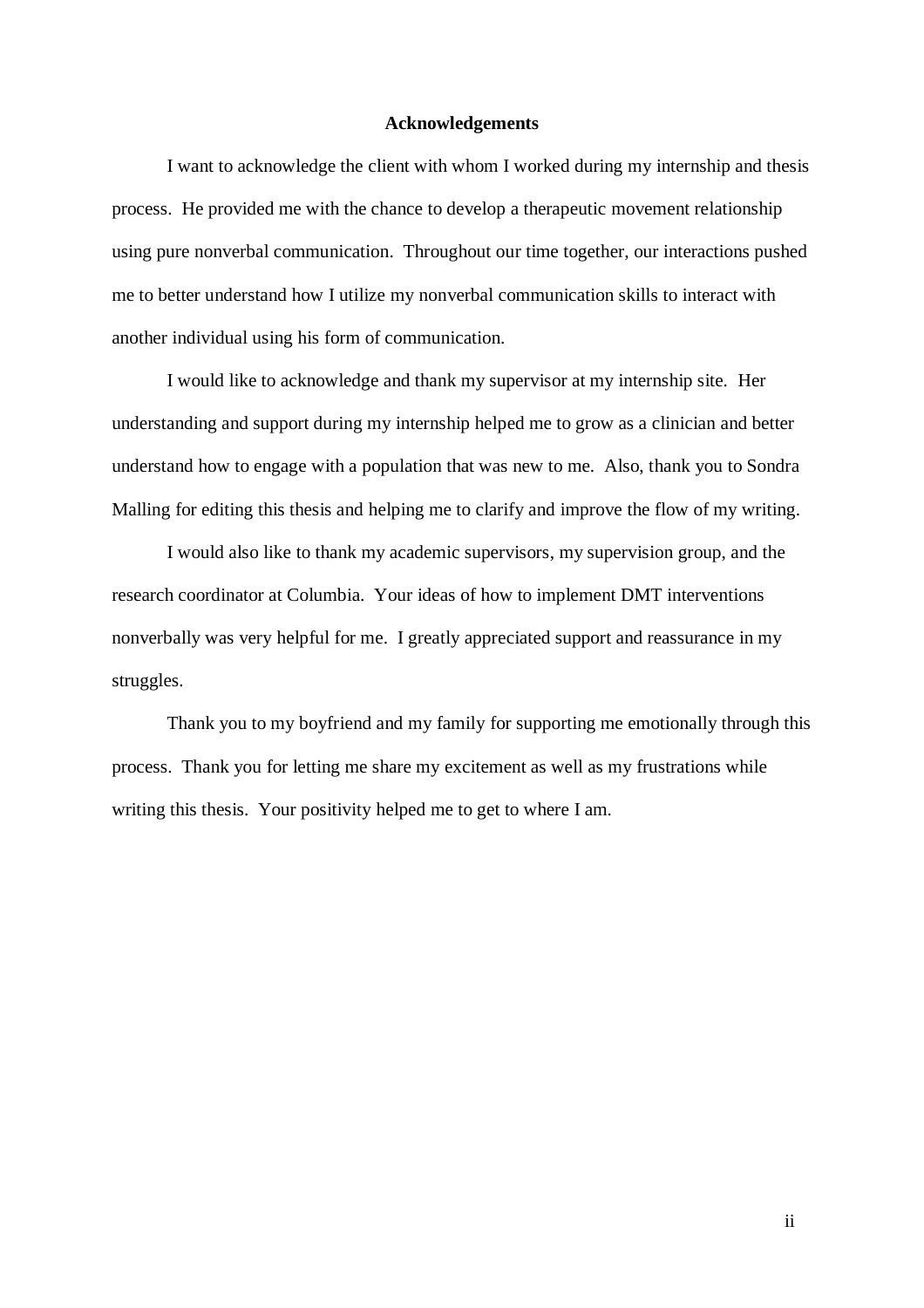# **Table of Contents**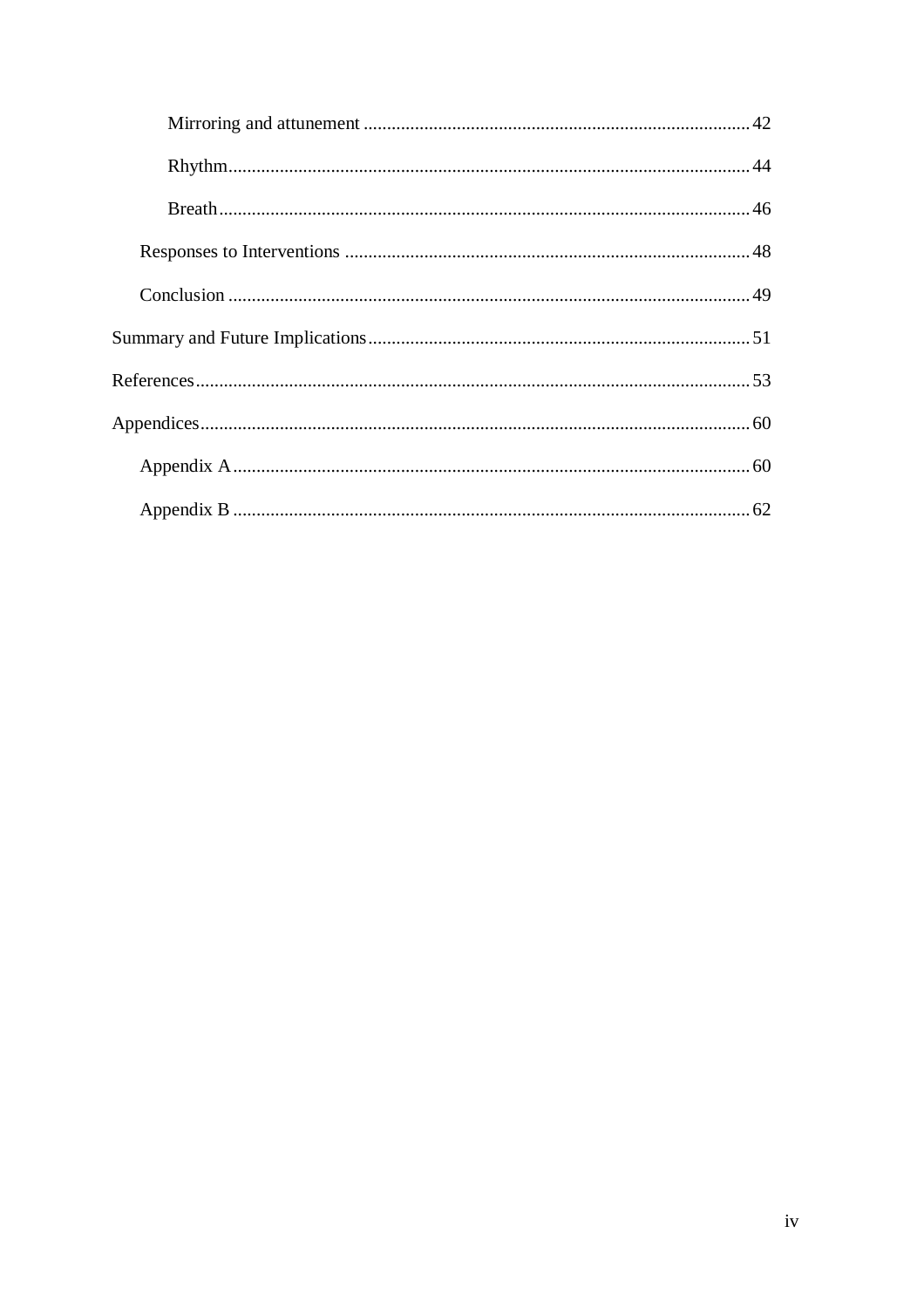### **Introduction**

While working with a nonverbal client at my internship site, I noticed we frequently engaged in what I considered to be a self-regulatory process during our *dance/movement therapy* (DMT, see Appendix A) sessions. This client was an adult with diagnoses of autism spectrum disorder (ASD) and intellectual disability (ID). Through working with him, I noticed patterns and recurring themes developing in our weekly sessions. These themes of rhythm and breath appeared to be regulatory for him, and I wanted to examine them further through this clinical case study. I was interested in how my facilitation of our DMT sessions had an impact on his *self-regulation* (see Appendix A) process. The *therapeutic movement relationship* (see Appendix A) in our sessions was one way in which I was able to gain insight into how DMT and my intervention choices related to his self-regulation.

This study deepened my understanding of the interventions and clinical choices I made when working with this client regarding self-regulation. Through this study, I am contributing evidence that supports the impact that DMT has on the self-regulation process in adults with ASD and ID. I am providing a new perspective to the fields of DMT, ASD, and ID and offering a description of interventions and their effects while working with a client at my internship site. I explored what I perceived as self-regulation during my sessions with one individual and my observations during those moments. This exploration into my sessions provided insight into my clinical choices and their impact on my client.

I noticed my biases and assumptions surrounding my intervention choices regarding self-regulation, and I wanted to look deeper into these choices. I began to gain a better understanding of what my perceptions in therapy sessions were by first learning more about self-regulation and how it manifests through body actions. This study challenged me to acknowledge my biases and assumptions regarding self-regulation. My biases about selfregulation included the following: it always involves breath, it is usually observable in an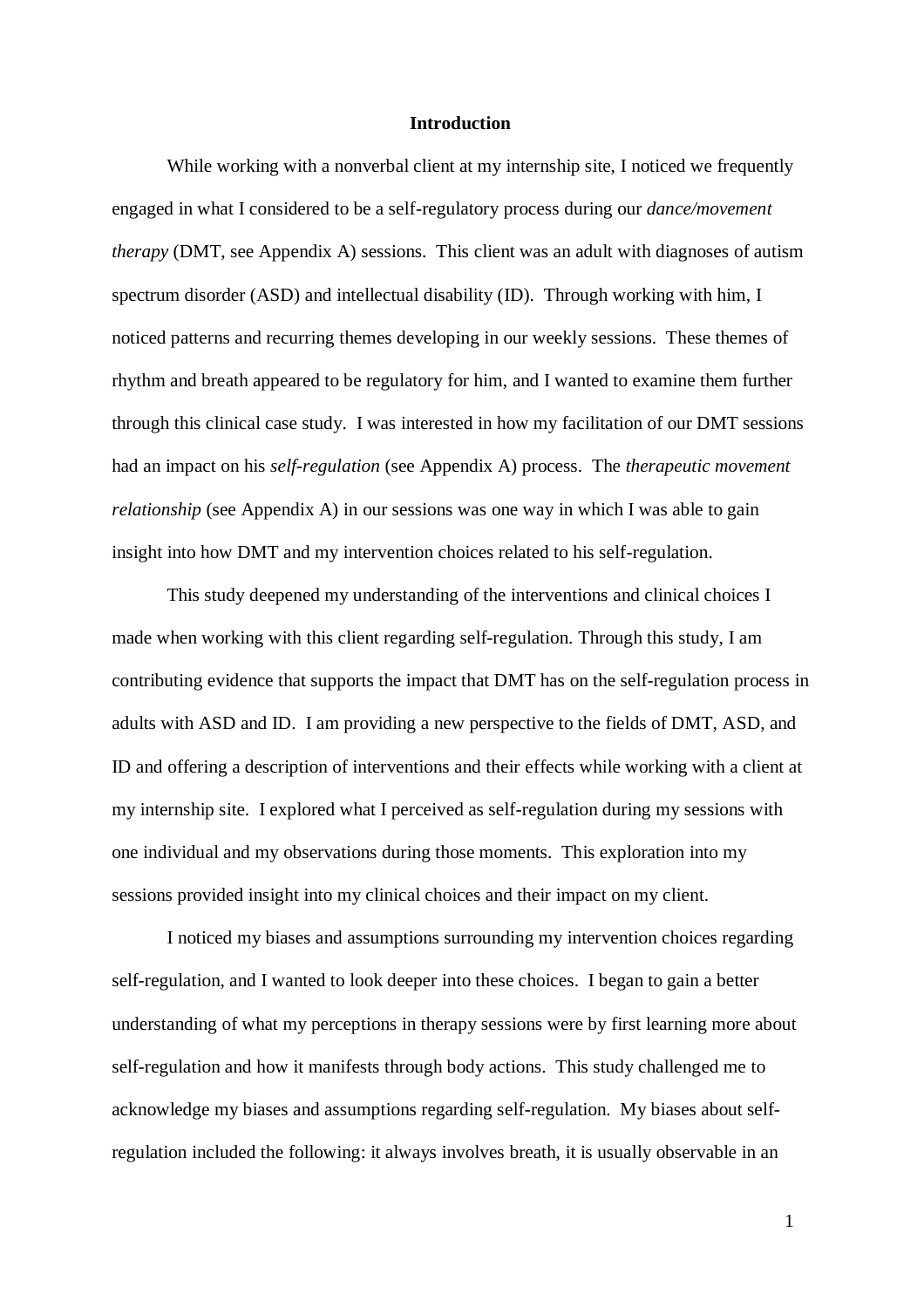individual's body and posture, and it is impacted by one's external environment. While these biases may or may not be accurate, they are the assumptions that I had as I began this clinical case study. Through the process of this study and identifying my biases, I developed a greater understanding of self-regulation and my style of working as a dance/movement therapist.

Self-regulation is a process that organizes the mind and body in space (Siegel, 2015). It is unique to each individual and aids in returning the body to a place of homeostasis, involving both the brain and the body as an interconnected system. Adaptive self-regulation involves the stabilization and integration of an individual across emotional, physical, and cognitive levels (Seoane, 2016). Knowing this led me to examine how I could help facilitate the self-regulation process with a nonverbal individual diagnosed with ASD and ID. In this study, I focused on my intervention choices around self-regulation and what informed them.

The primary clinical question guiding my study was: how does my understanding of self-regulation influence my clinical choices in DMT sessions with a client who has cooccurring diagnoses of ASD and ID? Secondary questions that helped me to better understand this case study and my observations were: how do I know that this client is experiencing self-regulation? What in the client's body demonstrates self-regulation? What interventions do I use when I am perceiving self-regulation? How does the client respond to my interventions to let me know that it was beneficial for him and related to his selfregulation process?

### **Theoretical Framework**

While working with this client, I took notice of my theoretical framework and how it impacted our interpersonal relationship as it related to self-regulation. My choices to incorporate both cognitive-behavioral therapy (CBT) and DMT—along with an existentialhumanist approach—allowed me to better understand and communicate with this individual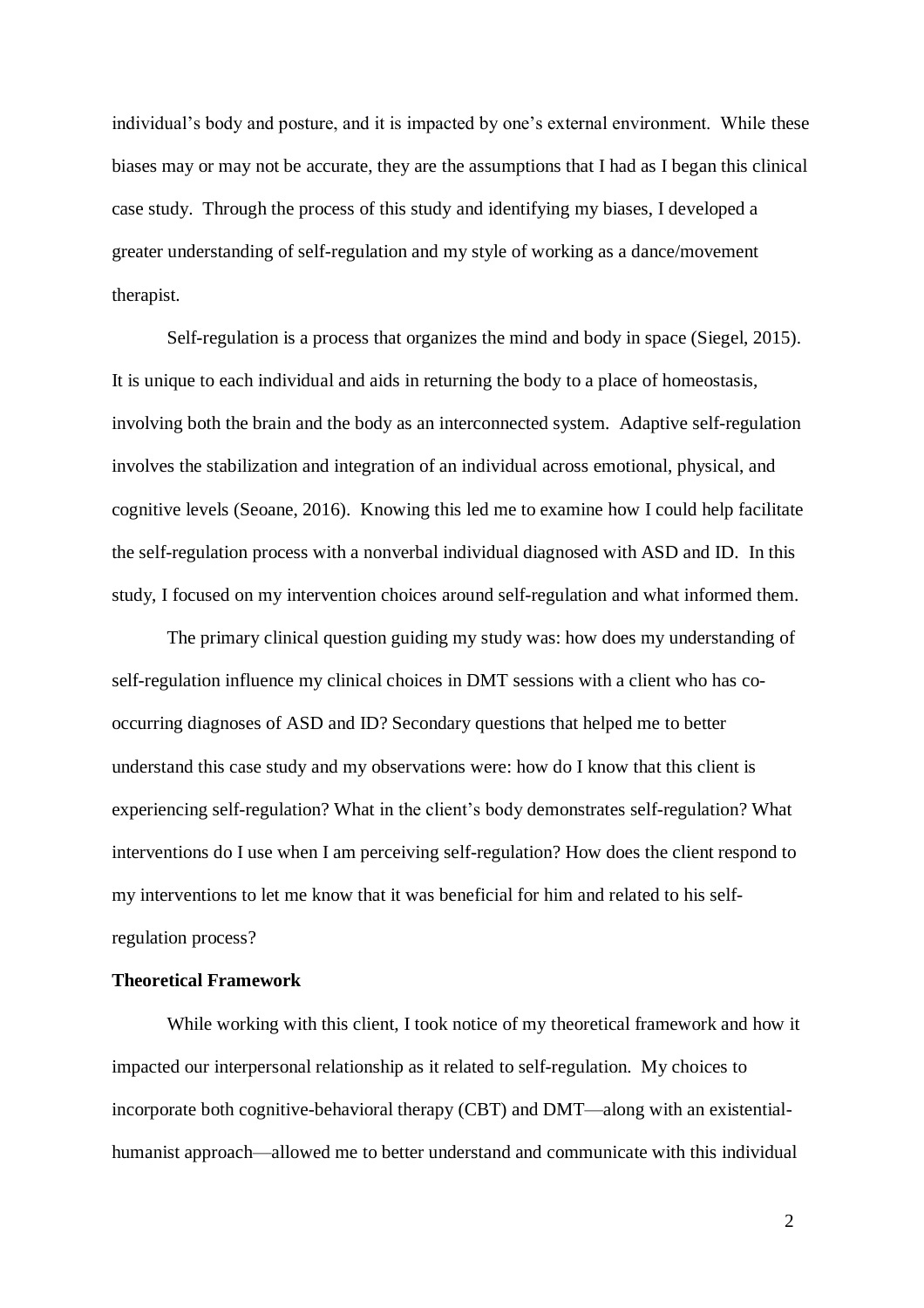while also tracking any shifts or changes I noticed in his body actions. It offered insight into new ideas of incorporating interventions or introducing new stimuli in our sessions together.

**Counseling theory.** For the purpose of this study, I utilized an existential-humanistic approach to counseling in combination with components of cognitive-behavioral therapy (CBT). A CBT approach allowed me to clearly measure the behavioral changes I observed with this client. I was able to use CBT, which was helpful in clearly tracking client responses, while still maintaining a person-centered focus. My main concern while working with this client was maintaining a person-centered focus to better understand him as an individual and to discover how to best connect with him nonverbally. The combination of an existential-humanistic approach in conjunction with a person-centered focus allowed me to help this client make sense of his world while managing symptomology (Ivey, Andrea, & Ivey, 2012).

Using CBT, I noted observable behaviors and client responses (Ivey et al., 2012). When an individual does not have the ability to communicate in the typical, verbal way, the language of the body becomes the key to experiencing the world and communicating that experience to others (Tortora, 2006). CBT is primarily focused on an individual's observable behaviors and their response to interventions (Ivey et al., 2012). When utilized properly, CBT treats the whole person; it is not just about symptom reduction (Lazarus, 2013). CBT has been proven effective with various populations and has produced significant changes for various individuals (Ivey et al., 2012). CBT with individuals with ASD and ID is adapted to meet the goals and needs of the person; it works to help an individual set a long-term goal and then identify the specific steps necessary to reach that goal in an attainable manner (Creed, 2015).

While there is evidence that CBT and *applied behavioral analysis* (see Appendix A) are effective treatments for addressing challenging or maladaptive behaviors, these methods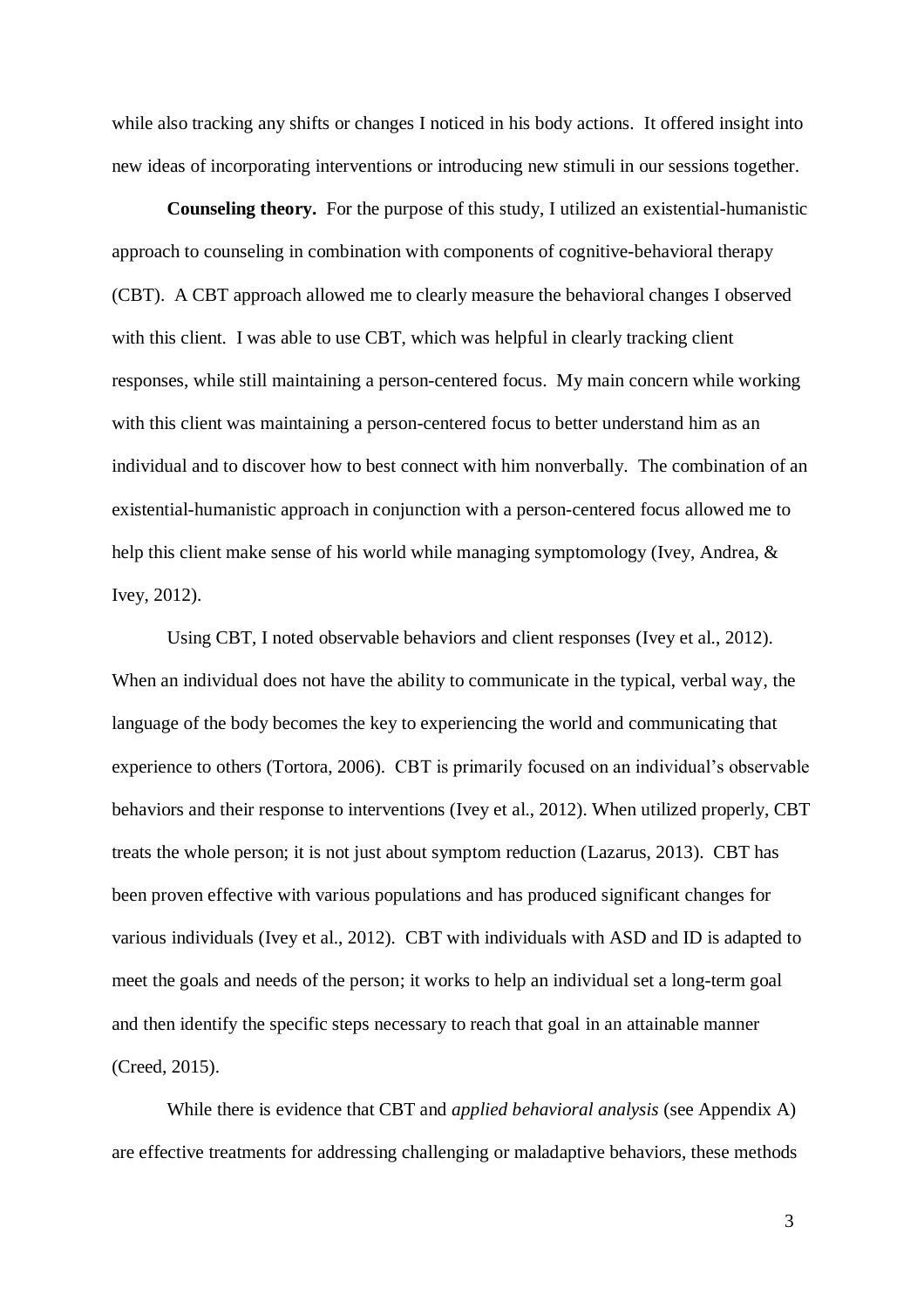do not necessarily examine the internal processes of the person (McClure et al., 2009). In uncomfortable or stressful social situations, problem-focused coping strategies have not been shown to alter the inevitable feelings of distress and discomfort from negative social interactions (Hartley & MacLean, 2008). Instead, creating a support system made up of supportive staff members, therapists, housemates, and family members has proven beneficial for adults with ASD and ID in establishing relationships with others and creating the foundation and space for an individual to implement effective coping skills (Hartley & MacLean, 2008). In a person-centered approach to counseling, the therapist must be empathic and have an understanding of what therapeutic style would work best for the client; this is done through developing a therapeutic relationship (Ivey et al., 2012).

This eclectic approach was especially useful when working with a nonverbal client who was not able to speak to his thoughts. Regardless of which theory a counselor works from, understanding a client's worldview is always a priority and an important part of developing the therapeutic relationship (Ivey et al., 2012). A client's worldview includes their beliefs and values and the understanding of their environment based on their history (McClure et al., 2009). In order to meet individuals where they are, a counselor must focus interventions on the body and mind through the development of interpersonal relationships in therapy sessions (Siegel, 2015).

**Dance/movement therapy theory.** I utilized DMT during sessions with this client because it is based upon the body/mind connection. In DMT, "dance and movement are utilized as a way to the unconscious and as a facilitator of different aspects of health and well-being" (Chaiklin & Wengrower, 2015, p. xxxi). By using the body-mind connection and nonverbal communication, dance/movement therapists can be effective in working with this population in ways that traditional forms of talk therapies cannot (American Dance Therapy Association [ADTA], 2016). With traditional forms of talk therapy, individuals with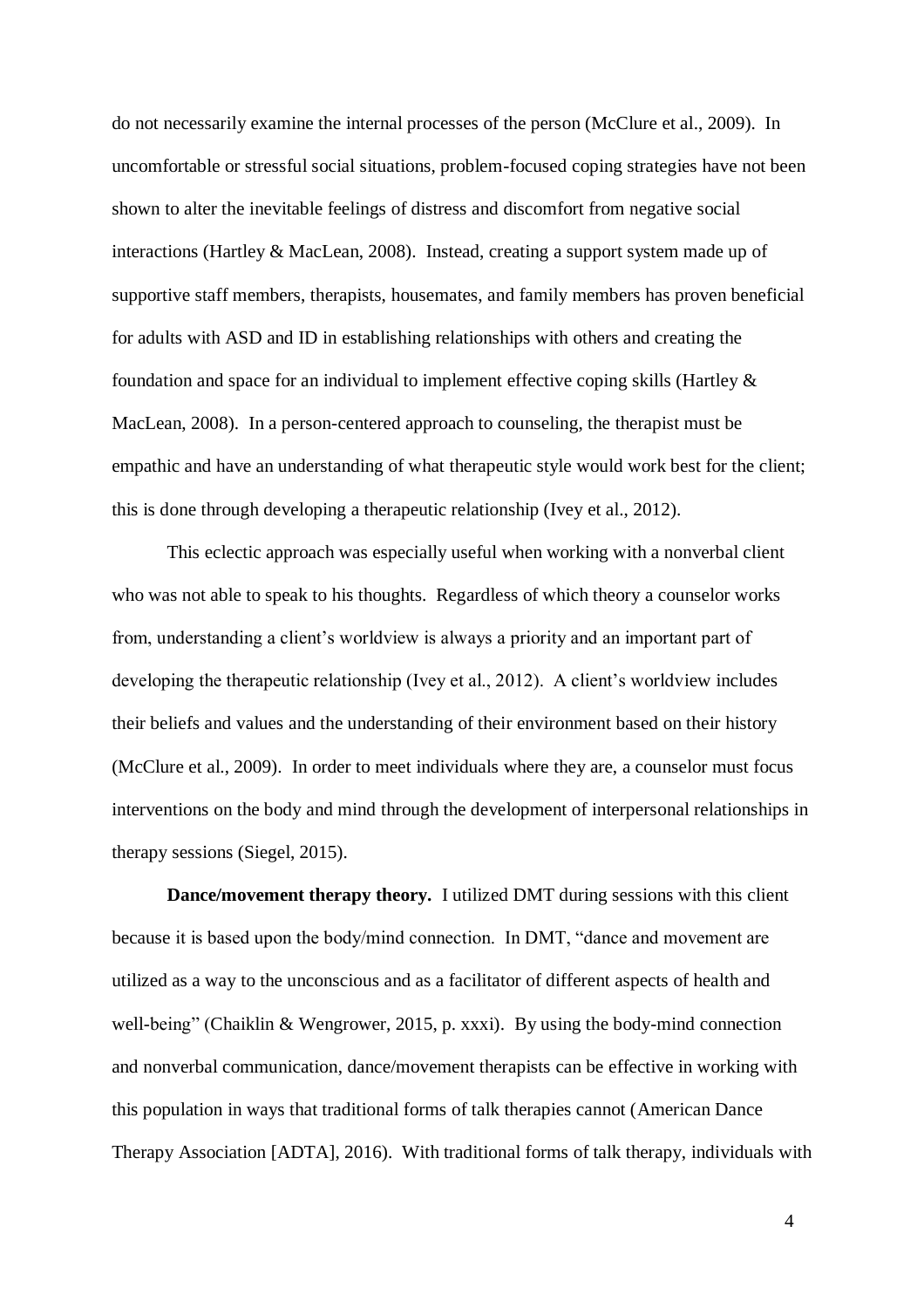a severe or profound ID may not benefit from solely using language during a therapy session (Sheehy & Nind, 2005). DMT incorporates present moment movement in the body to provide connection and to promote growth and healing in the mind (ADTA, 2016). DMT integrates sensations, perceptions, and cognitions to promote both intrapersonal and interpersonal development (Fischman, 2009). In addition, DMT taps into the nonverbal dialogue with an individual by engaging in and with movement dialogues expressed through the body (Fischman, 2009).

Specifically, I incorporated the theory of Marian Chace, a pioneer in the field of DMT, into my work (Sandel, Chaiklin, & Lohn, 1993). The Chacian approach to DMT involves the four elements of body action, symbolism, rhythm, and the therapeutic movement relationship (Chaiklin & Schmais, 1993). When working with this client, I often incorporated rhythm in our sessions by bringing awareness to his body action. I mirrored his body actions and internal and external rhythms within our therapeutic movement relationship through reflecting his movements back to him. *Mirroring* (see Appendix A) within the therapeutic movement relationship is a way to validate an individual's present moment experience through taking their "nonverbal and symbolic communications and helping to broaden, expand, and clarify them" (p. 22) in order to meet the individual where they are (Levy, 2005). According to Marian Chace, "rhythmic action in unison with others results in a feeling of well-being, relaxation, and good fellowship" (Sandel et al., 1993, p. 196). Moving together rhythmically acts as a connection between individuals.

The structure of a typical Chacian DMT session involves a warm-up, theme development, and closure (Levy, 2005). I integrated the structural aspect of a typical Chacian format through incorporating a ritualistic beginning, fluid middle, and set end in each of my sessions with this client. The development of a Chacian session promoted organization and a feeling of comfort for this client as he knew what to expect each week. It set a standard for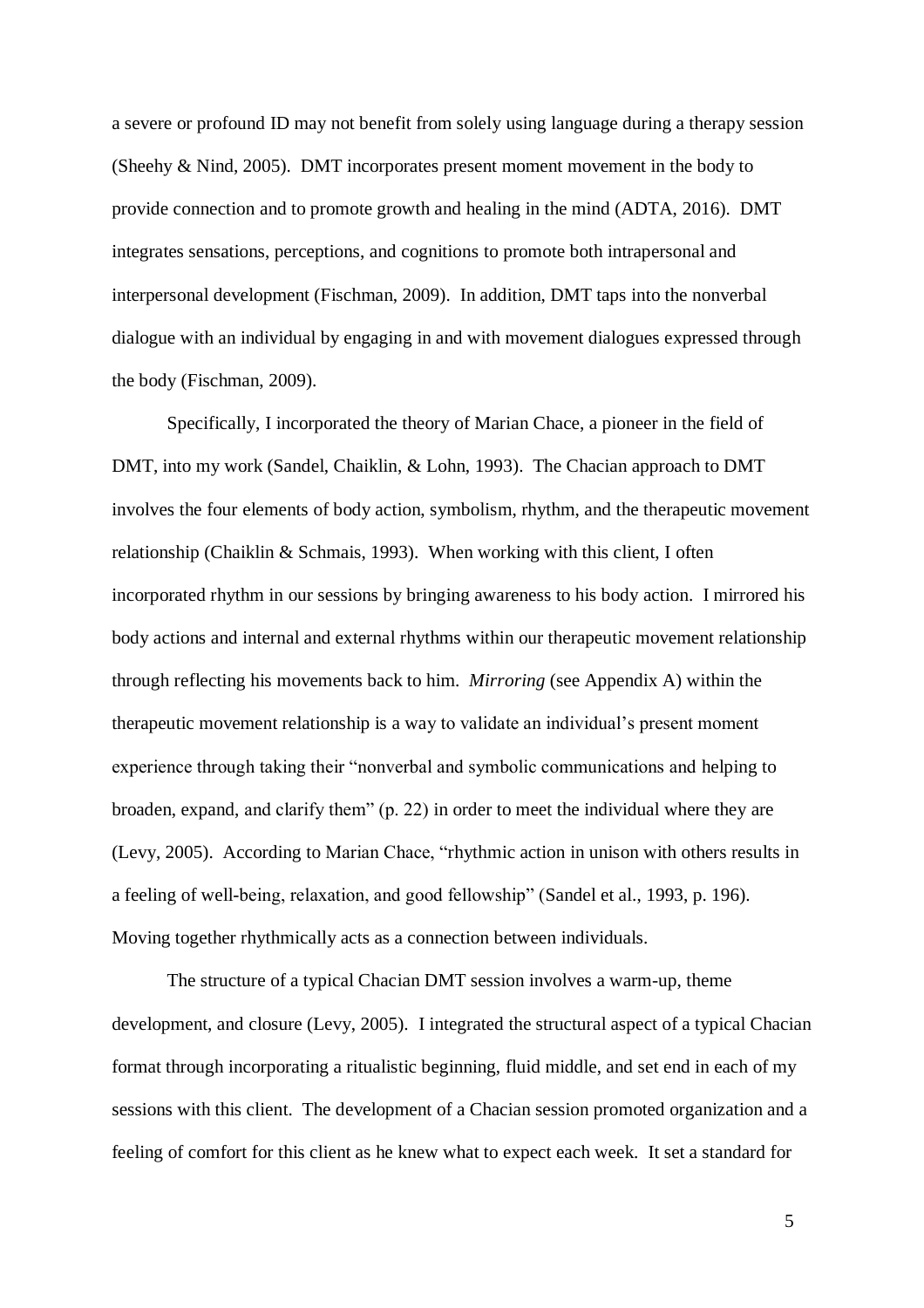us to further build and develop together in our work through DMT. The Chace technique "utilizes dance movement as its predominant mode of interaction, communication, and expression" (Levy, p. 23, 2005). Chace technique combined with CBT helped me to track my client's progress and provided a structure to help create stability within our sessions. Through my theoretical framework, I determined a clinical case study would allow me to better understand and document my clinical observations during sessions.

### **Clinical Case Study**

The methodology I implemented was a clinical case study because it helps to communicate and provide understanding of therapeutic ideas (Fonagy & Moran, 1993). According to Creswell (2013), a case study examines a specific case to provide an in-depth picture of information and a more detailed understanding. A clinical case study tells the story of a unique case, includes multiple forms of data, and directly relates to the client's treatment goals (Cruz & Berrol, 2012). This methodology directly supports exploration of my clinical questions and creates a framework that fits with my therapeutic approach.

I chose to look at my interventions and clinical choices I made when working with this client. I was able to develop an understanding of the impact my interventions had on self-regulation for this client based on his responses. I met with this client for 30-minute individual DMT sessions once per week. Sessions took place at a day programming site at my internship. I recorded data from sessions with this client for seven weeks. Data collection took place in a cubicle at my internship site immediately following the individual session.

To gather information from sessions with this client, I created an observationresponse chart (see Appendix B). In my charting, I identified the initial noticing of my client's movement that prompted my intervention. Then, I identified the intervention that I chose to implement with this client. I recorded his response to my intervention, and then I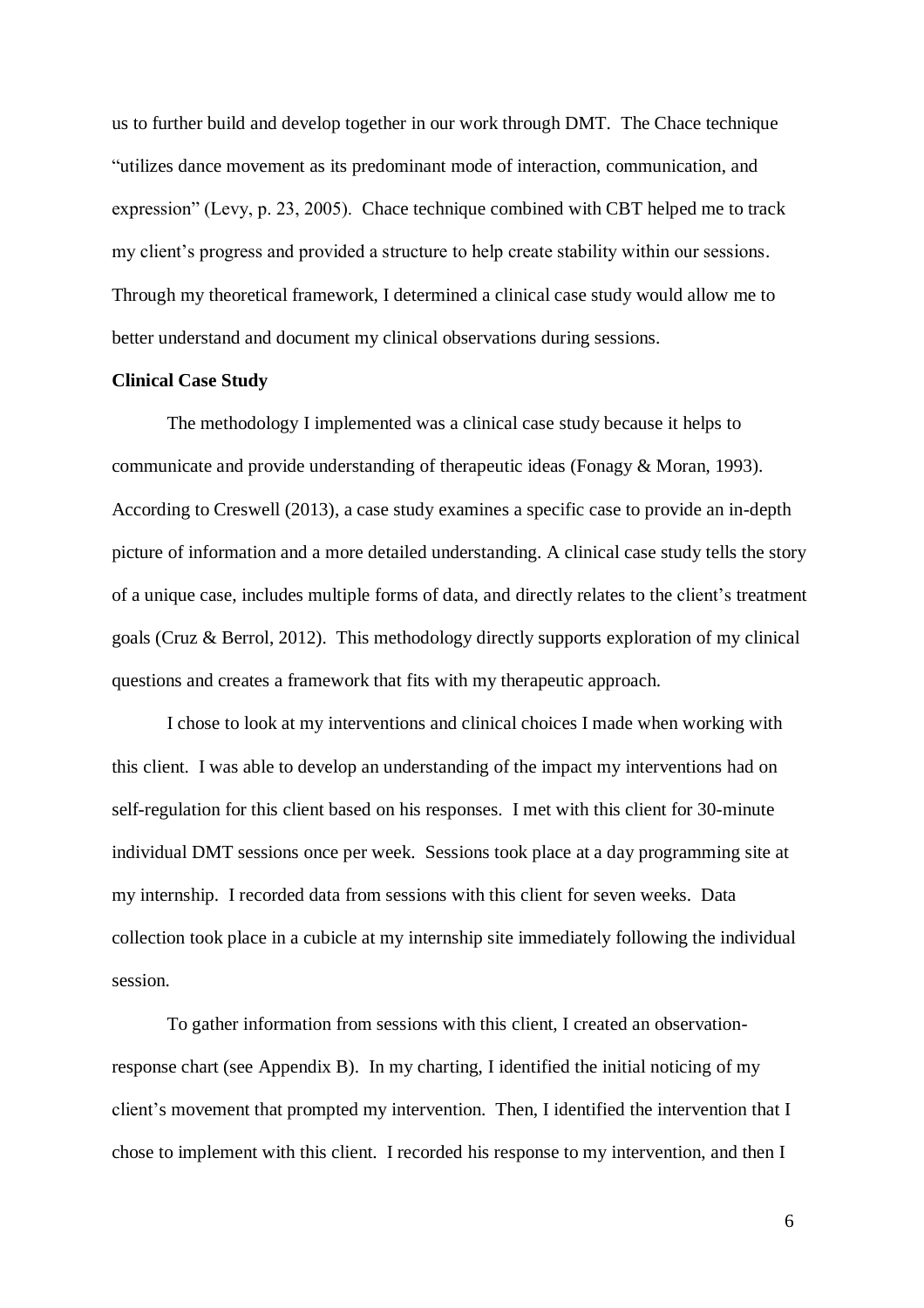reflected upon the overall phrase of events (the initial observation, the intervention, and client response). I reflected on how I understood the overall phrase of events to relate to his selfregulation process, specifically defining it through Siegel's lens of self-regulation. From working with this client for an extended period of time, I was familiar with his movement repertoire and his methods of self-soothing.

I validated the evaluation of my data and how I analyzed it through regular clinical supervision and meeting with the research coordinator at Columbia College Chicago. I concretely defined self-regulation, and only looked at what information in my chart specifically related to self-regulation for this client. A clinical case study is not research; therefore, I was able to continue working with this client at my internship site and maintain my role as therapist. I documented in my observation-response chart immediately following sessions with my client in order to remain in the present moment with him during our sessions.

This study was so important to me because there is a history of not seeing individuals with an ID as equals; therefore, they often do not receive the same benefits and services granted to many typically-developing, able-bodied people (Sheehy & Nind, 2005). Because of this history, the research pool of studies working with this population is somewhat small. I chose to focus on adults with ASD and ID because the research and advocacy is more limited than for children with ASD and ID.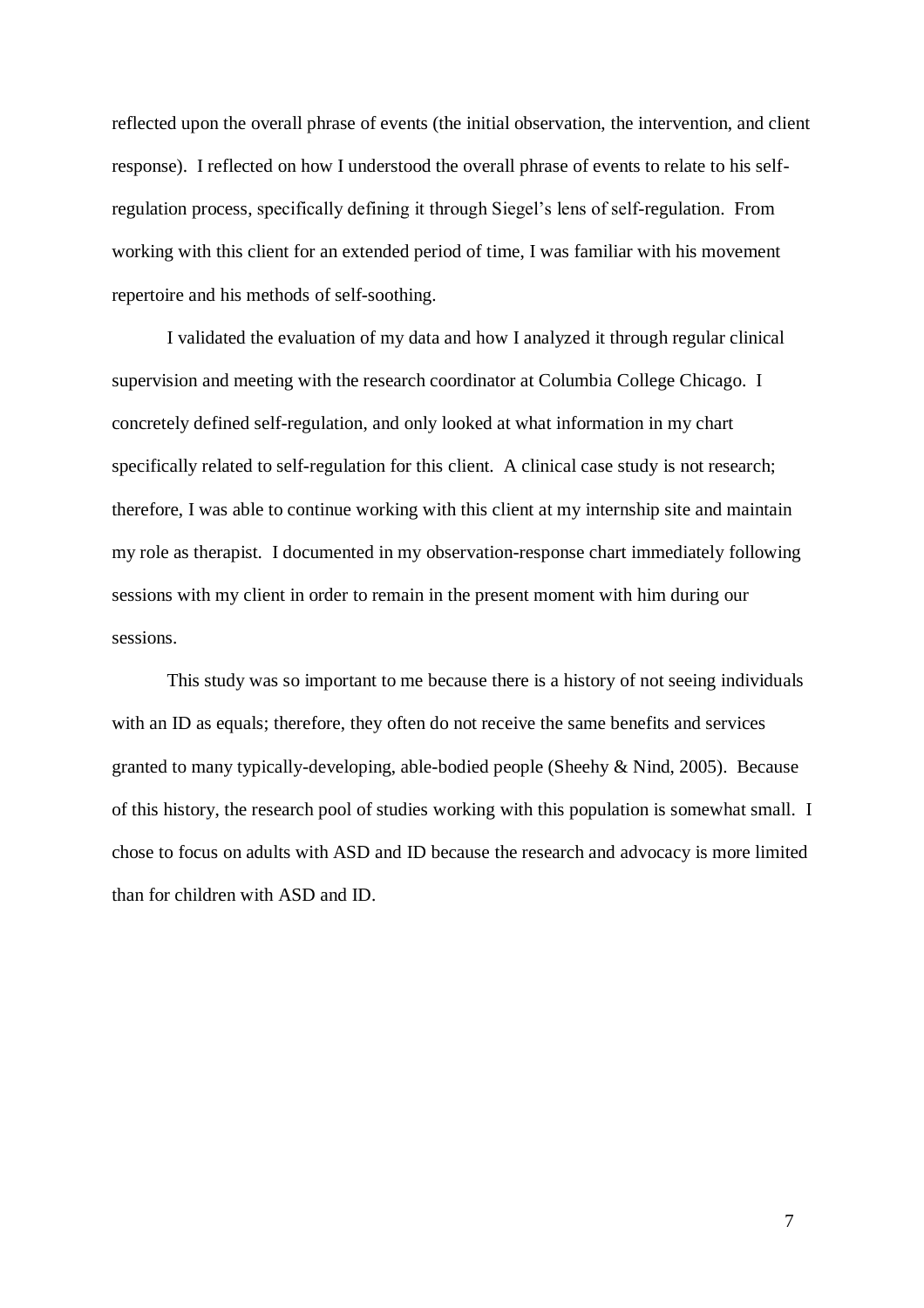### **Literature Review**

Current research states that adaptive self-regulation involves the stabilization and integration of an individual across emotional, physical, and cognitive levels (Seoane, 2016). According to Siegel (2015), it is essential to focus interventions on the individual's functioning of the brain, the individual's body as a whole, and the individual's relationships in order to help with self-organization. DMT uses movement as a means to promote the integration of the emotional, physical, and cognitive parts of the individual to facilitate this process (Seoane, 2016). Seoane (2016) stated that "self-regulation is important to psychotherapy in general but is also supportive of dance/movement therapy's fundamental goal of facilitating a client's integration" (p. 35). Furthermore, the ADTA (2016) stated that DMT has been proven effective for individuals with "developmental, medical, social, physical, and psychological disabilities" (para. 4). Thus, this study examines the use of DMT to facilitate self-regulation with an individual diagnosed with ASD and ID.

Both ASD and ID are neurodevelopmental disorders (American Psychiatric Association [APA], 2013). Co-occurring ASD and ID are associated with increased social and communication impairments, a higher frequency of restricted repetitive behaviors, and long-term challenging behaviors (Cervantes & Matson, 2015). The Center for Autism Research (2016) stated that only about 10% of individuals with ID have ASD, but about 38% of individuals with ASD also have ID. Scientists are still trying to determine if there is a genetic link between ASD and ID (Center for Autism Research, 2016).

### **Adults with Autism Spectrum Disorder**

According to the Center for Disease Control and Prevention (CDC, 2016), ASD is "a developmental disability that can cause significant social, communication, and behavioral challenges" (p. 1). In order to meet criteria for full diagnosis, individuals must have symptoms present in early childhood, which must cause clinically significant impairment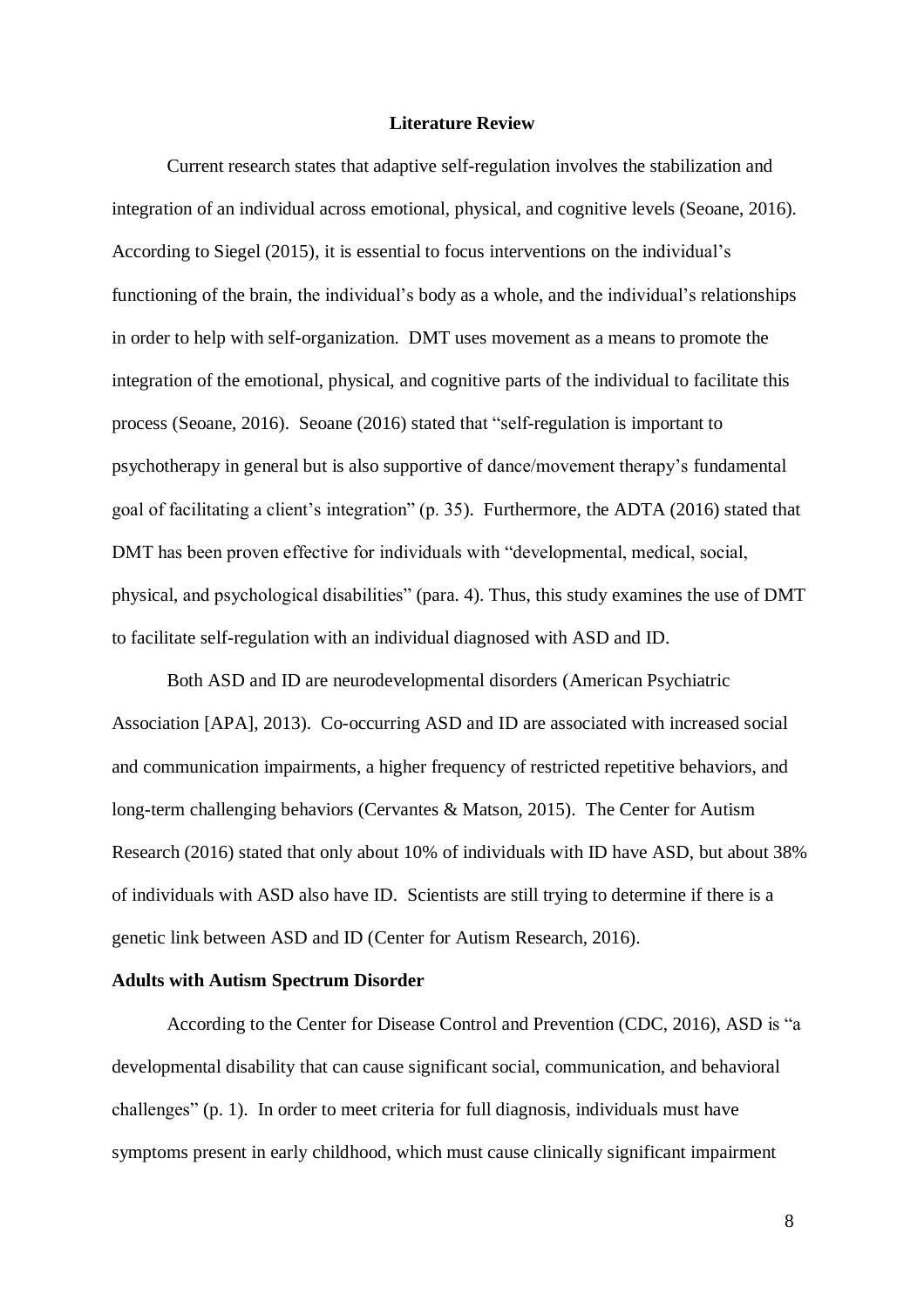(APA, 2013). An individual with ASD may express and communicate with others in a way that is seen as atypical or maladaptive, especially to those not familiar with that individual (Autism Speaks Inc., 2013).

Restricted repetitive behaviors, including insistence on sameness and repetitive motor behavior (Factor, Condy, Farley, & Scarpa, 2016), are key features of ASD (APA, 2013). Furthermore, restricted repetitive behaviors are seen as a possible anxiety reduction strategy for individuals with ASD (Factor et al., 2016; Joosten, Bundy, & Einfeld, 2009). Anxiety is common amongst individuals with ASD (Factor et al., 2016; Kim, Szatmari, Bryson, Streiner, & Wilson, 2000) and may be triggered by a disruption or change in an individual's routine (Ozsivadjian, Knott, & Magiati, 2012), which causes a break within the individual's insistence on sameness (Factor et al., 2016). Common themes of insistence on sameness and repetitive motor functioning as coping skills are also observable in individuals diagnosed with ID (Reynolds, Zupanick, & Dombeck, 2013).

#### **Adults with Intellectual Disability**

There are many discrepancies between researchers about the definition of ID (McClure, Halpern, Wolper, & Donahue, 2009). The Diagnostic and Statistical Manual of Mental Disorders (2013) describes ID as the presence of both intellectual and adaptive functioning deficits. To meet full criteria for ID, a person must experience difficulty in experiential, social, and academic learning (Reynolds et al. 2013). Individuals with ID may experience impaired motor functioning; cognitive and memory impairments; and difficulties communicating with others, understanding the results connected to their actions, understanding social norms and rules, and problem-solving independently (CDC, 2012). There is no single cause of ID, but—in many cases—the intellectual disability develops before birth (CDC, 2012).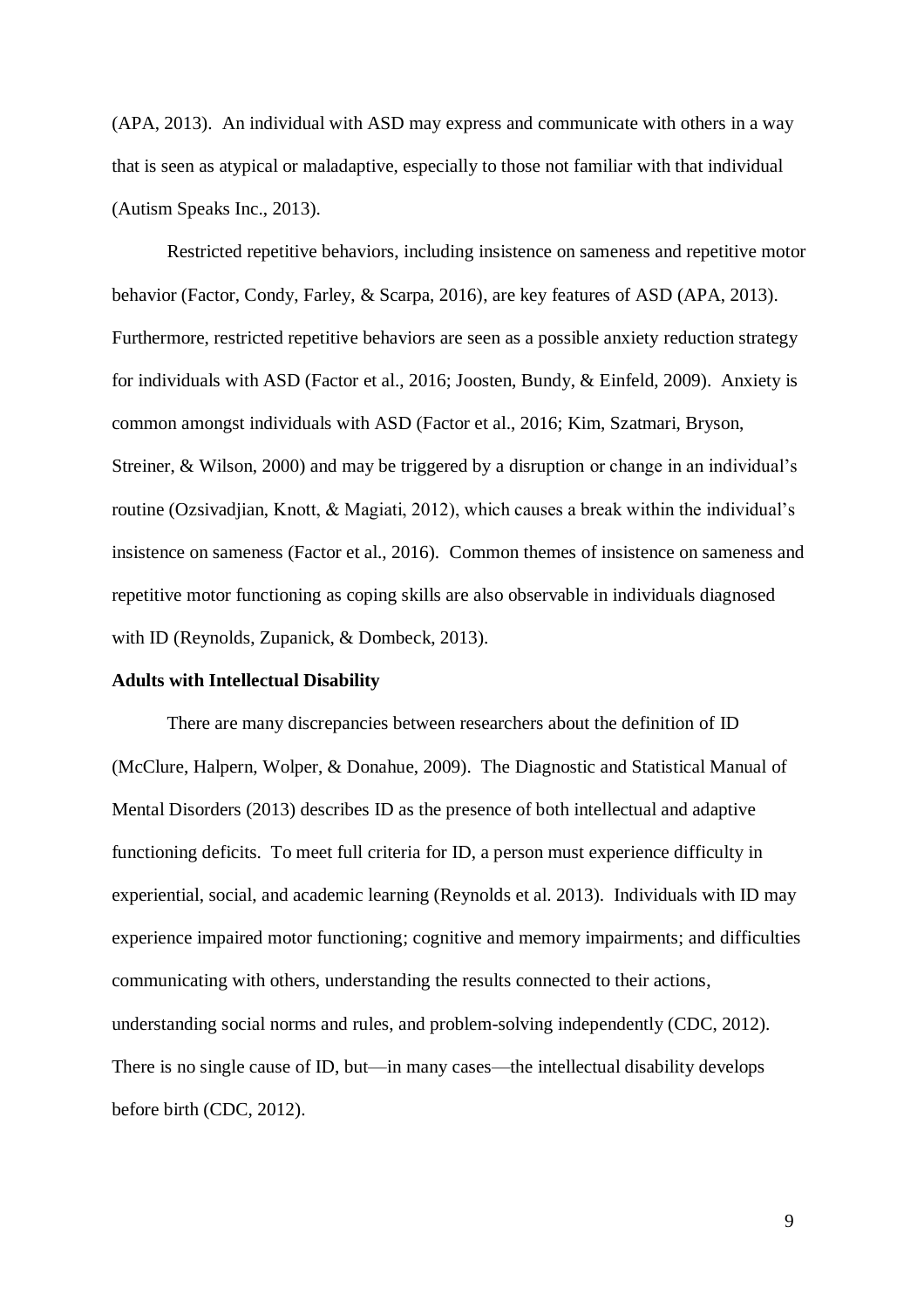In order to meet criteria, the onset of intellectual delay must begin in childhood, but symptoms generally last throughout a person's entire life (APA, 2013). Usually, the greater the severity of the disability, the earlier signs are noticed in the individual, although it may be difficult to diagnose ID in early development (CDC, 2012). Many people with ID may experience challenges emotionally and socially when interacting with others (Reynolds et al., 2013). Oftentimes, when in stressful social situations, adults with ID will use maladaptive coping strategies to manage the uncomfortable situation (Hartley & MacLean, 2008). This study examines adaptive behaviors through self-regulation.

### **Self-Regulation**

For the purpose of this study, self-regulation is examined through the theoretical lens of Daniel Siegel's theory. According to Siegel, self-regulation is a process that systemizes and organizes the mind and body of an individual (Siegel, 2015). Self-regulation can be broken down into two main categories—emotions and behaviors—both involving sensory experiences and thoughts (Stosny, 2011). Furthermore, signals from our body, including but not limited to, muscle tension, fatigue, shifts in facial expressions, changes in heartbeat, breath, and digestion influence our emotions and provide us with feedback into our body state (Siegel, 2015). Awareness of these bodily shifts informs our awareness cognitively, emotionally, and physically (Siegel, 2015). Self-regulation involves an interconnected system that includes an individual's brain, their entire body, and their relationships with others (Siegel, 2015). The brain is involved in the self-regulation process as it "coordinates perceptions with memory and behavior" (p. 158) while parts of the brain, like the amygdala, are sensitive to social interactions (Siegel, 2015).

The brain can be divided into two hemispheres when considering neurological functioning and tasks (Siegel, 2015). The left hemisphere and the right hemisphere are anatomically separate and function very differently from one another (Siegel & Bryson,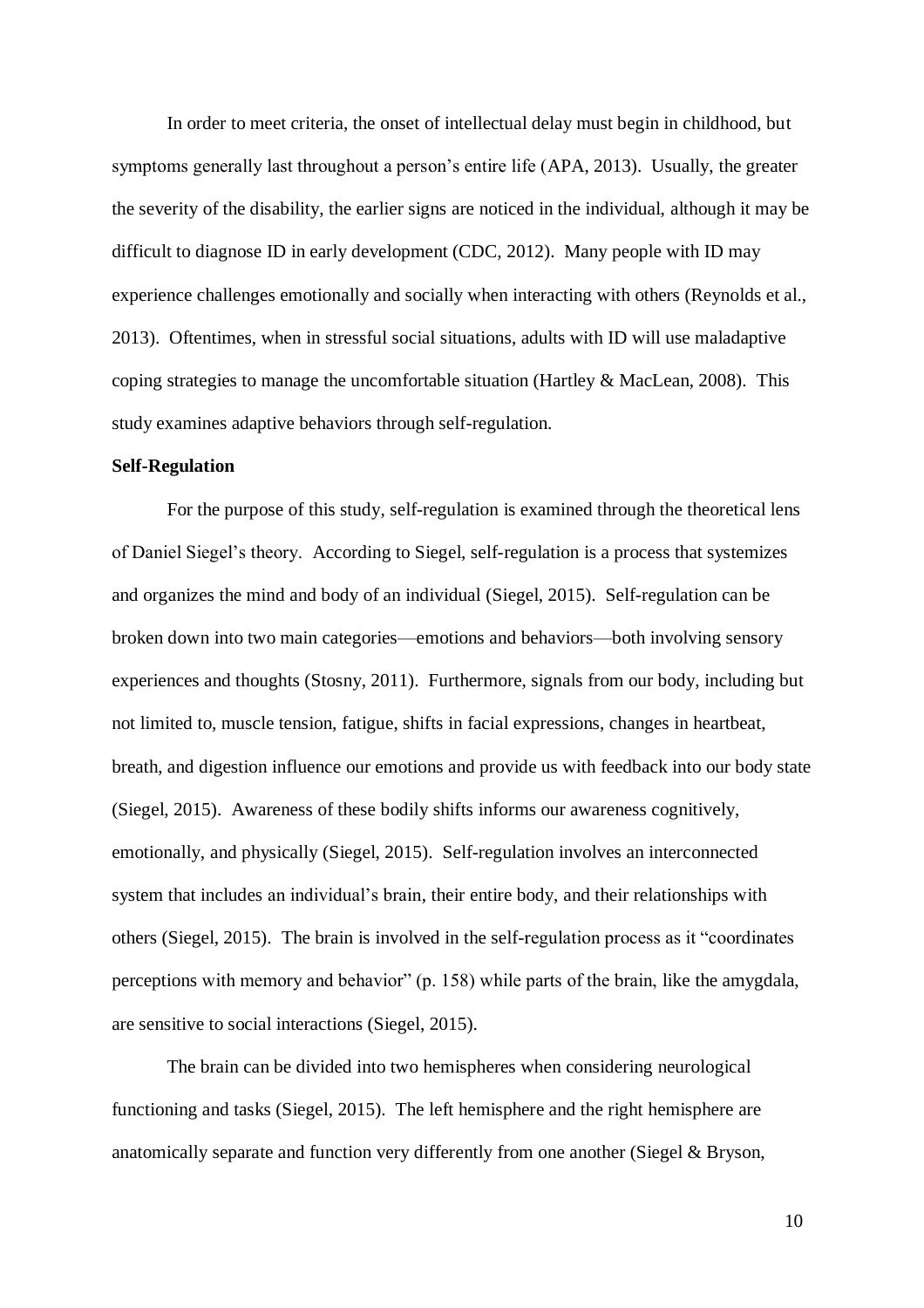2012). These two hemispheres are often referred to as the left brain and right brain, with the left brain controlling order and linearity and the right brain sending and receiving signals to aid in emotional understanding and nonverbal communication (Siegel, 2015; Siegel & Bryson, 2012). The two hemispheres are connected by the corpus callosum, which is a "bundle of fibers that runs along the center of the brain" (Siegel & Bryson, 2012, p. 18). A strong connection between the two hemispheres and utilizing the whole brain allows space for fluidity and flexibility when dealing with stressful situations, directly impacting the selfregulation process (Siegel & Bryson, 2012). The "horizontal integration" of the two hemispheres through the corpus callosum is an important aspect in the development of interpersonal relationships (Siegel & Bryson, 2012, p. 18).

Similarly, the brain can be viewed vertically as it functions moving from the lower parts of the brain, including the brain stem and limbic region, to the upper part of the brain, which is made up of the cerebral cortex (Siegel  $&$  Bryson, 2012). The lower brain is considered to be "more primitive" by scientists because it controls basic bodily functions, instinctual reactions, and emotional responses (Siegel & Bryson, 2012, p. 38). The upper brain is thought to be more advanced when compared to the lower brain (Siegel & Bryson, 2012). The upper part of the brain is responsible for "sound decision-making and planning, control over emotions, self-understanding, empathy, and morality" (Siegel & Bryson, 2012, p. 40). When integrating the lower region of the brain with its upper counterpart, the functioning of the brain becomes "vertically integrated," moving through the brain stem and limbic region up to the cerebral cortex, allowing for more control in the brain and body (Siegel & Bryson, 2012, p. 40). This bottom-up processing promotes self-regulation in individuals through the calming and understanding of strong reactions and impulses (Siegel & Bryson, 2012).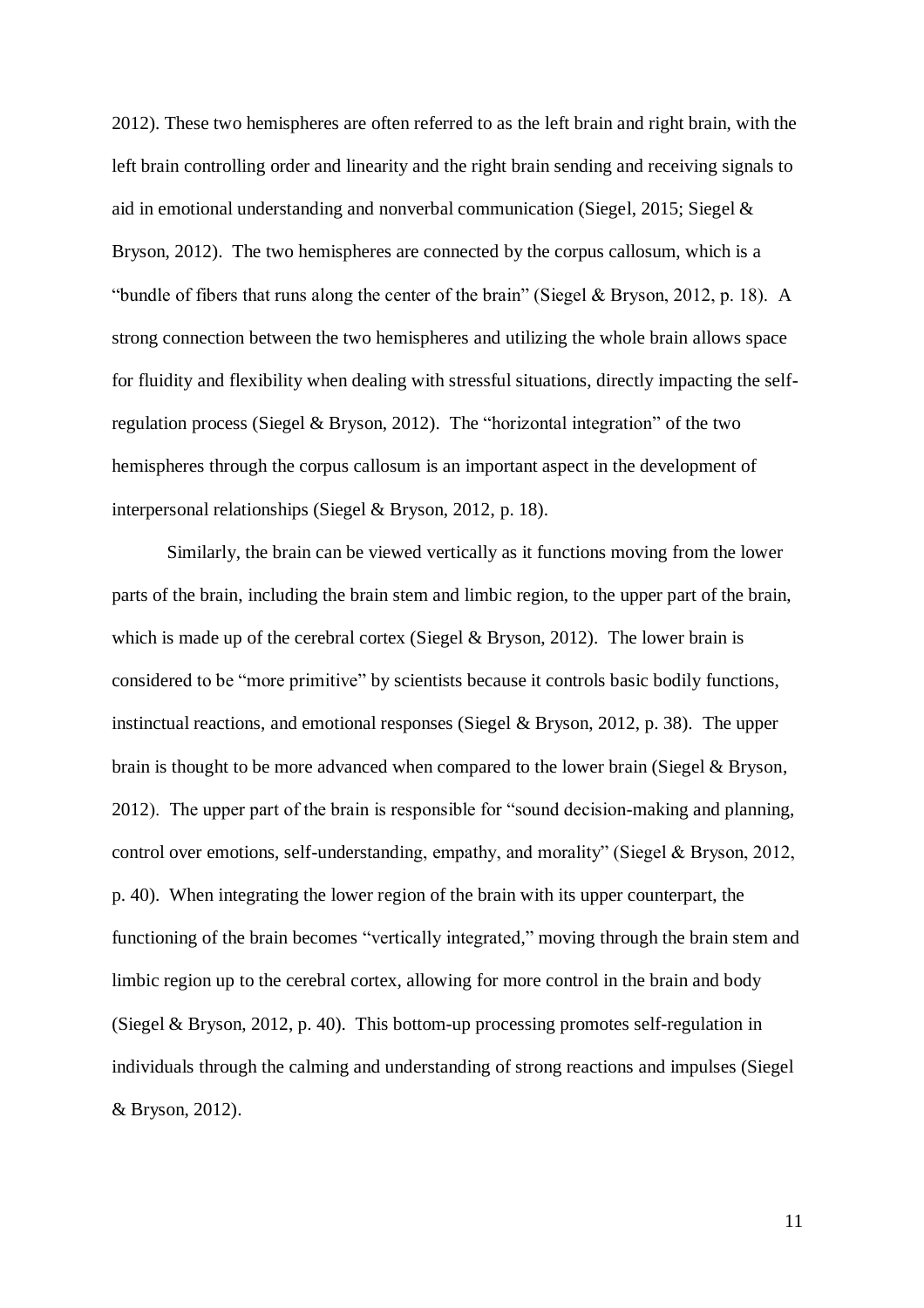Through integrating the left and right hemispheres of the brain while also connecting the lower and upper parts of the brain, we are able to foster and grow our relationships with others (Siegel & Bryson, 2012). Understanding of interpersonal relationships and connections with others begins to develop early in life through secure attachments with parents and close caregivers (Siegel, 2015). Secure attachments involve relationships between parent and child, where the parent is "emotionally available, perceptive, and effective at meeting the child's needs" (Siegel, 2015, p. 116). These relationships begin during the developmental stages of life (Siegel, 2015). Adults who experienced secure attachments during childhood are able to adapt, self-reflect, and access memory more fluidly than individuals who had an insecure attachment (Siegel, 2015). These individuals are often more confident and able to communicate more effectively with others (Siegel, 2015). The attachment style developed during infancy and childhood strongly impacts an individual's self-awareness and their ability to self-soothe, influencing their ability to self-regulate (Siegel, 2015).

In addition to an integrated brain and secure interpersonal relationships to aid in the self-regulation process, Siegel discusses the role of mindsight. Mindsight is the ability to understand "our own mind as well as understanding the mind of another" (Siegel & Bryson, 2012, p. 93). According to Siegel (2015), "the mind is the process that regulates the flow of energy and information, and it is both embodied and relational" (p. 269). In order to regulate ourselves, we employ the use of our nervous system and our relationships with others (Siegel, 2015). We relate to one another both verbally and nonverbally through taking in sensory information (Siegel & Bryson, 2012). One way in which sensory information can be integrated into the body is through a process called SIFT (Siegel & Bryson, 2012). SIFT supports the sensory experience of an individual through bringing an awareness to and integrating body sensations, visual images, internal feelings, and cognitive thoughts to gain a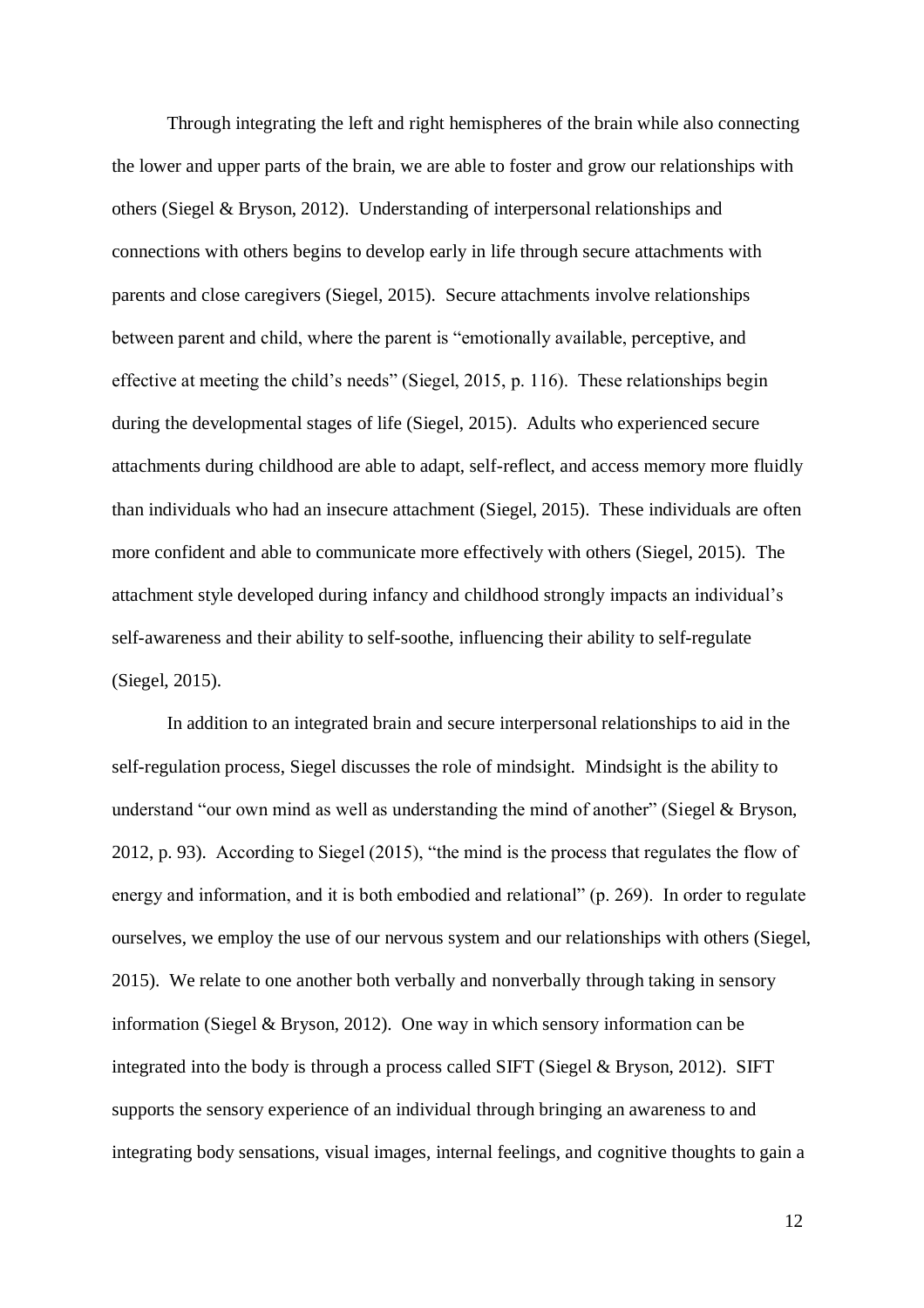better understanding of their mindsight, thus impacting their self-regulation process (Siegel & Bryson, 2012).

Many adults with ASD and ID have a difficult time regulating an emotion they are experiencing and often have trouble implementing coping skills (McClure et al., 2009). Selfregulation is the ability to be aware of and manage attention, feelings, thoughts, and behaviors (Elliot & Gonzalez-Mena, 2011). Adults with ASD and ID may experience psychological distress and discomfort when experiencing uncomfortable social interactions with others and may use ineffective and maladaptive coping strategies (Hartley & MacLean, 2008). When an individual is in a state of distress, how others respond impacts how that individual regulates and understands the emotion present (Elliot & Gonzalez-Mena, 2011). The building of secure relationships is crucial in the developmental process to encourage and promote positive regulation in the future through the ability to stay calm and focused, problem-solve, and communicate effectively (Tortora, 2006). A secure attachment reinforces an individual's confidence and openness to communicate with others while also promoting flexibility in how they are able to regulate their emotions and experiences with others (Siegel, 2015).

The ability to modulate and shift arousal levels allows an individual to move into a state of calm when experiencing a feeling of dysregulation (Paris & Murray-Slutsky, 2010). Research shows that self-regulation is a skill that is necessary for the emotional well-being of any individual (Stosny, 2011). When individuals are regulated, they are able to adapt to changes in the environment and maintain focus and attention to respond to their surroundings in a healthy way (Paris & Murray-Slutsky, 2010). The brain plays an instrumental role in aiding the self-regulation process. According to Siegel and Bryson (2012), "the brain is set up for interpersonal integration" (p. 122). Specifically, the amygdala helps to aid in the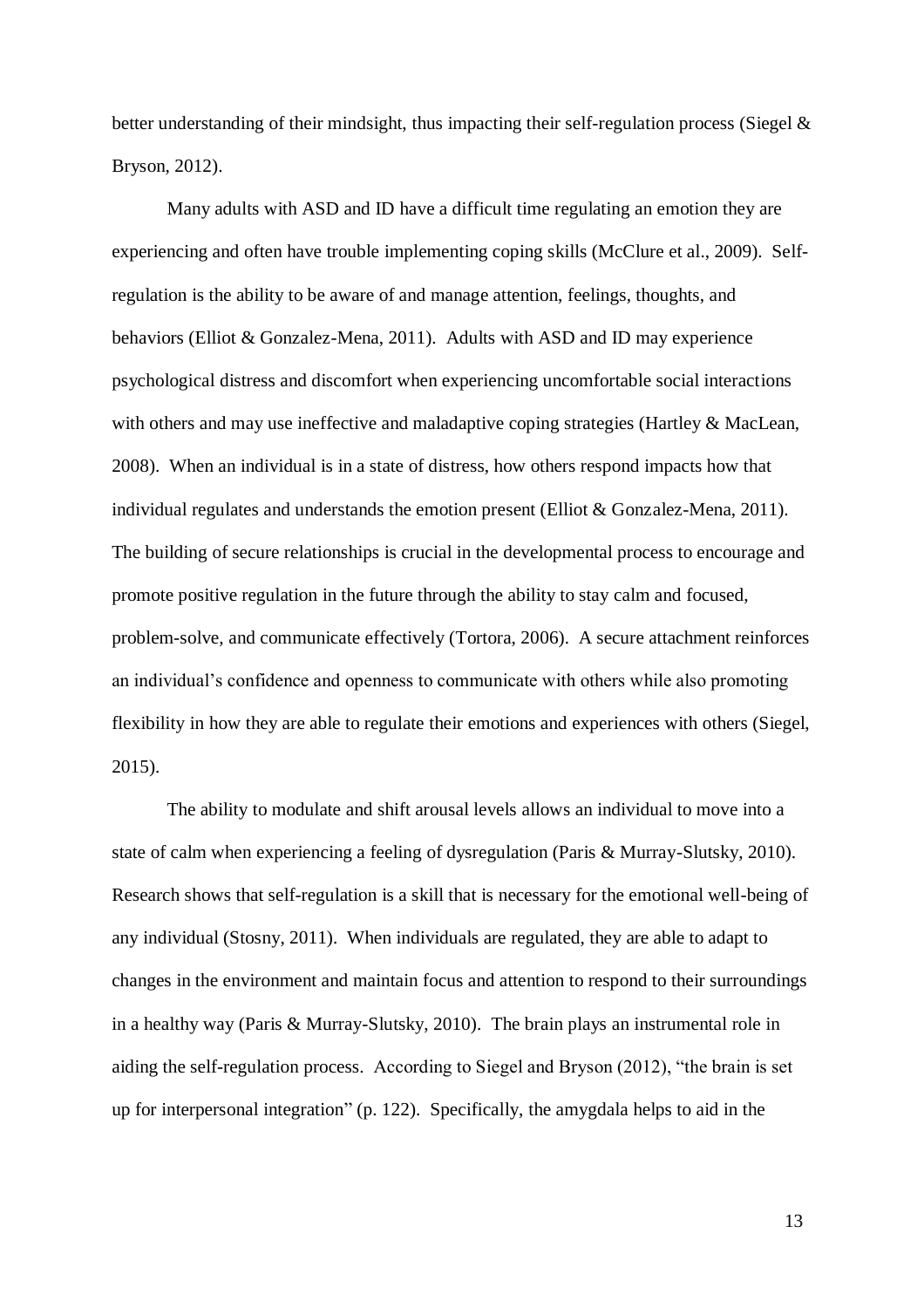process of connecting internal sensations with external experiences involving others (Siegel, 2015).

**The role of the amygdala.** The amygdala acts as a central point in the brain that both sends and receives signals from what is happening outside of the body and the internal emotional response to stimuli (Siegel, 2015). Results from Wagner and Heatherton's (2013) self-regulatory depletion study revealed that self-regulation and emotional regulation were interconnected through the amygdala. According to Siegel (2015), the amygdala has a large role in the understanding of memory and behavior, both of which are influenced by interactions with others. The brain is broken up into three distinct parts that work together in harmony (Levine & Kline, 2008): the neocortical (Levine & Kline, 2008) or upper brain (Siegel & Bryson, 2012), the midbrain, and the lower brain (Levine & Kline, 2008; Siegel & Bryson, 2012). The amygdala is housed in the lower half of the brain, and it is responsible for "innate reactions and impulses, and strong emotions" (Siegel & Bryson, 2012, p. 39) that may take place in the body.

The amygdala changes structurally throughout a person's life, depending on one's experiences and how the resulting learned information is encoded in the brain (Adolphs, 2010). The amygdala acts quickly to process and express emotions (Siegel & Bryson, 2012). Maintaining some sense of control over emotions is an important aspect of human socialization, and an inability to regulate mood may result in unsafe or harmful behaviors (Wagner & Heatherton, 2013). The amygdala is the part of the brain that allows the body to move into action before conscious thought, instinctively acting from the body and then processing what happened in the mind (Siegel & Bryson, 2012).A balance between external stimuli and internal sensations or needs is required in order for an individual to experience self-control (Singer, 2016). According to Singer (2016), self-control—a developed attribute—is necessary for an individual to fully integrate into a community and successfully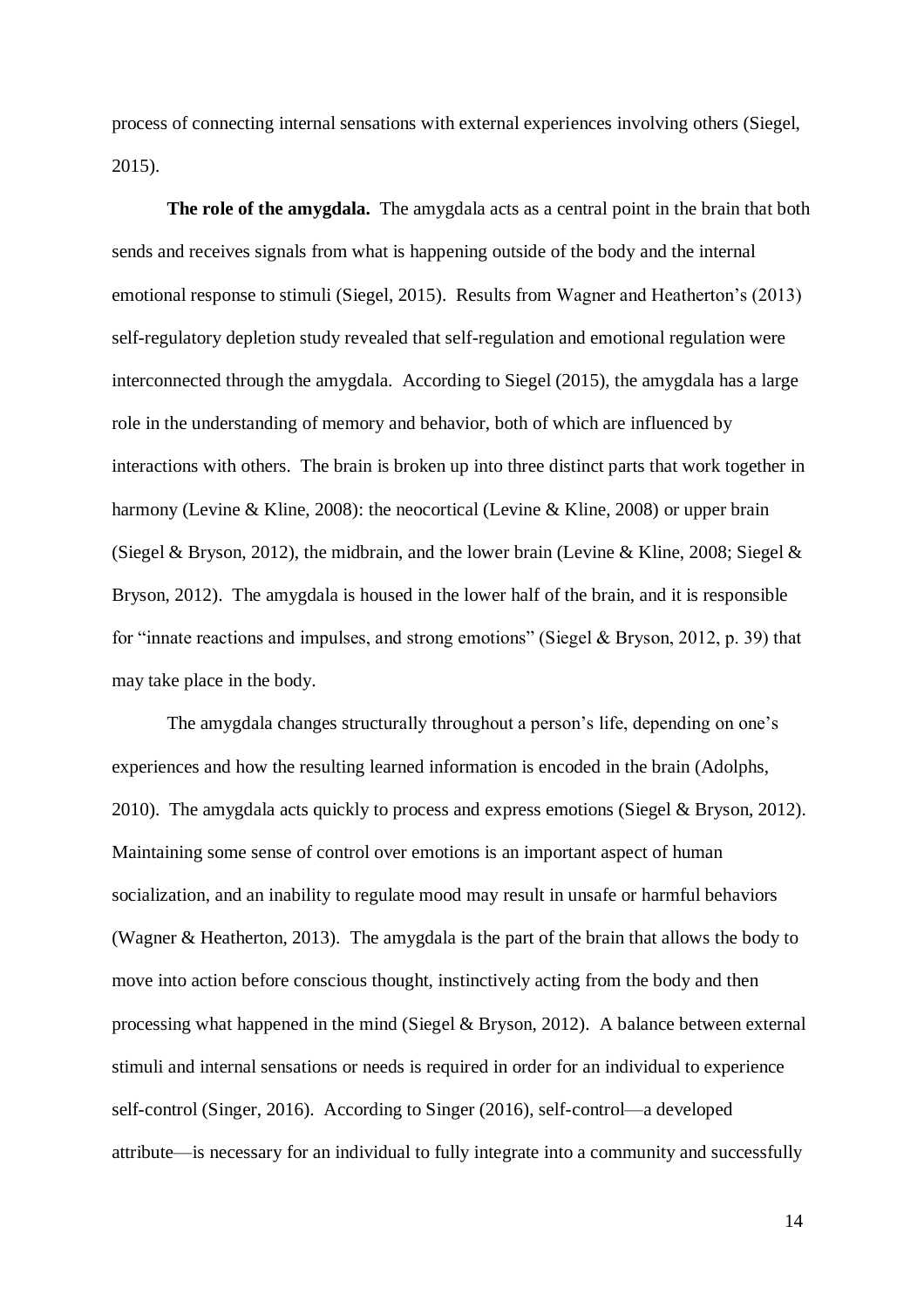interact with the world. Emotions serve as a connection from the mind to interpersonal relationships with others (Siegel, 2015).

**Functions of emotions in self-regulation.** According to Siegel (2015), "emotions both are regulated and perform regulatory functions" (p. 147). Emotions require categorization and meaning-making in our minds in order to function as experiences in social reality (Barrett, 2017). According to Barrett (2017), emotions "are constructed in the brain of a perceiver" (p. 132). Sroufe (1996) described emotion as a reaction to a particular event that created a physiological shift and a behavioral change in the body. The meaningfulness of a body response or an internal emotion varies from person to person, and it depends on the perception and understanding of emotions (Barrett, 2017). Emotions are the ways in which we connect with others and create interpersonal relationships, whether they are a shared experience or not (Siegel, 2015). Emotion contagion is one way in which we begin to connect with others and sense how they are feeling after being in close contact with them for a long period of time (Sifferlin, 2017). Similarly, *kinesthetic empathy* (see Appendix A), which refers to an emotional awareness of an individual based on their movement and connecting with another individual nonverbally, is used in DMT (Levy, 2005).

#### **Dance/Movement Therapy with ASD and ID**

There is a significant amount of research in the field incorporating DMT with individuals with ASD and ID. I am choosing to focus on research utilizing DMT with adults with ASD and ID and not children with a similar diagnosis. According to Siegel (2015), it may be essential to focus self-organization interventions on an individual's functioning of the brain, the individual's body as a whole, and the individual's relationships. DMT uses movement as a means of promoting integration of one's emotional, physical, and cognitive functioning (Seoane, 2016). Seoane (2016) stated that "self-regulation is important to psychotherapy in general but is also supportive of DMT's fundamental goal of facilitating a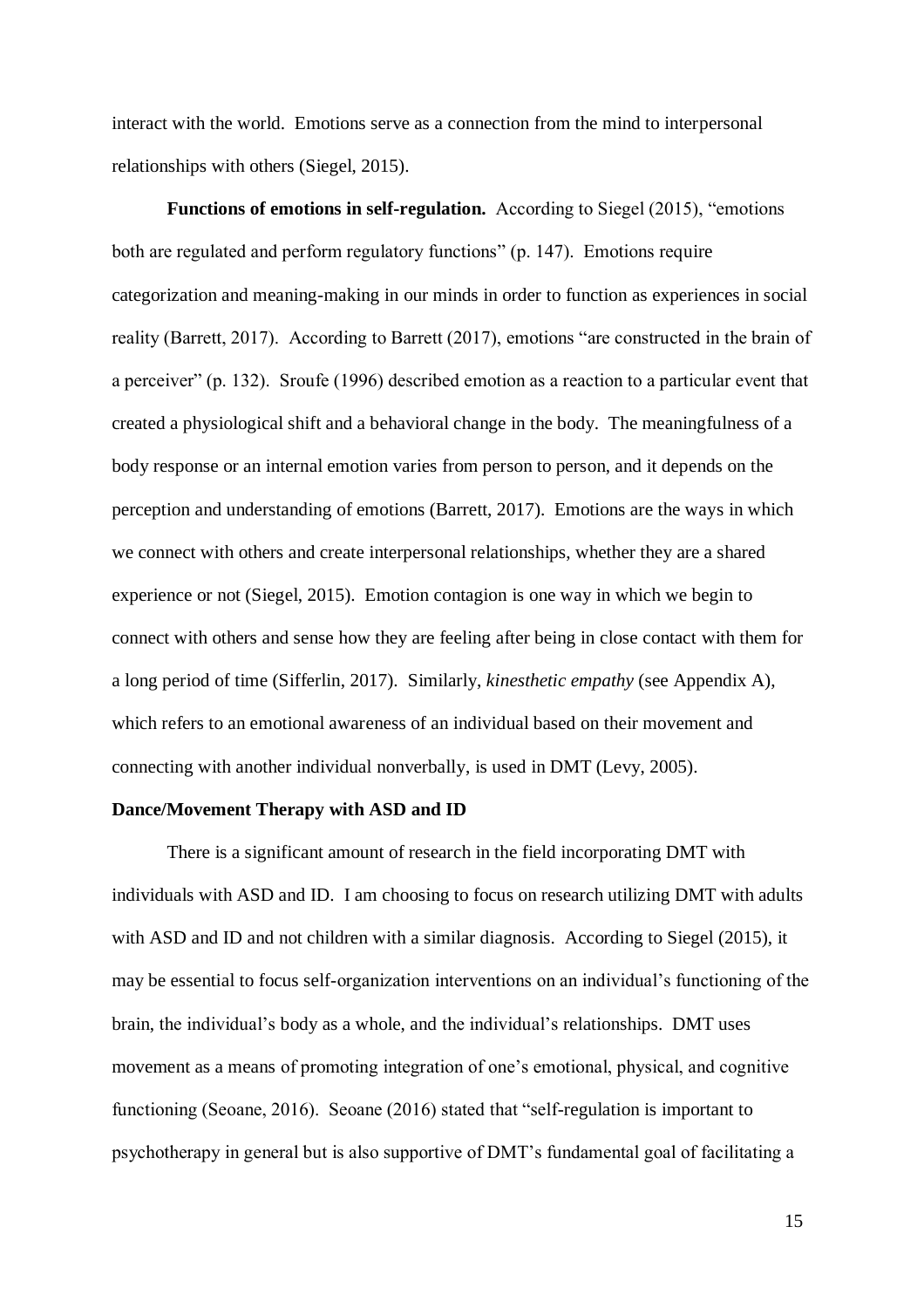client's integration" (p. 35). Movement allows for a deeper understanding of oneself and for more opportunities to interact with others through the use of a universal language, which is the movement itself (Erfer, 1995).

DMT incorporates movement in the body to create movement in the mind; it harnesses the body-mind connection to facilitate change (ADTA, 2016). The ADTA (2016) also stated that DMT has been proven effective for individuals with "developmental, medical, social, physical, and psychological disabilities" (para. 4). When an individual does not have the ability to communicate in the typical, verbal way, the language of the body becomes key to experiencing the world and communicating that experience to others (Tortora, 2006). DMT has been shown to benefit individuals' emotional understanding and physical knowledge of themselves (Levy, 1988). Furthermore, interventions aimed at multiple aspects of the self—the mind, the body, and external experiences with others—can help individuals self-regulate and organize themselves internally (Siegel, 2015).

Barnet-Lopez, Pérez-Testor, Cabedo-Sanromà, Oviedo, and Guerra-Balic (2016) developed a DMT program to better understand emotional aspects of adults with ID, including "interpersonal relationship, self-concept, anxiety, self-confidence, emotion identification, and body self-awareness" (p. 11). The results of this study indicated that DMT improved the emotional well-being of those adults with ID who participated in the program regarding the participants' quality of life (Barnet-Lopez et al., 2016). The therapeutic process which takes place in DMT sessions may promote a deeper understanding of self through finding connections with others (Barnet-Lopez et al., 2016). An individual who is "shut down" or closed off may open up and find a new connection through the process of engaging in DMT sessions (Devereaux, 2014). Furthermore, DMT can promote empathy between the therapist and the client, which may help the client feel more connected to themselves and others (Fischman, 2009).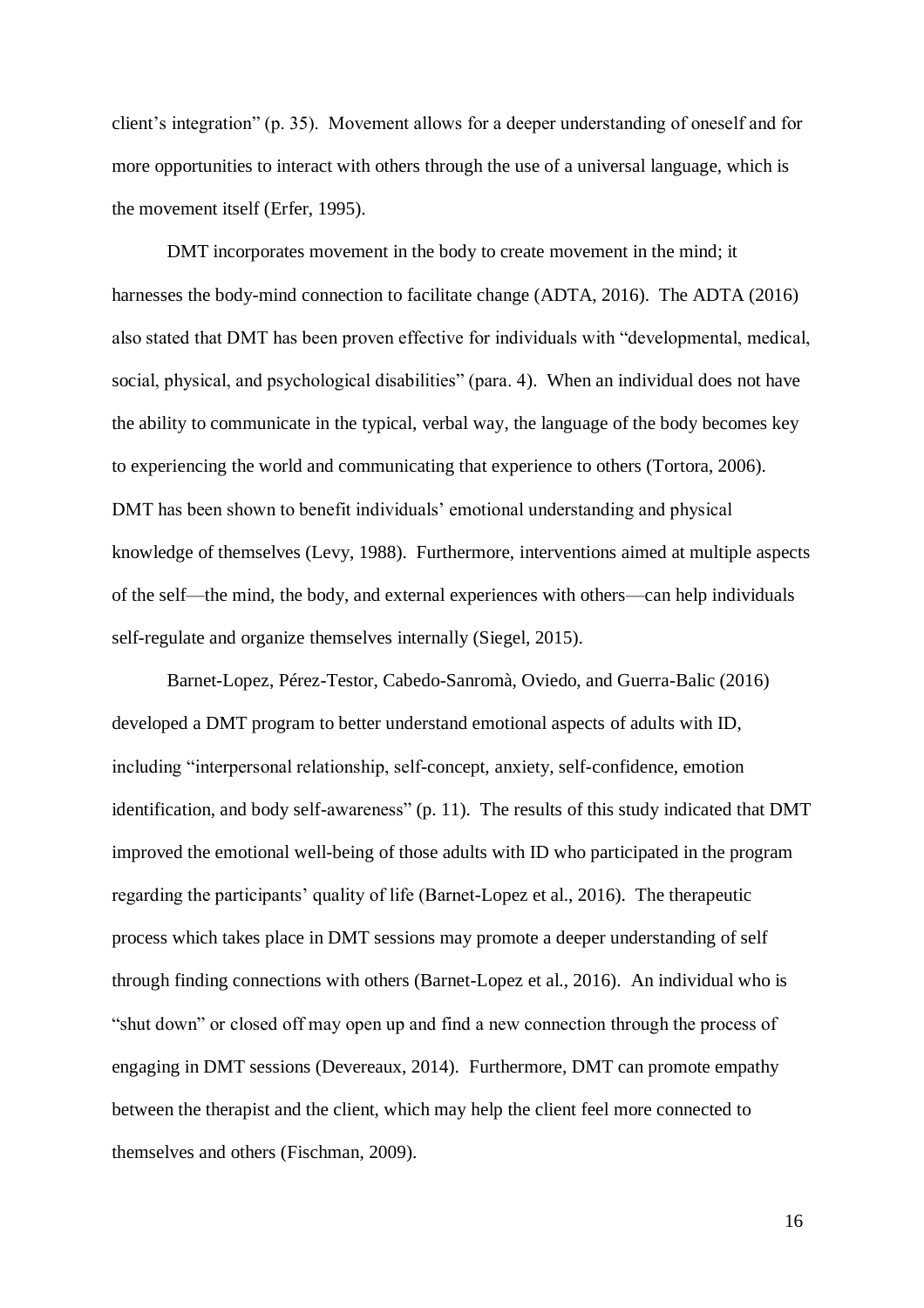Moore (2014) conducted research involving friendship with adults with developmental disabilities. She discovered that, through engaging in DMT groups, participants "established social connections, increased initiation, resolved conflict, and created a sense of belonging" (Moore, 2014, p. 50). Her results confirmed the positive influence DMT has on individuals with disabilities in regard to social skills and interpersonal connections (Moore, 2014). DMT is an effective way in interacting with individuals with ASD who are also non-verbal because "the only universal language is a language that is communicated through our bodies and through movement" (Devereaux, 2014). Through "joining and attuning" with the individual with ASD, dance/movement therapists are able to connect and better understand their experience in the moment (Devereaux, 2014).

Krista Samborsky (2014) developed an 11-week DMT program for adults with developmental disabilities. She noticed that the individuals who participated in her DMT program had an increased development of empathy (Samborsky, 2014). Through engaging in a "body-based empathy enhancing movement exercise" (p. 58), individuals reinforced their mind-body connection and increased development of their social skills (Samborsky, 2014). DMT had an impact on the individual's ability to build interpersonal relationships through the development of empathy and deeper understanding of others (Samborsky, 2014). Samborsky's program development demonstrated the impact DMT can have on the reinforcement of positive social interactions of individuals with developmental disabilities through nonverbal communication (Samborsky, 2014).

Nonverbal individuals with ASD and ID may be "shut down from social interactions and isolated from the world" (Devereaux, 2014). Through meeting individuals "where they are" in the present moment, a dance/movement therapist can begin to better understand the unique way in which a nonverbal individual communicates (Devereaux, 2014). "There isn't one way that works for all as a point of entry" for communication (Devereaux, 2014).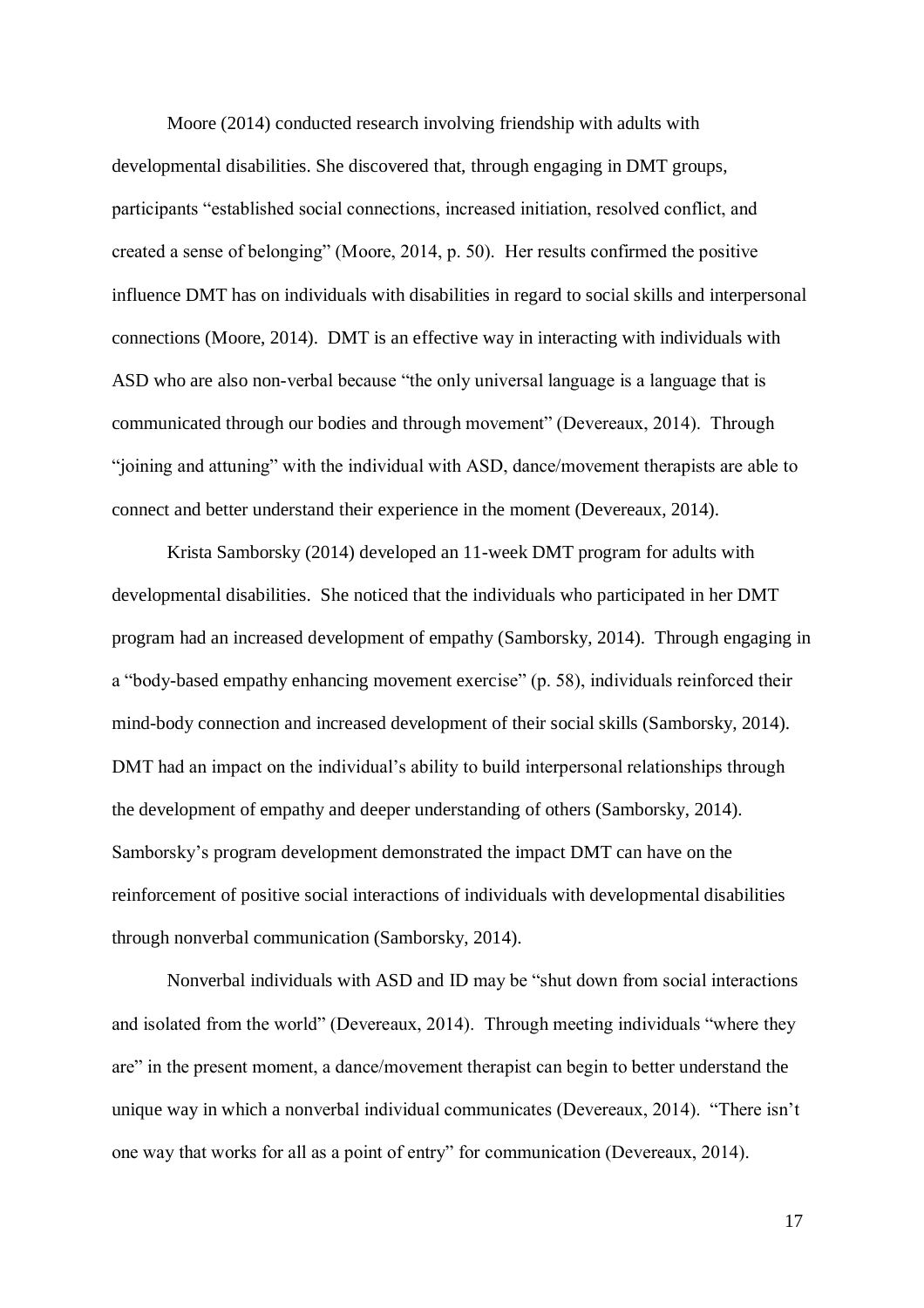However, one way to better communicate and understand an individual with ASD and ID is through movement, which may involve repetitive body actions (Parteli, 1995). Behind repetitive actions, "a world is condensed that wants to return to life, to express itself, to be looked at and accepted in order to change" (Parteli, 1995, p. 243). Through nonverbally *attuning* (see Appendix A) to an individual's repetitive movements, the individual begins to feel seen and are then able to foster and develop an interpersonal relationship with another individual (Parteli, 1995).

### **Conclusion**

The literature about adults with ASD and ID states that many individuals in this population have trouble regulating their emotions or effectively using coping skills in moments of distress (McClure et al., 2009), and some have limitations in intellectual development, adaptive behaviors, and social skills (Barnet-Lopez et al., 2016). Literature also revealed that DMT is an effective way in which to work with individuals with ASD and ID. Levy (2005) further acknowledged that DMT can be useful with this population in improving body image, motor skills and coordination, emotional well-being, internal and external awareness, and communication skills. This clinical case study is filling a gap in the literature by providing evidential support of how DMT interventions can be utilized in facilitating the self-regulation process with adults with ASD and ID.

In looking at treatment with the identified client, it became apparent that he engaged in some form of self-regulation, as evidenced by his body actions. However, he could benefit from expanding and deepening the ways in which he regulated his body and mind when he was experiencing moments of distress. This led to the clinical case study with the purpose of deepening my understanding of the DMT interventions and clinical choices I made regarding the self-regulation process while working with an adult with ASD and ID. The primary question guiding my case study was: How does my understanding of self-regulation influence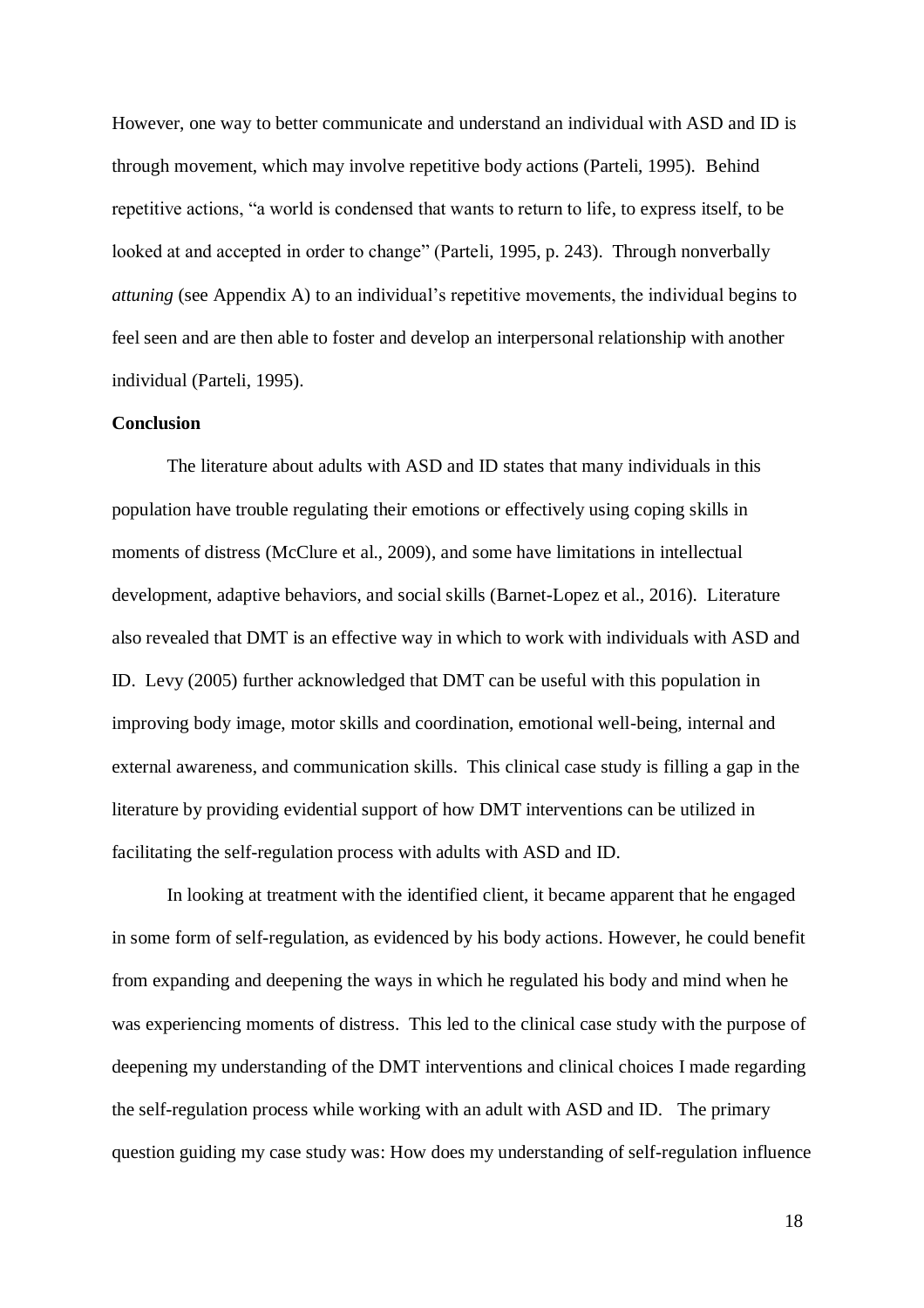my clinical choices in DMT sessions with a client who has co-occurring diagnoses of ASD and ID? In order to better understand my clinical choices, I documented my interventions with this client to deepen my understanding of how he regulated his emotions, thoughts, and behaviors in our DMT sessions.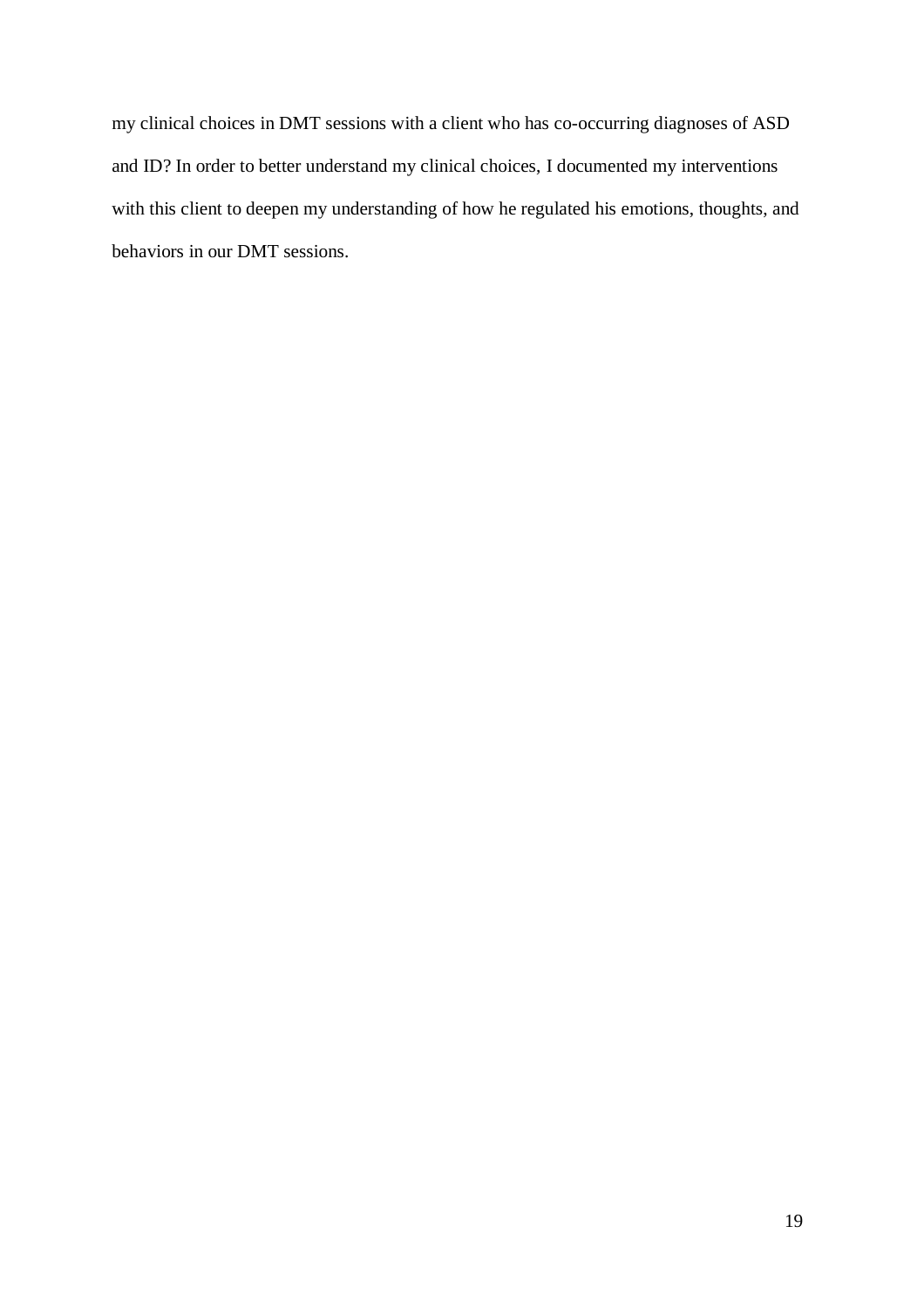### **Case Description**

This case focused on my clinical decision-making around self-regulation with an adult diagnosed with ASD and ID who was also nonverbal. I focused on the interventions and clinical choices I made during individual DMT sessions with this client at my internship site, which was a day program for adults with intellectual disabilities. I had developed a strong therapeutic movement relationship with this client before beginning to collect data for this case study. I became familiar with his postures and movements through working with him over the preceding seven months. After this time, I felt I understood his unique movement repertoire. I picked up on, and noticed, patterns of his movement choices and gestures he frequently performed. "Picking up" is a term that was created and used by Marian Chace, which can also be referred to as mirroring as a way to better understand an individual's movement experience (Sandel et al., 1993, p. 100).

Through better understanding his movement experience, I began to decipher what different gestures and movements possibly represented for him. It is worth noting that these representations are based on my assumptions because he could not verbally confirm my perceptions of his movement. However, knowing how he typically held himself provided me with a baseline in which to follow to better understand how he may be feeling during each session. When I noticed differences from his baseline posture and in how he presented in session, it provided me with information to gain a better understanding of how he may be feeling.

This client's presenting problems included difficulty with social skills and developing interpersonal relationships, poor understanding of body awareness, anxiety regarding change or the unknown, limited opportunities to make independent decisions, and difficulty engaging in healthy and safe forms of self-expression. This client's treatment goals involved decreasing frequency of stress and anxiety behaviors, promoting healthy interpersonal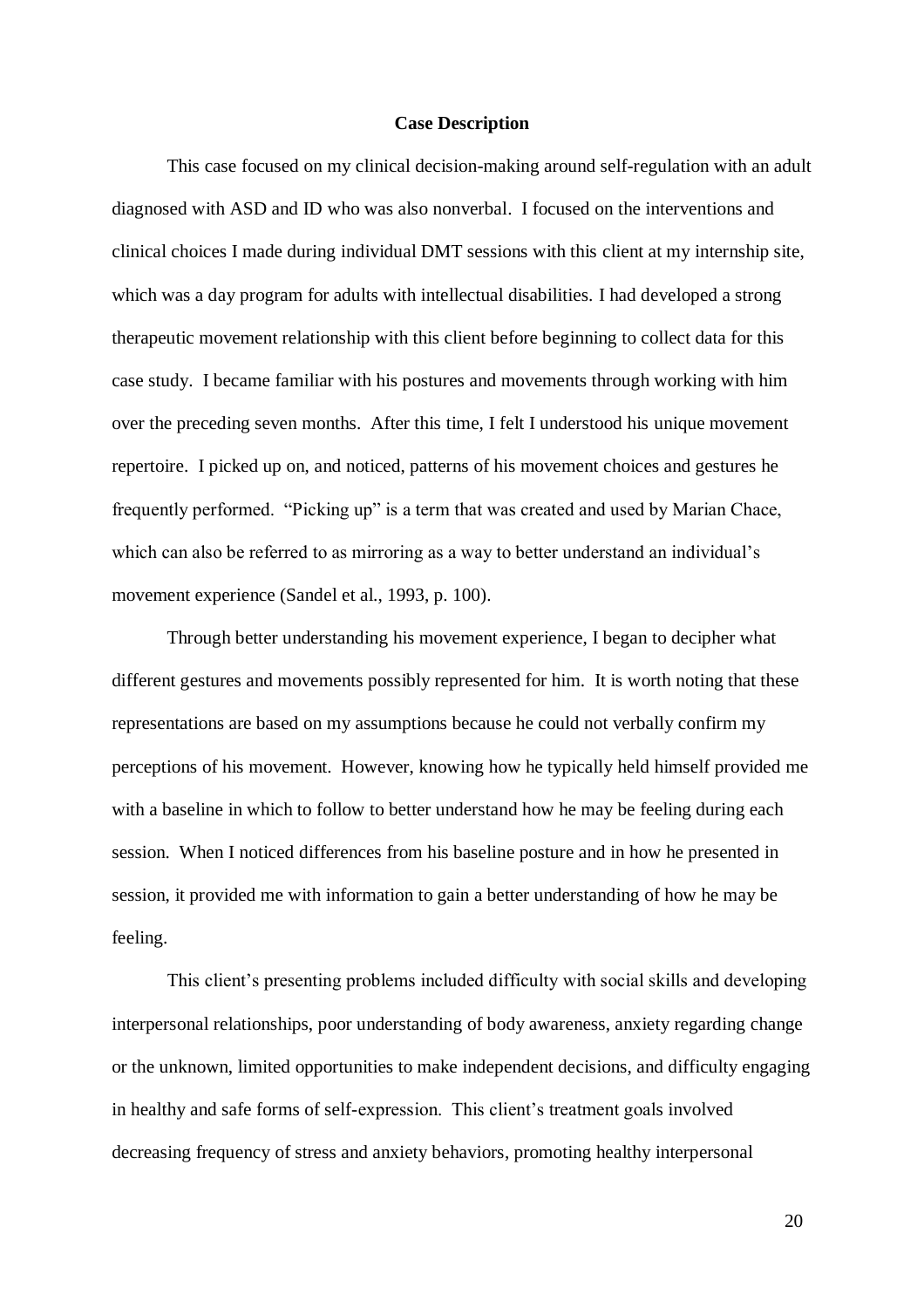connection and growth, and increasing body awareness. My focus while working with this client was empowerment and individual decision-making in our sessions. I have observed that adults with ASD and ID have limited opportunities to make their own decisions throughout the day. In the security of the therapy room, I provided this client with a safe space to make independent choices in our therapy sessions. I maintained a fluid structure while working with this client based on his needs.

I collected data from our once weekly sessions for eight weeks. Sessions took place in a therapy room at the day programming site. The room was small, but it was quiet with a door to help eliminate outside noise and maintain privacy for therapy sessions. The therapy room was carpeted with a table and chairs available for use. When we first began working together we sat at the table. After a few months, we transitioned to sitting on the floor during sessions so that we had more space to move and to eliminate the restriction of the chairs.

Each session lasted thirty minutes. The structure of each session shifted based on what the client presented with in session; however, we engaged in an opening ritual that remained the same each week to help the client orient to the space. This opening ritual included sitting across from or next to one another while we put together pieces of a foam puzzle and then continued to add new sensory objects and interventions. He was always interested in the foam puzzle, so it acted as a baseline to start a session or to return to if he was not receptive or open to another intervention I tried. If he appeared overwhelmed and started to leave the therapy room before our session was over, we would go back to the puzzle on the floor. For the most part, we began with the foam puzzle and moved on to a new intervention, or further developed working with the foam puzzle. Oftentimes, we incorporated rhythm into our sessions by tapping on the foam puzzle after we put some pieces together. The client always initiated some sort of tapping or brushing of the tops of the puzzle pieces.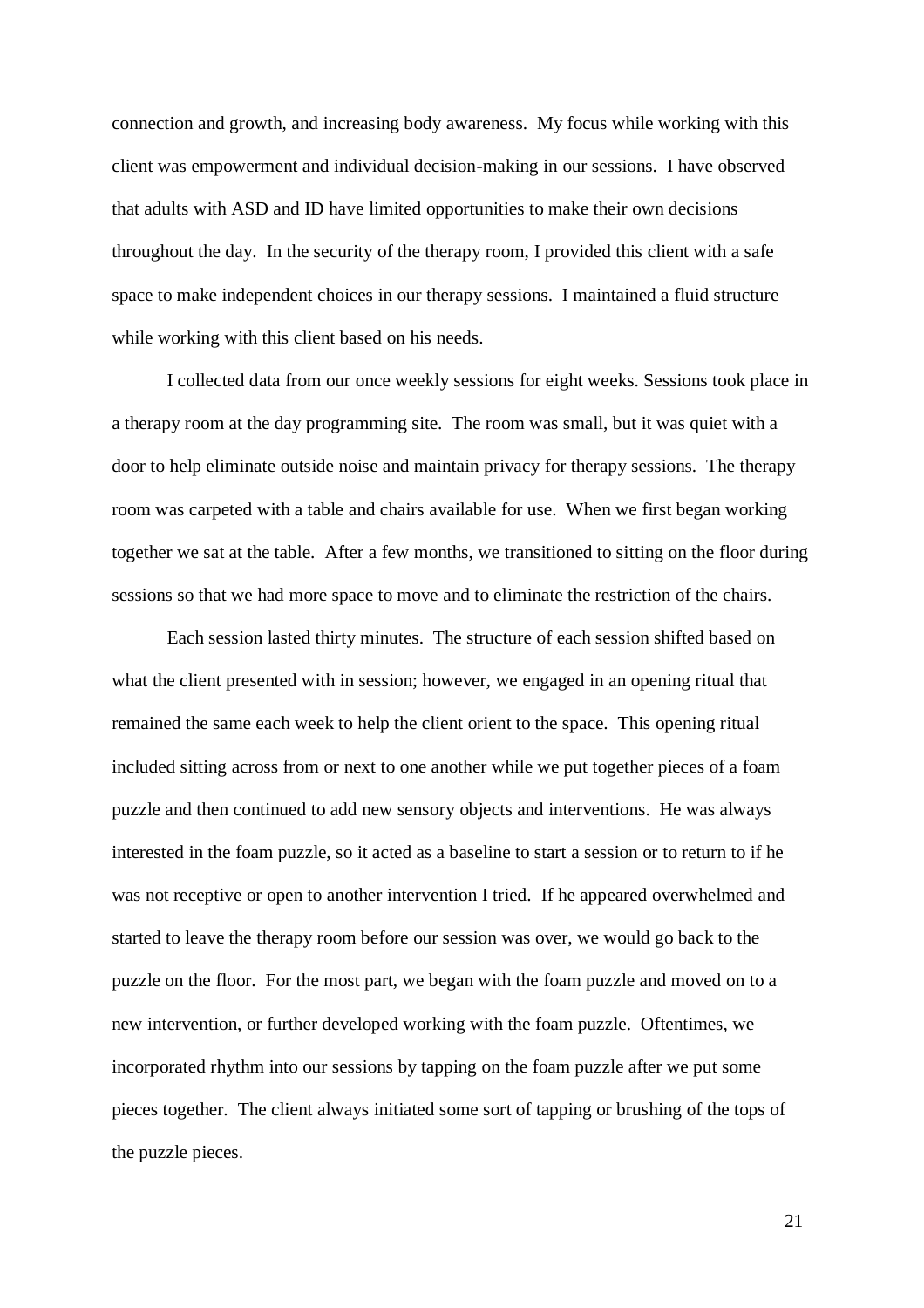This opening ritual provided a familiar starting point to help begin each session and comfort for the client in knowing what to expect each week. This client benefitted from developing a pattern to start each session as evidenced by his body actions. These included being relaxed in his muscles and posture based on how he was sitting on the floor, which let me know that he was at ease. Signs that he was not at ease were tensing his muscles, fidgeting, being unable to sit still, and darting his eyes around the room; these were often warning signs that he was about to leave the session. Once a routine was developed for this client, he was able to walk into the room independently each week. Prior to a developed routine, this client had difficulty coming to sessions, and often refused coming into the therapy room at all. He would sit at his table in the large day room and plug his fingers into his ears and hum loudly when I would try to offer individual DMT to him. I was one of the first therapists to meet with him individually at my internship site.

Because this client was nonverbal, I limited my use of speech to connect to the client in a way that was familiar to him. Some ways in which I did this included reflecting back his postures and how he held himself in our sessions. Mirroring may evoke "insight or transformation of behavior" in a person after they have witnessed their movement reflected back to them by another individual (Sandel et al., 1993, p. 104). I allowed him to navigate the space in the room as long as it was safe for both of us. I incorporated his subtle movements of tapping and small gestures he made with his hands.

I was aware of how I interacted with this client spatially. I allowed him to designate the amount of space between us. He never came too close to me, and he never invaded my personal space. So, we were able to work together safely in the space with him deciding how we would relate to one another spatially. I was aware of my body language and how I was presenting myself in our sessions. I noticed when I was coming in and holding a lot of tension in my own body during sessions. I also noticed if I was more animated or more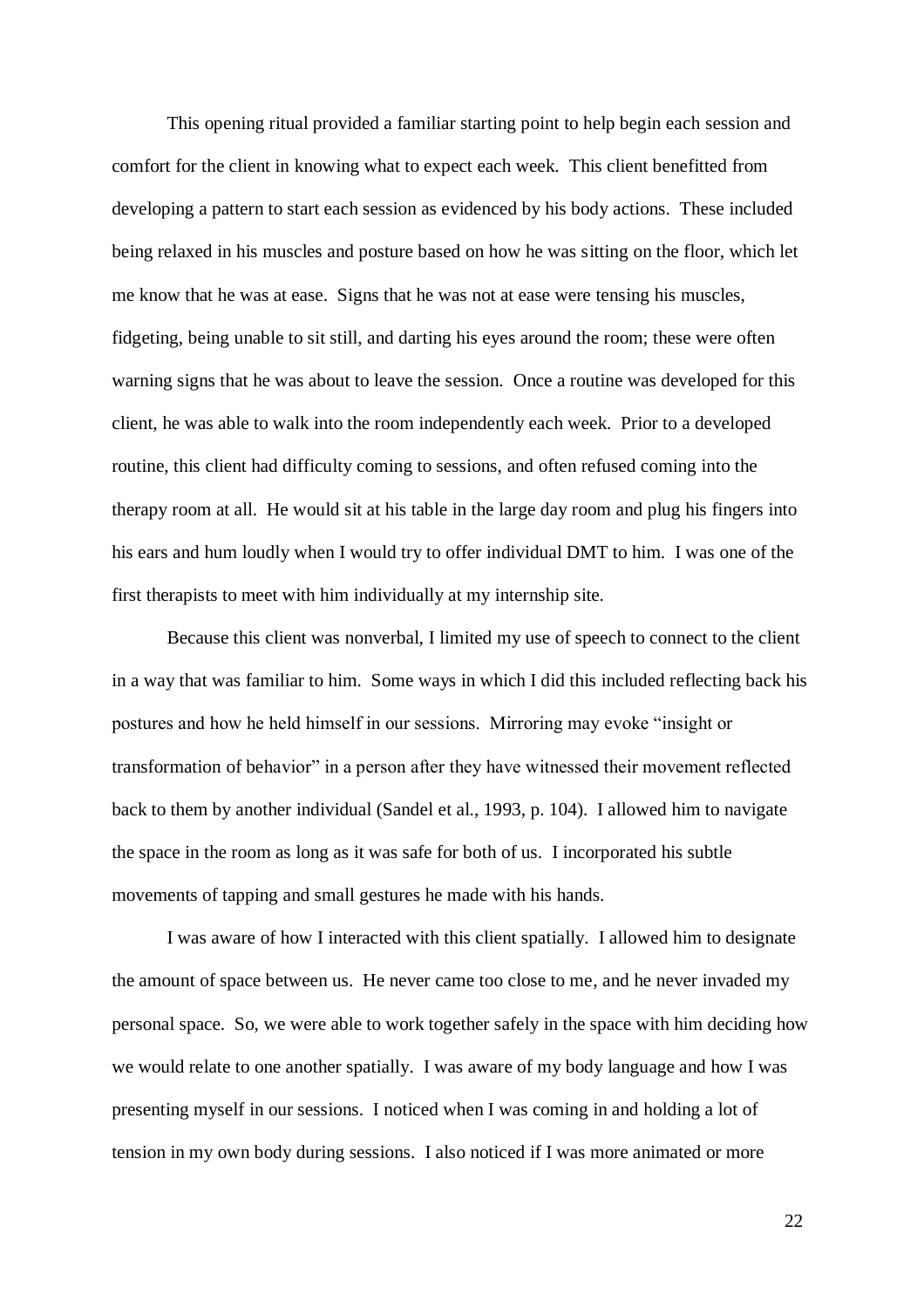subdued during my movements. Every way in which I presented myself in space had an impact on this client in some way. The therapeutic movement relationship is impacted by both the client and the therapist. If the therapist is entering into sessions with a certain emotional mood or body posture, the client will notice that shift, and it will impact the therapeutic movement relationship.

In order to better connect with this client, I offered sensory objects with different textures and colors and engaged with him through these objects. Some of these objects included a foam puzzle, bubbles, scarves, a drum and other musical instruments, yarn balls, a soft pillow ball, stress balls, art supplies, and glitter tubes. I also utilized mirroring to attune with this client, reflecting back what I observed in his body posture and movement. I reflected back his movements of tapping and brushing the puzzle and also the fidgeting in his legs, feet, and hands. Because we had been working together and had established a therapeutic movement relationship, I was aware of our cultural differences and how they could potentially impact our work together.

### **Cultural Considerations**

This client and I came from different backgrounds, but we were able to successfully relate to one another and work together in sessions. Some examples of our cultural differences included our genders, developmental and chronological ages, and how we communicated with others. After acknowledging our cultural differences, I was able to find an effective way of nonverbally communicating with him, and we developed a therapeutic movement relationship. Acknowledging our cultural differences and relating to one another on a body level allowed this client and me to foster a therapeutic movement relationship. Through developing this therapeutic movement relationship, we were able to work together towards reaching his treatment goals.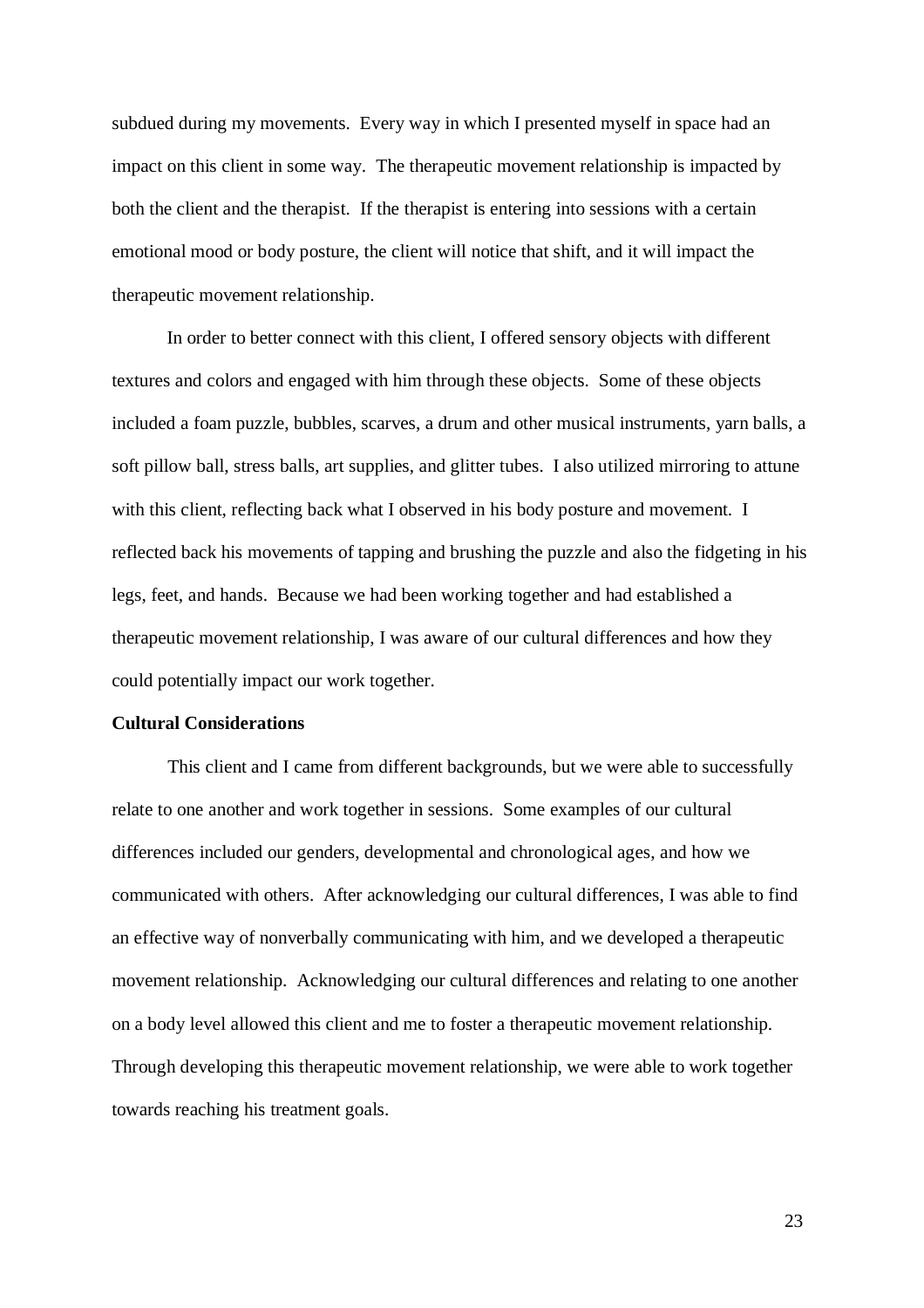### **Ethical Considerations**

My goal in this clinical case study was to protect my client's confidentiality. I did this by excluding all identifying information about this client from my study. I also excluded any identifying information about my internship site to further protect my client's privacy. In my observation-response charting, I collected data in a way that was safe and protected my client's identity. I kept my chart with my notes on my personal laptop computer, which is password protected, and I did not include any identifiable client information in my observation-response chart. I documented my data collection in my cubicle at my internship.

Maintaining my therapeutic movement relationship with this client was another important factor for this study. I wanted to continue in my role as therapist when working with my client. My priority was focusing on in-the-moment interventions with this client and being truly present with him. I focused on the specific DMT interventions that I facilitated during sessions and the moments leading up to those interventions. To make sure that I most accurately recalled information that I collected from sessions, I immediately documented data into my chart following sessions with this client. When analyzing my data, I acknowledged my biases and *body prejudice* (see Appendix A) to own what my individual assumptions of this client's movements were.

#### **Weekly Session Notes from Observation Response Chart**

Immediately following sessions each week with this client, I documented my clinical observations as they related to self-regulation for him. The following seven tables demonstrate how I documented interventions and my clinical choices during our sessions, and how I made sense of these choices as they related to self-regulation for this client. I discovered themes of mirroring and attunement as part of the therapeutic movement relationship. Furthermore, I incorporated the use of rhythm and breath support in our work to aid in his self-regulation process. These tables demonstrate our weekly sessions together.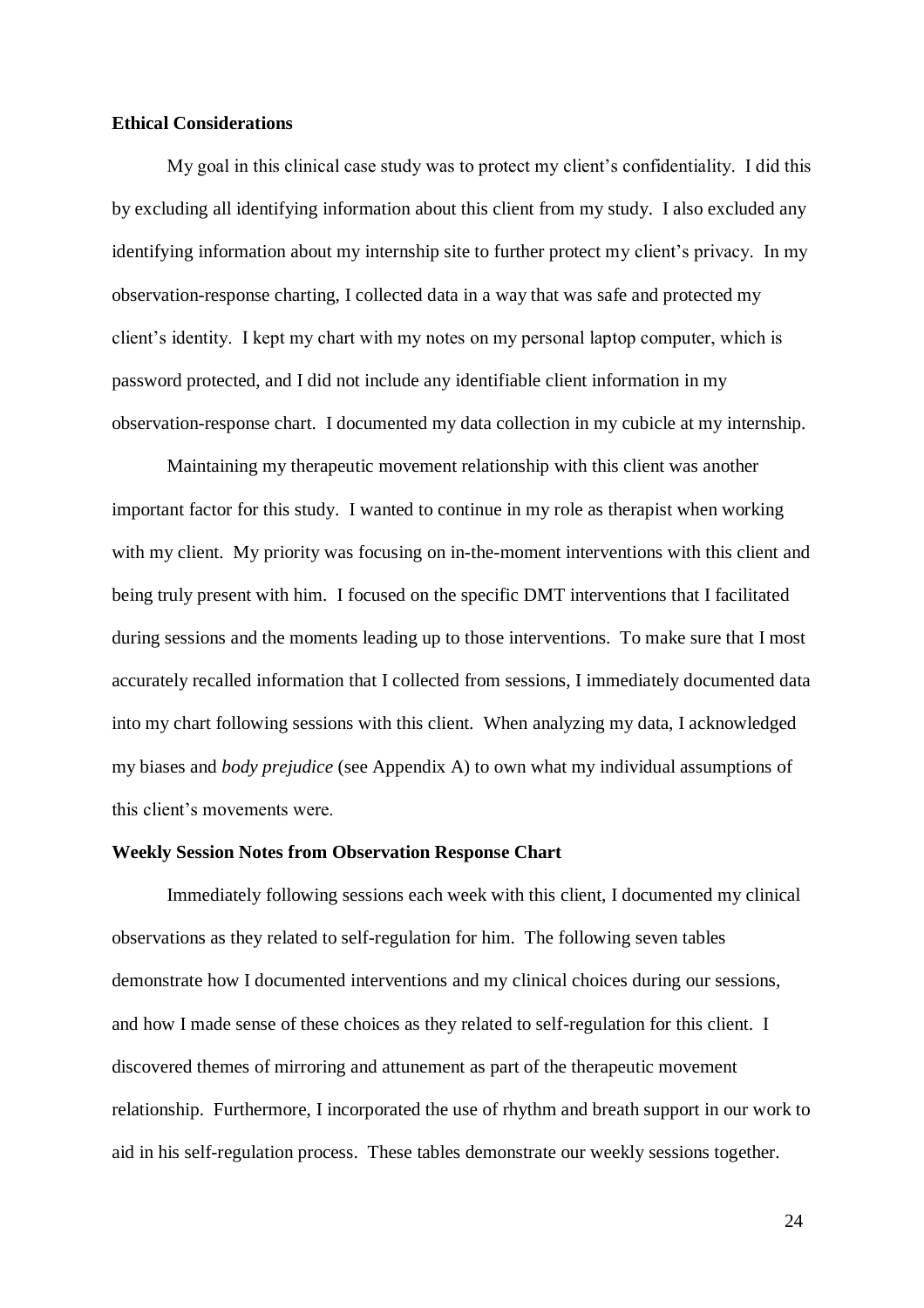| Initial observation that<br>prompted intervention                      | Intervention used                                                                                                                                                                                                                     | Client's response to<br>intervention                                                           | What did I notice about<br>the overall phrase?                                                                                                                |
|------------------------------------------------------------------------|---------------------------------------------------------------------------------------------------------------------------------------------------------------------------------------------------------------------------------------|------------------------------------------------------------------------------------------------|---------------------------------------------------------------------------------------------------------------------------------------------------------------|
| Client plugged his<br>fingers in his ears and<br>began humming loudly. | I shifted back from him<br>to give him more space.<br>I also began humming<br>with him and tried to<br>match the volume of his<br>humming.                                                                                            | He stopped humming<br>and looked at me, but<br>kept his fingers plugged<br>in his ears.        | Did I disrupt the self-<br>regulation process for<br>this client? Was he self-<br>regulating when he was<br>tuning out the external<br>stimuli?               |
| Client was looking<br>downward, and his focus<br>appeared internal.    | I shifted where I was<br>seated in space (moved<br>from diagonally from<br>him to directly in front<br>of him) and passed him a<br>ball. I tried to make eye<br>contact by looking at<br>him and sitting directly<br>in front of him. | He looked up at me and<br>rolled the ball back. He<br>engaged and made eye<br>contact with me. | He shifted from an<br>internal to an external<br>awareness. He became<br>aware of me in the room<br>with him. He was<br>brought back to present<br>awareness. |

# *Week One Session Observation Notes*

### Table 1.2

### *Week Two Session Observation Notes*

| Initial observation that<br>prompted intervention                                                                                                                                        | Intervention used                                                                                                                                                          | Client's response to<br>intervention                                                                                                                                                                                                                                                                        | What did I notice about<br>the overall phrase?                                                                                                                                                                                                                                                           |
|------------------------------------------------------------------------------------------------------------------------------------------------------------------------------------------|----------------------------------------------------------------------------------------------------------------------------------------------------------------------------|-------------------------------------------------------------------------------------------------------------------------------------------------------------------------------------------------------------------------------------------------------------------------------------------------------------|----------------------------------------------------------------------------------------------------------------------------------------------------------------------------------------------------------------------------------------------------------------------------------------------------------|
| He was fidgeting,<br>humming, looking<br>around without focusing<br>on anything in particular,<br>tapping his hands,<br>jittering legs. He<br>appeared anxious in his<br>body movements. | I hummed with him and<br>began tapping out the<br>rhythm of his subtle<br>body movements.                                                                                  | He appeared to be aware<br>of the mirroring of his<br>movements with the<br>rhythm. He then engaged<br>in "rhythmic<br>conversation" by moving<br>and then pausing and<br>breathing. We were<br>moving our bodies by<br>tapping out a rhythm<br>where words would be<br>placed in a verbal<br>conversation. | I'm not sure if it was my<br>own perception, but it<br>seemed like he was<br>aware of the connection<br>of the rhythm we were<br>making to his own<br>movements. He began to<br>engage in more<br>movement after I<br>brought awareness to his<br>body through<br>creating/emphasizing a<br>rhythm/beat. |
| He was pausing between<br>fidgeting and slight<br>exhales.                                                                                                                               | I exaggerated use of my<br>own breath and<br>mirroring his body, I<br>began to sit up taller<br>with each of my own<br>breaths to demonstrate<br>lengthening in the spine. | He began to take longer<br>breaths.                                                                                                                                                                                                                                                                         | His breath<br>deepened/elongated, and<br>he shifted in his posture.<br>He sat up taller in his<br>spine, then readjusted<br>back to his slouched<br>position a few times.                                                                                                                                |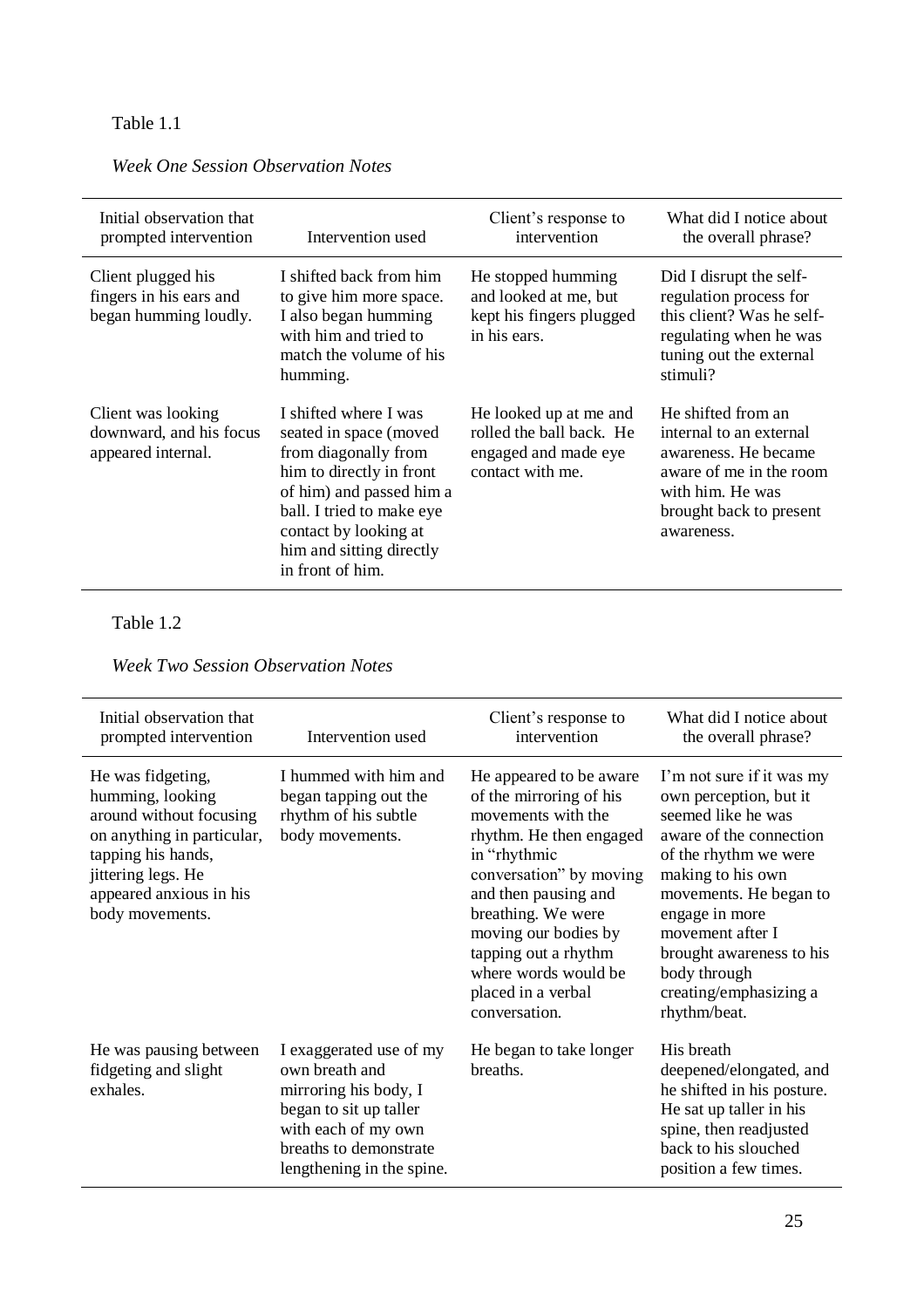| Initial observation that<br>prompted intervention                                                                                                 | Intervention used                                                                                                                                                                                                | Client's response to<br>intervention                                                                              | What did I notice about<br>the overall phrase?                                                                                                                                                                                                                                                                                                                                                                            |
|---------------------------------------------------------------------------------------------------------------------------------------------------|------------------------------------------------------------------------------------------------------------------------------------------------------------------------------------------------------------------|-------------------------------------------------------------------------------------------------------------------|---------------------------------------------------------------------------------------------------------------------------------------------------------------------------------------------------------------------------------------------------------------------------------------------------------------------------------------------------------------------------------------------------------------------------|
| He was making louder<br>vocalizations than he<br>typically makes. They<br>sounded more distressed<br>with a higher pitch in his<br>voice.         | I reflected his<br>vocalizations back to<br>him and matching his<br>voice with my own. If<br>he lowered his pitch,<br>then I did as well and<br>vice versa.                                                      | He started to vocalize<br>louder and louder until it<br>gradually shifted into a<br>humming sound.                | It felt like our<br>vocalizations were a way<br>to communicate with one<br>another, but there were<br>also moments when he<br>was solely focused on<br>his own voice. I noticed<br>he was almost fighting<br>me to create louder<br>vocalizations.                                                                                                                                                                        |
| He was fluctuating<br>between laying down<br>and sitting up quickly<br>(quicker than is normal<br>for him in our sessions,<br>and more frequent). | I matched his<br>movements of sitting up<br>and laying down. When<br>we both sat up, I<br>exaggerated my posture<br>to sit up taller and<br>straight in my spine. He<br>typically slouches when<br>he's sitting. | He began to stay seated<br>for longer and sat up<br>taller in his spine.<br>Eventually he stood<br>completely up. | He looked taller after<br>moving from the floor to<br>sitting up. The motion<br>of up and down seemed<br>to help him find his<br>center.                                                                                                                                                                                                                                                                                  |
| He was seated up tall<br>and looking all around<br>the room but avoided<br>eye contact with me.                                                   | I tossed a yarn ball to<br>him, and we began to<br>pass it to one another.                                                                                                                                       | He began to look in my<br>direction, and gradually<br>made eye contact with<br>me.                                | He was able to engage<br>with me after starting to<br>drift into an internal<br>state. He was potentially<br>dissociating, but I do not<br>think he was fully<br>dissociating during our<br>session. He seemed to<br>want to remain internally<br>focused and engaged<br>with me less than he<br>typically does in our<br>sessions. I pushed him<br>to relate to me in some<br>way to aid in self-<br>regulation process. |
| He plugged his fingers in<br>his ears while standing<br>up and he began<br>humming.                                                               | I quieted down and<br>moved away a yarn ball<br>that I had passed to him.                                                                                                                                        | He opened the door and<br>left the room. He<br>walked back to where he<br>sits in the larger<br>workshop room.    | He appeared over-<br>stimulated. I attempted<br>to stop engaging with<br>him to leave space to<br>decompress. He was<br>able to show me his need<br>for space and have that<br>need met.                                                                                                                                                                                                                                  |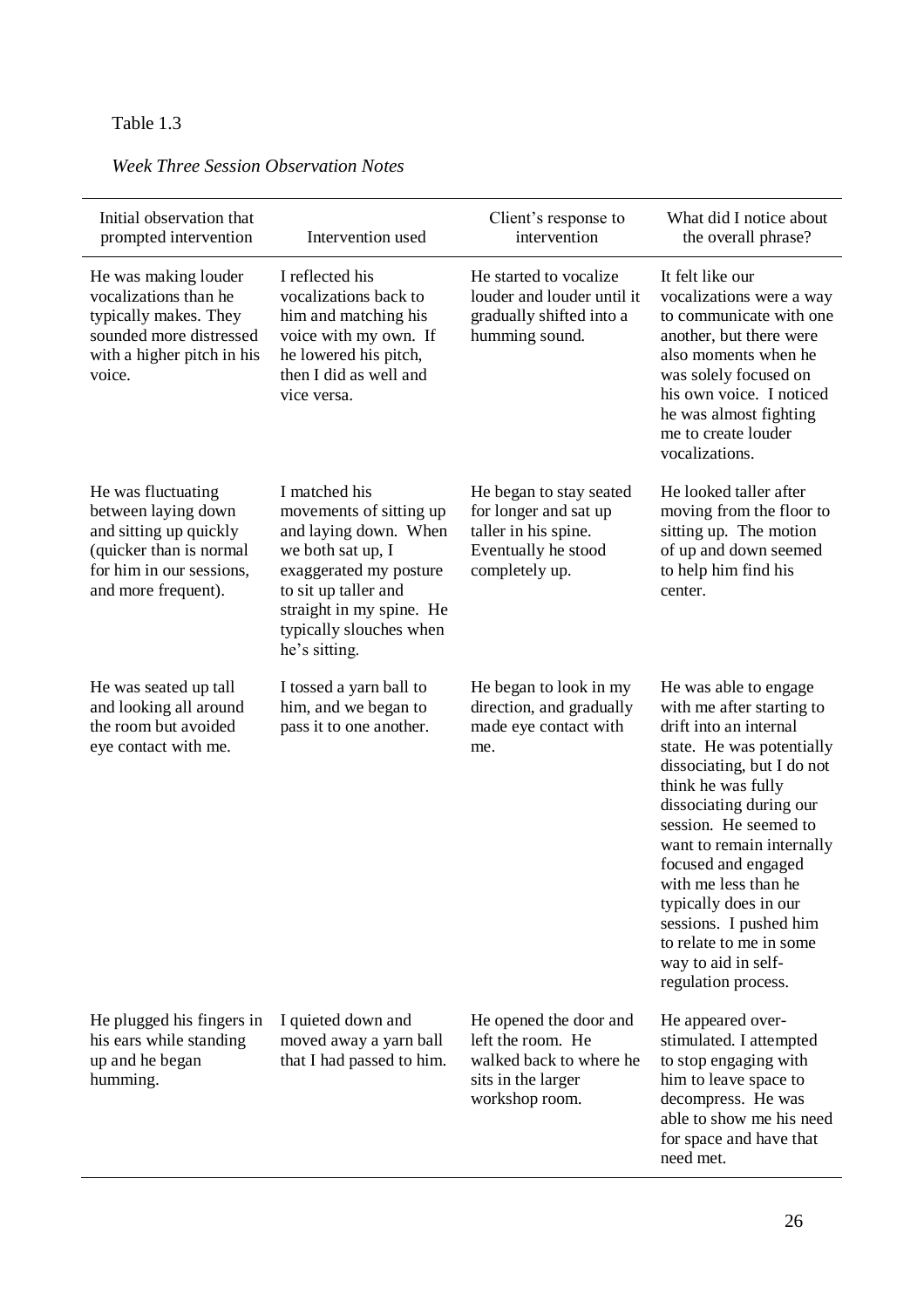| Initial observation that<br>prompted intervention                                                                                                                                | Intervention used                                                                                                                                                                                                                                                                                                             | Client's response to<br>intervention                                                                                                                                                                                                                           | What did I notice about<br>the overall phrase?                                                                                                                                                                                                                                                                                                                      |
|----------------------------------------------------------------------------------------------------------------------------------------------------------------------------------|-------------------------------------------------------------------------------------------------------------------------------------------------------------------------------------------------------------------------------------------------------------------------------------------------------------------------------|----------------------------------------------------------------------------------------------------------------------------------------------------------------------------------------------------------------------------------------------------------------|---------------------------------------------------------------------------------------------------------------------------------------------------------------------------------------------------------------------------------------------------------------------------------------------------------------------------------------------------------------------|
|                                                                                                                                                                                  |                                                                                                                                                                                                                                                                                                                               |                                                                                                                                                                                                                                                                |                                                                                                                                                                                                                                                                                                                                                                     |
| He was vocalizing<br>sounds, humming, and<br>he plugged his fingers<br>into his ears. He started<br>to walk out of the<br>therapy room.                                          | I attuned to him through<br>exaggeration of his<br>breath. I moved next to<br>him instead of sitting in<br>front of him.                                                                                                                                                                                                      | He gradually quieted<br>down and removed his<br>fingers from his ears.                                                                                                                                                                                         | I questioned if he was<br>over-stimulated and<br>needed some time to<br>himself. I honored what<br>I perceived as an internal<br>self-regulation process.                                                                                                                                                                                                           |
| He let the yarn ball drop<br>to the floor after passing<br>it to me. He started to<br>walk out of the session<br>but turned to kick the<br>yarn ball on the floor<br>towards me. | I kicked the yarn ball<br>back to him and then<br>stepped further away<br>from him. I gave him<br>space to come back into<br>the room.                                                                                                                                                                                        | He kicked the ball back<br>to me and engaged in<br>kicking the ball.                                                                                                                                                                                           | I wondered if there was a<br>self-regulation process<br>happening and if he<br>needed more space and<br>to take a moment from<br>the session. I questioned<br>if I should have given<br>him more time by<br>himself, or if my<br>presence in the room<br>helped with self-<br>regulation for him.                                                                   |
| He plugged his fingers in<br>his ears and stood up.                                                                                                                              | I mirrored this gesture<br>through putting my<br>hands up to my ears and<br>then added in my breath.<br>I created a pattern of<br>inhaling and bringing my<br>hands up to my ears and<br>exhaling and bringing<br>my hands down by my<br>side. I also began<br>shifting from side to side<br>in a swaying motion<br>with him. | He began to modulate<br>between bringing his<br>fingers out of his ears<br>and then swaying from<br>side to side.<br>Occasionally he brought<br>his hands back up to his<br>ears, but then eventually<br>put them back to his<br>sides again while<br>swaying. | I'm not sure if I initiated<br>the sway or if he did but<br>we both swayed and it<br>seemed like it was<br>soothing for him. His<br>body appeared more<br>relaxed. My own body<br>felt response was that<br>swaying was soothing.<br>Through empathic<br>reflection (see Appendix<br>A) I felt I was able to<br>gain some insight into<br>his body felt experience. |

# *Week Four Session Observation Notes*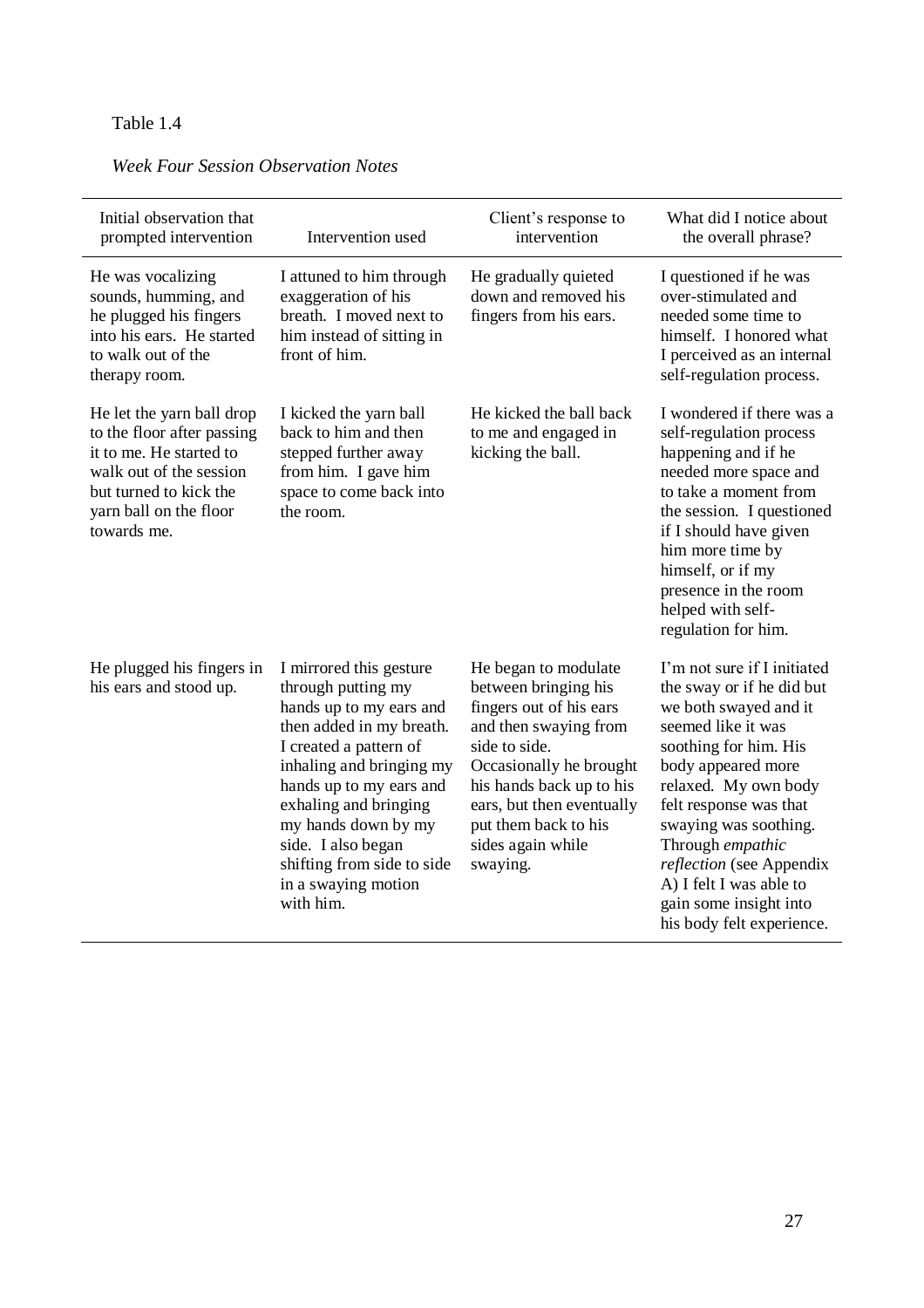| Initial observation that<br>prompted intervention                                                    | Intervention used                                                                                                                                                                                  | Client's response to<br>intervention                                                                                                               | What did I notice about<br>the overall phrase?                                                                                                                                                                                                                                                                                                                             |
|------------------------------------------------------------------------------------------------------|----------------------------------------------------------------------------------------------------------------------------------------------------------------------------------------------------|----------------------------------------------------------------------------------------------------------------------------------------------------|----------------------------------------------------------------------------------------------------------------------------------------------------------------------------------------------------------------------------------------------------------------------------------------------------------------------------------------------------------------------------|
| He was looking down<br>and not engaging with<br>me.                                                  | I placed a ball on the<br>floor between us.                                                                                                                                                        | He pushed the ball<br>towards me, I passed it<br>back, and we began<br>rolling the ball to one<br>another. When he was<br>done, he pushed it away. | I offered a new object<br>into the room by offering<br>the ball. I did this<br>nonverbally without any<br>spoken words or<br>directives. He was able<br>to make the decision on<br>what to do with the ball.<br>Later in the session he<br>began kicking the ball<br>while sitting, so I offered<br>standing as an option. He<br>responded by laying<br>down on the floor. |
| He was tapping and<br>brushing the foam puzzle<br>pieces after we put them<br>together on the floor. | I attuned to his natural<br>rhythm by brushing and<br>tapping with him. I then<br>brought out the handheld<br>drum and used that to tap<br>out the rhythm of his<br>body movements on the<br>drum. | He began tapping and<br>brushing more<br>frequently and quicker<br>while also watching the<br>drum.                                                | I offered the drum to him<br>to continue his own beat.<br>He expressed a<br>preference for the puzzle<br>pieces and continued<br>tapping on the puzzle<br>instead.                                                                                                                                                                                                         |
| He became timeless in<br>his movement.                                                               | I brought in paper and<br>markers and gave one to<br>him, while also holding<br>one.                                                                                                               | He drew quick, short<br>strokes on page.<br>(intervention continued<br>in following row).                                                          |                                                                                                                                                                                                                                                                                                                                                                            |
|                                                                                                      | I matched his<br>movements with the<br>marker on the paper and<br>challenged him to<br>modulate how he drew<br>in different<br>timings/speeds.                                                     | He shifted his marker<br>strokes very slightly and<br>moved his marker with<br>mine.                                                               | It appeared like we were<br>dancing with our<br>markers, through the<br>pathways we were using<br>and also connecting to<br>one another through this.<br>He was able to move his<br>marker extremely<br>quickly, and then was<br>able to modulate to a<br>slower pace with me.                                                                                             |

### *Week Five Session Observation Notes*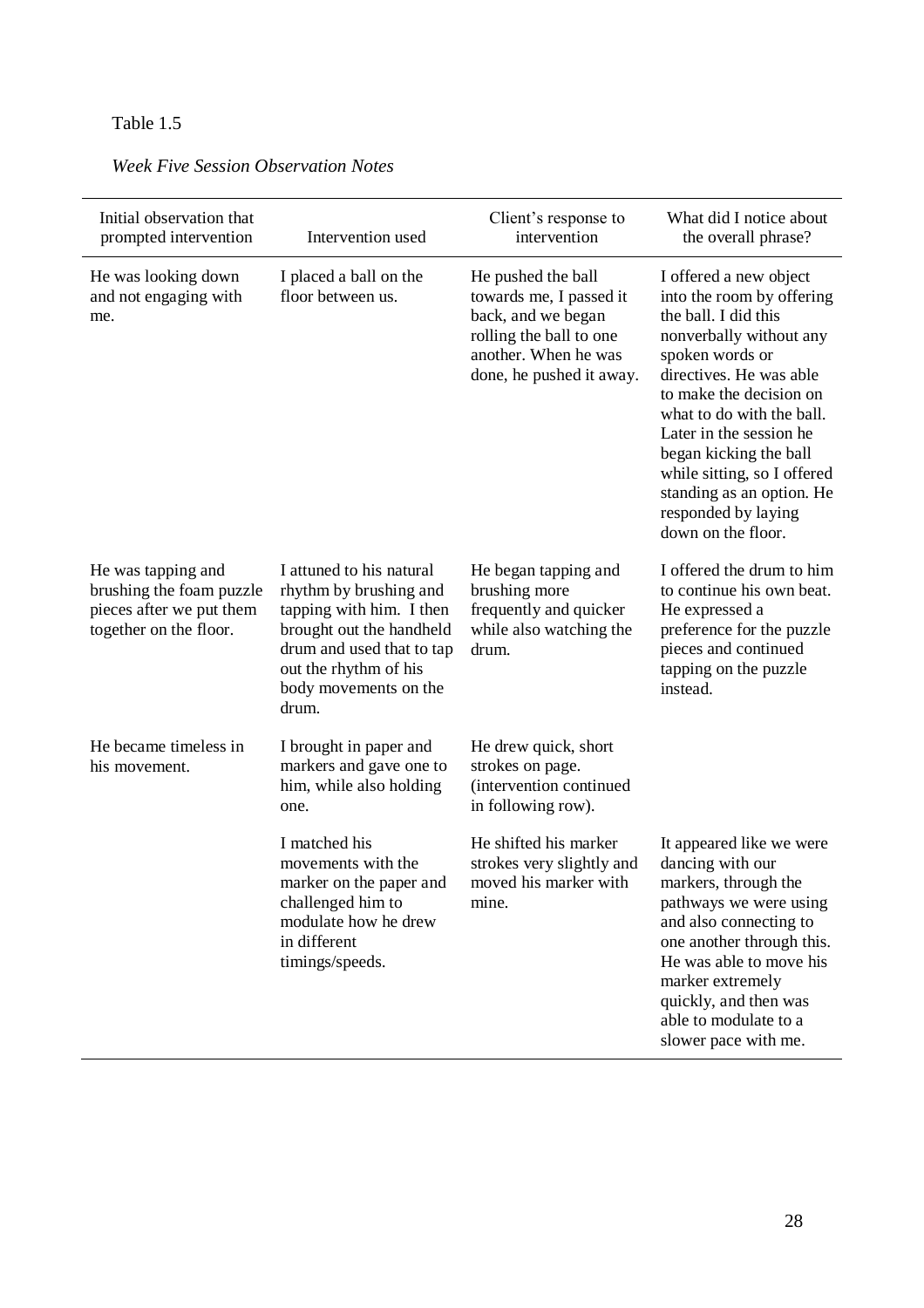|  |  | <b>Week Six Session Observation Notes</b> |  |
|--|--|-------------------------------------------|--|
|--|--|-------------------------------------------|--|

| Initial observation that<br>prompted intervention                                                                         | Intervention used                                                                                                                                                                                                                                                                                                                                                              | Client's response to<br>intervention                                                                                                                                                                                                                                                 | What did I notice about<br>the overall phrase?                                                                                                                                                                     |
|---------------------------------------------------------------------------------------------------------------------------|--------------------------------------------------------------------------------------------------------------------------------------------------------------------------------------------------------------------------------------------------------------------------------------------------------------------------------------------------------------------------------|--------------------------------------------------------------------------------------------------------------------------------------------------------------------------------------------------------------------------------------------------------------------------------------|--------------------------------------------------------------------------------------------------------------------------------------------------------------------------------------------------------------------|
| He was bouncing his leg<br>and stroking/brushing<br>the puzzle with his hand<br>in circular motions.                      | I mirrored him with leg<br>bounces and moved my<br>hand on the puzzle with<br>him.                                                                                                                                                                                                                                                                                             | He continued movement<br>and also began to breath<br>more audibly<br>(intervention continued<br>in following row).                                                                                                                                                                   |                                                                                                                                                                                                                    |
|                                                                                                                           | I exaggerated my own<br>breath to match his.                                                                                                                                                                                                                                                                                                                                   | He stopped moving his<br>leg and moved into<br>stillness with his whole<br>body.                                                                                                                                                                                                     | He responds to seeing<br>his own breath in my<br>body. We are activating<br>his mirror neurons.<br>Breath seems to promote<br>stillness with this client.                                                          |
| He stood up from the<br>floor quickly and began<br>swaying. We had just<br>been adding more pieces<br>to the foam puzzle. | I stood up a few<br>moments after and<br>swayed with him. I also<br>added in more weight to<br>my feet and stood more<br>firmly on floor each time<br>I picked up my foot.                                                                                                                                                                                                     | He began to intentionally<br>step one foot and then<br>the other on the puzzle<br>pieces. He moved closer<br>to me while standing, but<br>then stopped swaying<br>and plugged his ears<br>while making louder<br>vocalizations<br>(intervention continued<br>on following row).      |                                                                                                                                                                                                                    |
|                                                                                                                           | I created more space<br>between myself and him<br>(in case the proximity<br>was the reason for his<br>disengagement). But I<br>also matched his<br>vocalizations by using<br>my breath and<br>exaggerating my use of<br>breath while swaying<br>slowly. In my swaying,<br>my breath was the<br>source of my sway<br>motion (sway right<br>breath in, sway left<br>breath out). | He continued with his<br>louder vocalizations for<br>a short period of time<br>and then began to quiet<br>down. He shifted right<br>and left subtly in his<br>body, matching my<br>sway. He stopped his<br>vocalizations and sat<br>down on the floor by the<br>puzzle pieces again. | I was building breath<br>support back in for him.<br>We were having a non-<br>verbal conversation and<br>relating to one another<br>through movement. He<br>responded to breath by<br>relaxing in his own<br>body. |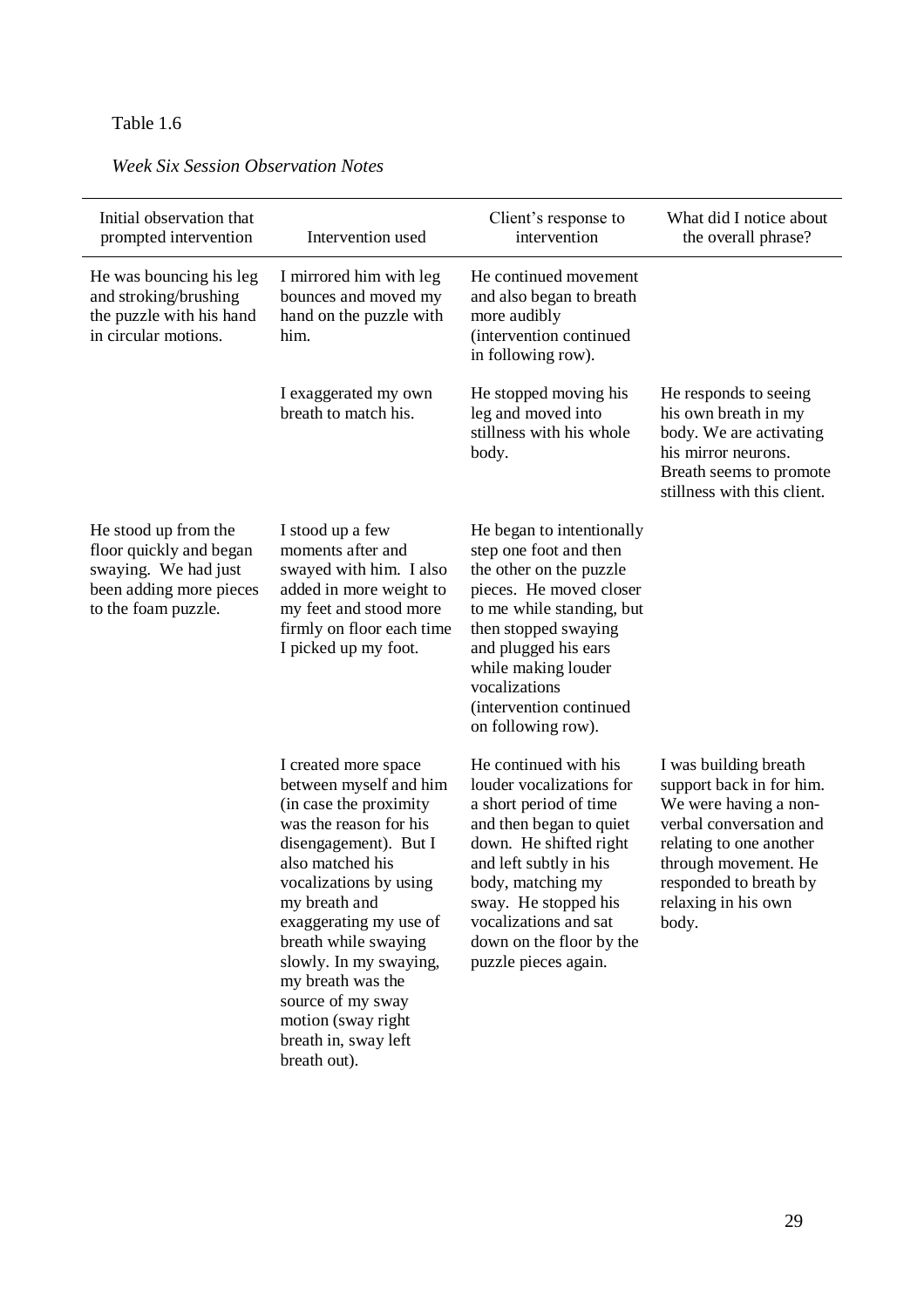He was laying on his side, continuing louder vocalizations and humming. I saw him holding tension in his body while also moving his hand on the foam puzzle. He did so with more weight than he typically uses.

I moved my hand on the foam puzzle with him. I was moving relationally in the space with him. Our hands appeared to be dancing with one another, without touching. We were moving in the empty space. Continuing with weightedness, I shifted my speed slightly to become slower.

I mirrored his use of breath.

(intervention continues on following row). He moved closer to me and laid down on the foam puzzle that was between us. I noticed he was much more relaxed in his body (he stopped bouncing his legs, his hands were relaxed by his side, he quieted down his vocalizations, elongated his legs on the floor, and his spine/torso shifted from contracted position into a longer/straighter position).

He continued moving his hand with mine and began to slow down with me. He also lowered his vocalizations to a quieter volume as they slowed down their movement. I began to hear his breath more, without the vocalizations

He plugged his ears as he walked into the larger, louder room.

I'm curious if engagement helps with the self-regulation process. Through engaging with him I was able to help him move from a place of physical tension in his body to a more relaxed posture, indicating physical ease.

He left the session quietly, without any vocalizations.

As he left the session, I walked with him back to the larger room where he sits with peers. I was silent with him, matching how he was standing in the space.

He appeared to be more connected to his core/self (stood taller, focus of eyes was more aware/direct when walking to larger room, audible breath, slower walk-maybe more intentional?). In the session we utilized rhythm, texture, and breath. He seemed more relaxed afterwards.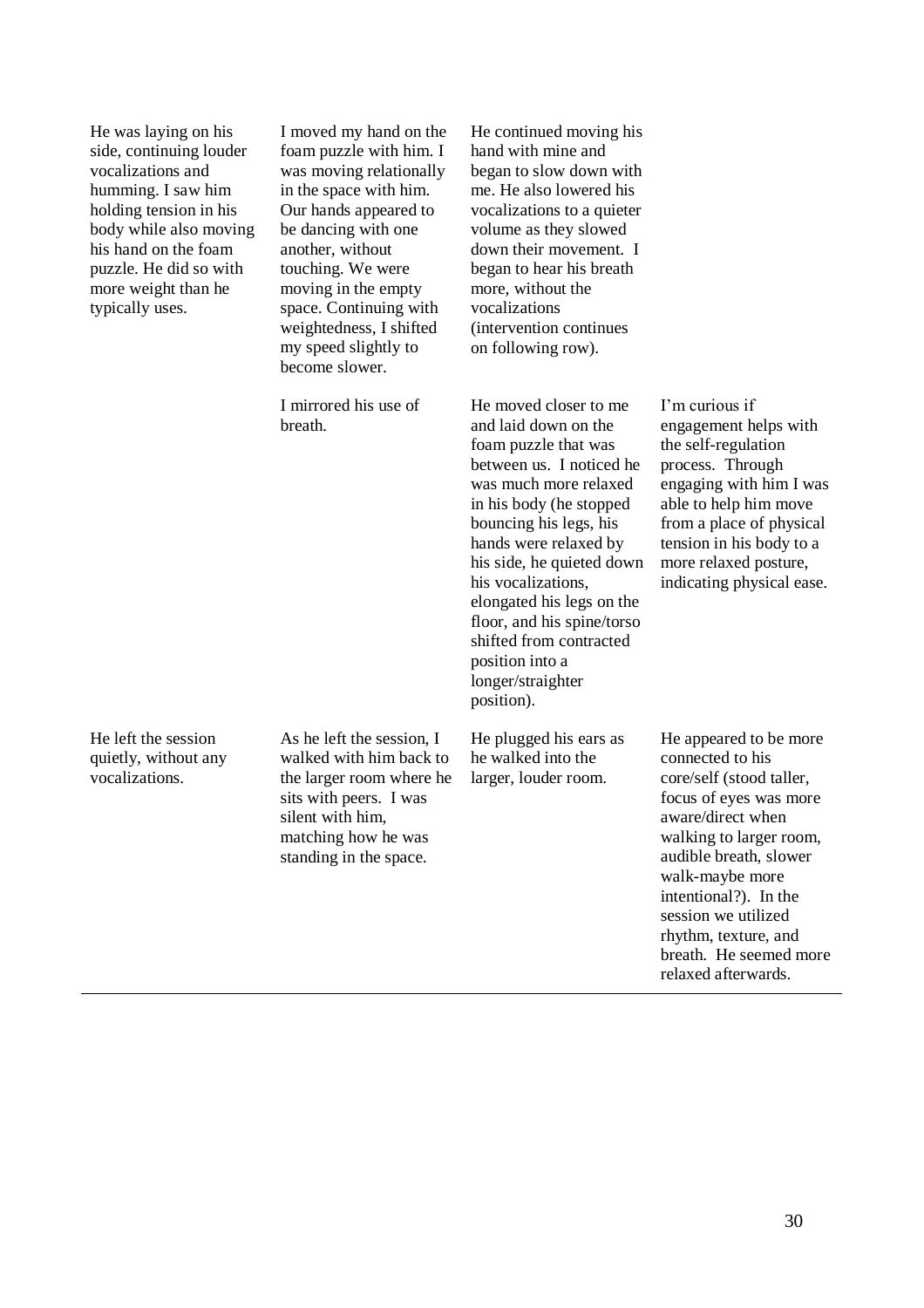|  | <b>Week Seven Session Observation Notes</b> |  |
|--|---------------------------------------------|--|
|  |                                             |  |

| Initial observation that<br>prompted intervention                                                                           | Intervention used                                                                                                                                                          | Client's response to<br>intervention                                                                                                                                                                                                                                                                                     | What did I notice about<br>the overall phrase?                                                                                                                                                                                                                                |
|-----------------------------------------------------------------------------------------------------------------------------|----------------------------------------------------------------------------------------------------------------------------------------------------------------------------|--------------------------------------------------------------------------------------------------------------------------------------------------------------------------------------------------------------------------------------------------------------------------------------------------------------------------|-------------------------------------------------------------------------------------------------------------------------------------------------------------------------------------------------------------------------------------------------------------------------------|
| What I observed as<br>dysregulation in his body<br>and voice (he was very<br>fidgety and louder with<br>his vocalizations). | I introduced the puzzle<br>and placed it in the space<br>between him and me<br>after sitting down with<br>him.                                                             | After building the puzzle<br>he seemed to be<br>organizing himself. The<br>action of putting the<br>puzzle together seemed<br>to help him focus and<br>reorganize. He produced<br>quieter vocalizations,<br>and I began to notice<br>more audible breathing<br>from him (intervention<br>continued on following<br>row). |                                                                                                                                                                                                                                                                               |
|                                                                                                                             | I connected and attuned<br>with him through his<br>breath. I also picked up<br>on his tapping rhythm<br>and joined in to match<br>that to tapping action on<br>the puzzle. | He continued in<br>rhythmic action and<br>noticed I was tapping<br>with him. He increased<br>his breath support and<br>his vocalizations<br>changed from louder and<br>abrupt to quieter and<br>sounding more relaxed<br>in his voice.                                                                                   | The puzzle seemed to be<br>a baseline and helped in<br>getting him back to a<br>state of homeostasis or<br>regulation. Building the<br>puzzle, tapping it, and<br>brushing it seemed to be<br>regulating for this client.                                                     |
| He continued to bounce<br>and fidget his legs and<br>feet on the floor.                                                     | I played the rhythm of<br>his jittering motion of<br>his legs on the drum.                                                                                                 | He stopped moving<br>when I played the drum<br>(intervention continued<br>on following row).                                                                                                                                                                                                                             |                                                                                                                                                                                                                                                                               |
|                                                                                                                             | I stopped playing when<br>he stopped moving.                                                                                                                               | He began engaging in<br>some sort of non-verbal<br>conversation with me.<br>He would move, and I<br>would play the drum,<br>then he'd stop moving<br>and I'd stop playing.<br>That pattern continued<br>until he plugged his ears<br>and looked away.                                                                    | I was curious if he felt<br>overwhelmed or<br>overstimulated and<br>needed to get away from<br>the rhythmic structure. I<br>find rhythm organizing,<br>so I wonder what it was<br>like for him to hear and<br>witness his internal<br>rhythm being played in<br>front of him. |
| He stacked up and<br>organized the puzzle at<br>the end of the session<br>independently.                                    | I joined in and helped<br>him in his process.                                                                                                                              | I noticed more audible<br>breath from him while<br>he was organizing the<br>puzzle pieces.                                                                                                                                                                                                                               | He loves to organize and<br>neaten up. I wondered if<br>it was soothing and if it<br>is part of his self-<br>regulation process.                                                                                                                                              |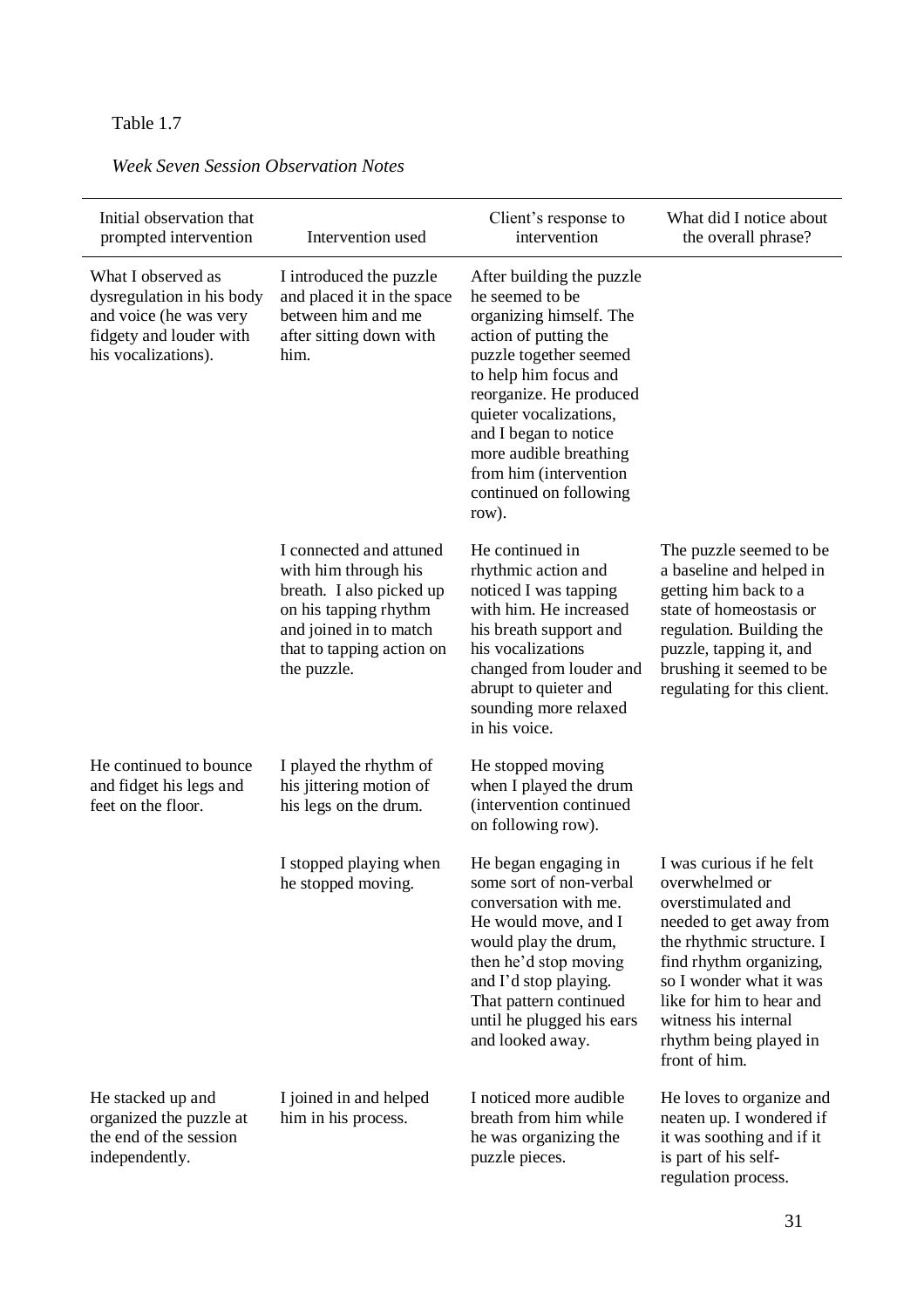| He was concave in his<br>posture and not engaged<br>with me. He had an<br>unfocused gaze in the<br>room with an indirect<br>focus. | I sat up taller after<br>mirroring his concave<br>posture. I moved to sit<br>directly in front of him. | He eventually noticed<br>me, sat up and began<br>brushing and patting the<br>top of the puzzle pieces<br>(intervention continued<br>on following row).                                                                               |                                                                                                                                                                                                       |
|------------------------------------------------------------------------------------------------------------------------------------|--------------------------------------------------------------------------------------------------------|--------------------------------------------------------------------------------------------------------------------------------------------------------------------------------------------------------------------------------------|-------------------------------------------------------------------------------------------------------------------------------------------------------------------------------------------------------|
|                                                                                                                                    | I joined in brushing and<br>tapping the puzzle with<br>him.                                            | He became more aware<br>of the space around him.<br>He sat up taller,<br>elongated his spine, and<br>became more vertical<br>and linear. He appeared<br>more connected in his<br>body and I heard a more<br>audible breath from him. | Is the puzzle a tool in<br>helping this client to<br>self-regulate and<br>organize himself? Does<br>accessing his spine and<br>connecting with others<br>have anything to do with<br>self-regulation? |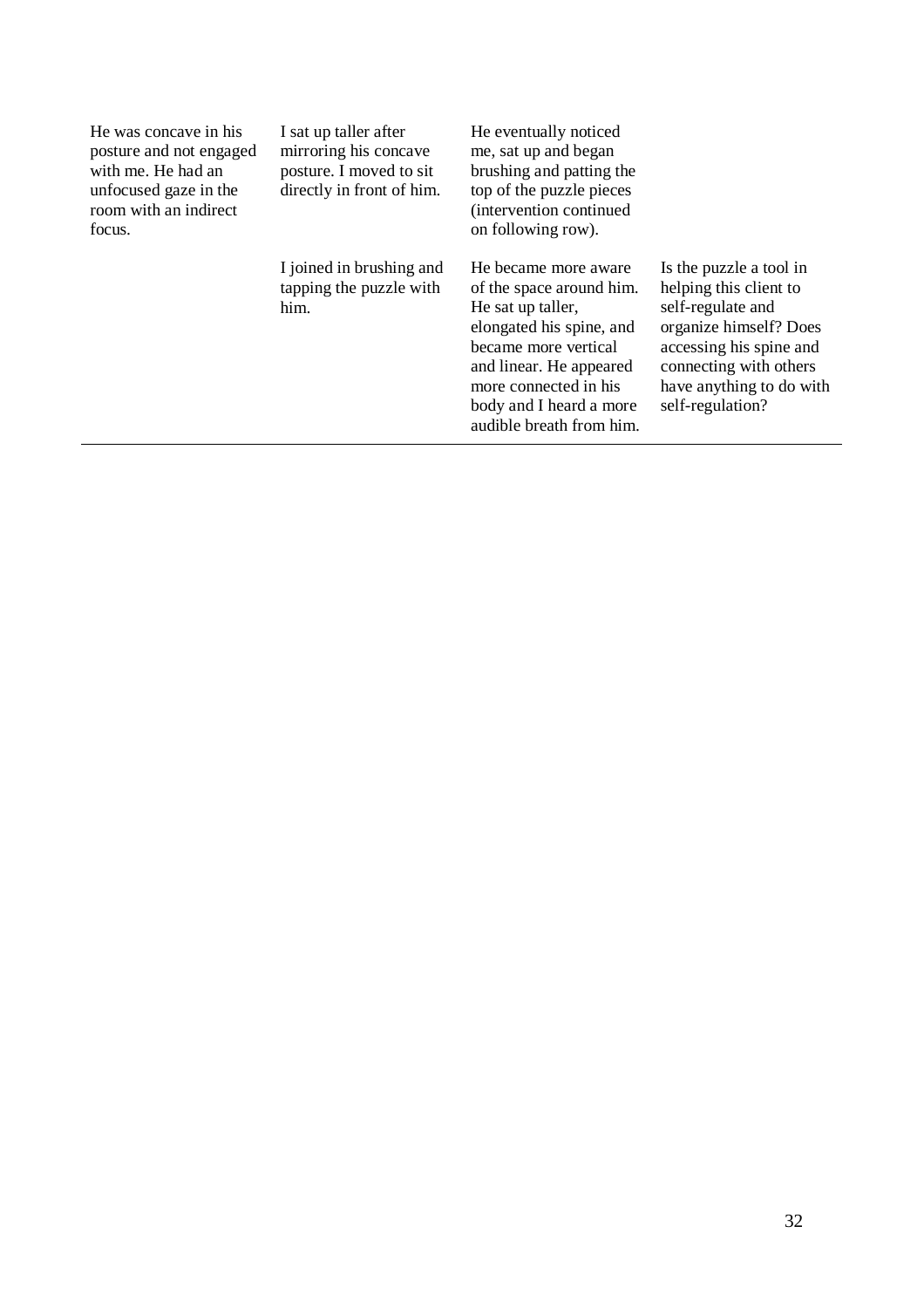### **Case Discussion and Conclusions**

This section describes specific indicators demonstrating self-regulation for this client and the interventions I used to aid in the self-regulation process. I included the client's responses to my interventions and what I learned about self-regulation from his responses. Because self-regulation is so unique to each individual, I focused on recording only what I noticed while working with this client at my internship site. This client has co-occurring diagnoses of ASD and ID. This information was gathered through charting of my observations relating to self-regulation during our sessions (see Appendix B). Information documented in my chart included the date of the session, my initial observation of the client that prompted my intervention, the intervention itself, the client's response to the intervention, and any notes or observations I had regarding the overall phrase. The overall phrase included any observations from my initial observation of the client to his responses to the interventions.

From this chart, I identified patterns and themes to highlight the self-regulation process with this client as a means of answering my clinical question: how does my understanding of self-regulation influence my clinical choices in DMT sessions with a client who has co-occurring diagnoses of ASD and ID? Themes that improved the self-regulation process for this individual included rhythmic awareness and an exaggerated use of breath, which were supported through interventions of mirroring and attunement. The therapeutic movement relationship served as an overarching theme that supported his self-regulation in and of itself while also underpinning the interventions of mirroring and attunement to his rhythm and breath (see Figure 1). This highlighted my understanding of my clinical decision-making process while working with this individual. The therapeutic movement relationship also impacted my understanding of how he regulated through movement in our sessions and what I picked up on through his body action. Kinesthetic empathy helped me to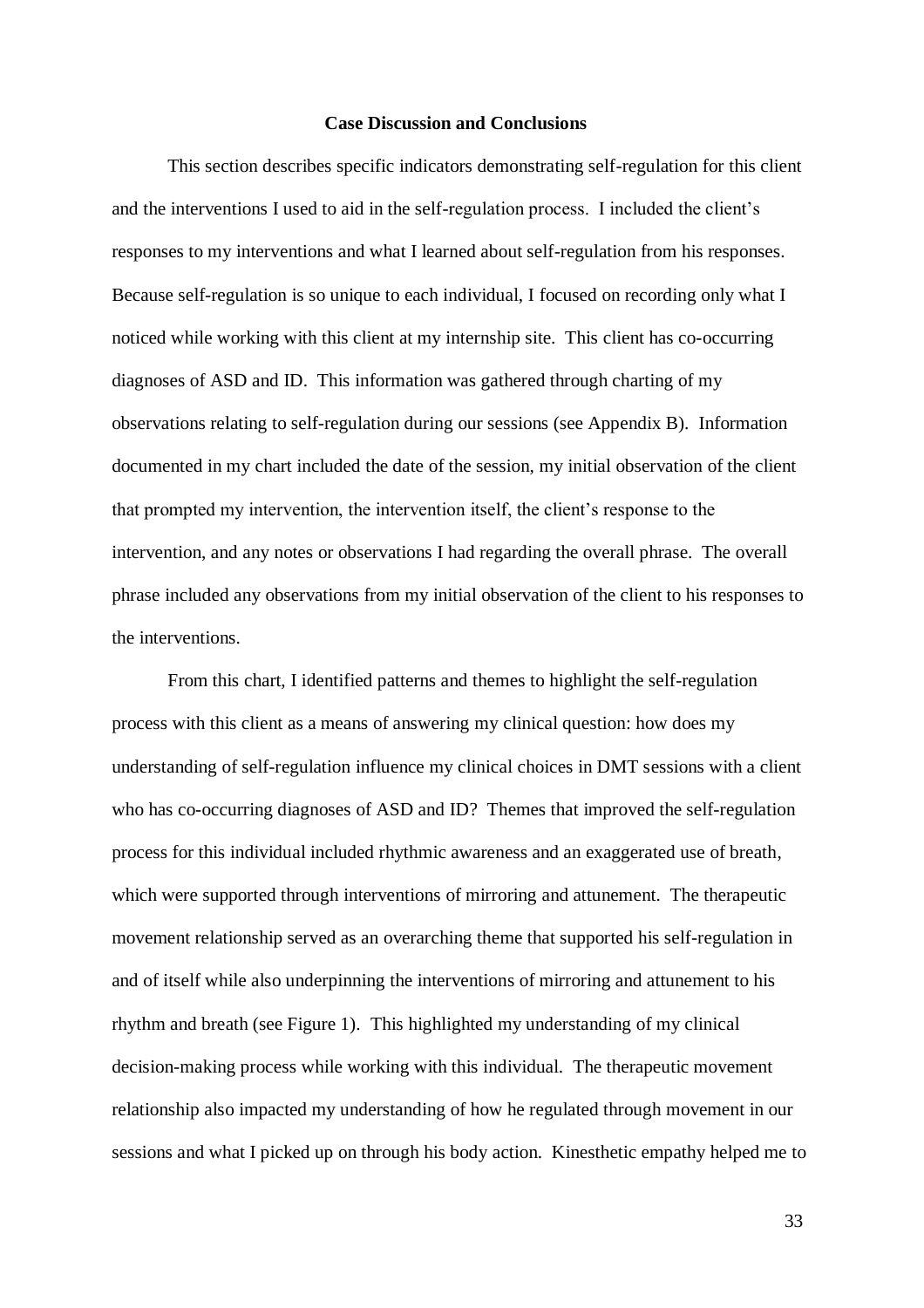become aware of what movements might be like for him, while also informing me of my own biases and assumptions based off of my own body prejudice. The emotional meaning of an individual's body response shifts and organizes to align with their perception of an external experience (Barrett, 2017). Body movement is subjective and holds differing meanings for various individuals. These interventions involve the mind, the body, and interpersonal connections with others, which can aid in the internal organization and self-regulation process for an individual (Siegel, 2015).





Rhythm. Mirroring and attuning to this client's internal body rhythm as observed in his body actions to promote rhythmic awareness.

Breath. Mirroring and attuning to this client's breath and exaggerating his use of breath to promote internal body awareness.

Figure 1. Themes of interventions that promote self-regulation.

### **Indicators of Self-Regulation**

I utilized Siegel's theory of self-regulation to frame how I viewed self-regulation in DMT sessions. Self-regulation is a process that organizes the mind and the body in space (Siegel, 2015). Self-regulation involves an interconnected system that includes the brain of an individual, the individual's entire body, and the individual's relationships with others (Siegel, 2015). Indicators of self-regulation can be visible through the body, vocal expressions, and interactions with others. While working with this client I focused on his body actions and vocalizations and how they informed my understanding of his selfregulation process.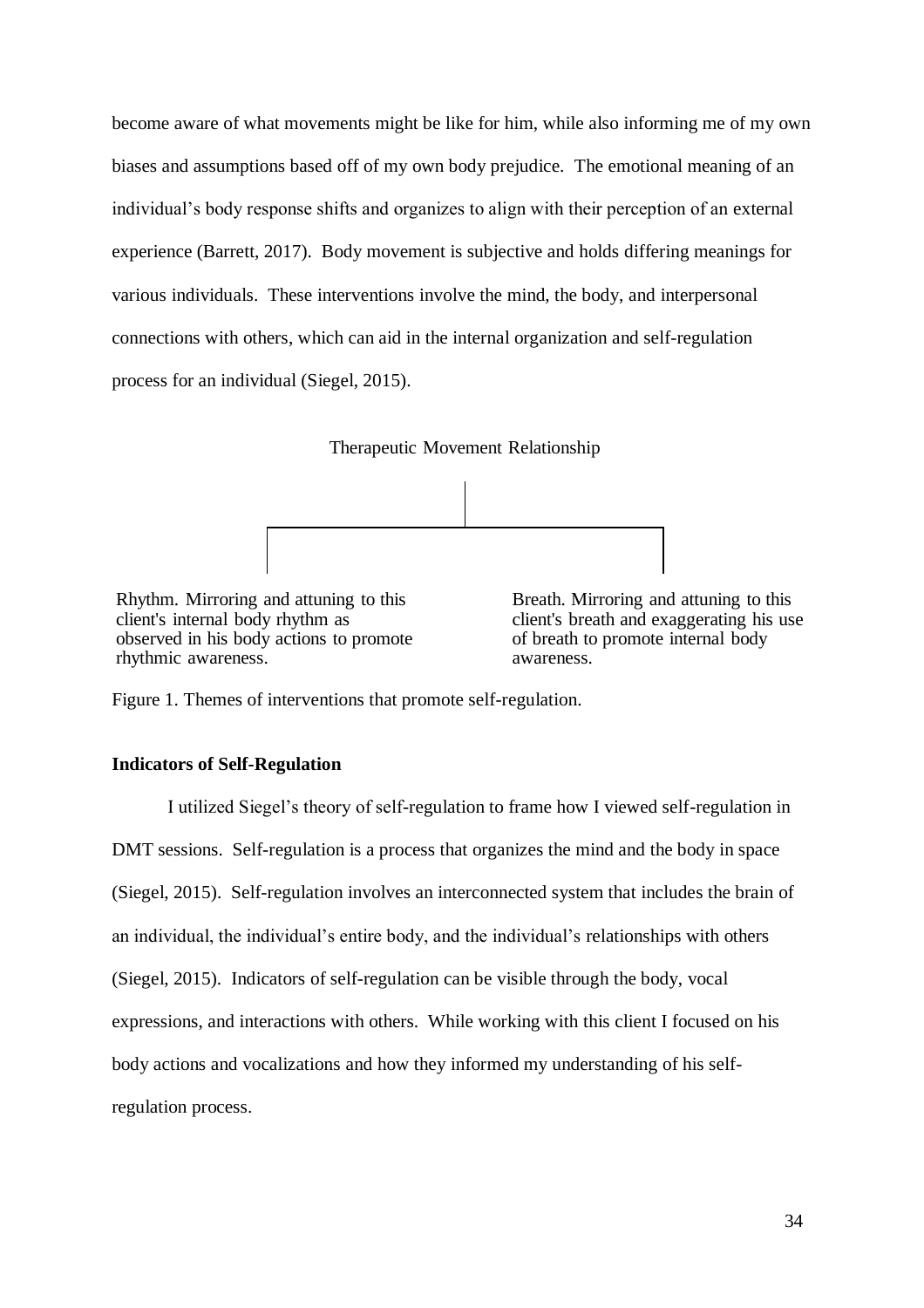**Body signs.** The body signs in this client that I observed as self-regulation were in his posture, repetitive movements, and how his body was connected overall. I observed tension in this client's body, which released and relaxed when he engaged in self-regulation. I was aware of muscle tension, indirectness, enclosed posture, and lack of grounding as indicators of dysregulation and the converse as self-regulation.

In moments of distress or uncertainty, the client often held tension in his shoulders, neck, and arms. He constantly engaged in small hand movements and tapping motions with his feet. He was unable to connect with me interpersonally or focus his attention in our sessions when he was dysregulated. According to Siegel and Bryson (2012), the ability to engage in an interpersonal relationship and focus attention is informative of the integration of an individual. More specifically, the integration is referring to the connection between the "understanding of the complex dynamics surrounding relationships and the brain" (Siegel  $\&$ Bryson, 2012, p. 11). If an individual is unable to focus or relate interpersonally, it may signify a separation, or dysregulation, between an individual's internal experience from their external connections. An inability to find a place of stillness indicated that there was activity, and even hyperactivity, in the body. Increased movement activity paired with an inability to maintain or find stillness is something I consider to be dysregulation. This is an example of my body prejudice and how I understand a state of sustained hyperactivity to eventually become disorganizing in the body.

In the case of this client, I observed in moments of distress that he had difficulty accessing his directness. I acknowledge my body prejudice of correlating indirectness with dysregulation. When he was upset he was unable to focus visually in the room, and he often darted his eyes and head indirectly, unable to focus directly on what was in front of him. This perception of how he struggles to direct his attention and energy in the space indicated to me that he was not stable in space. It appeared that he was unable to take in the external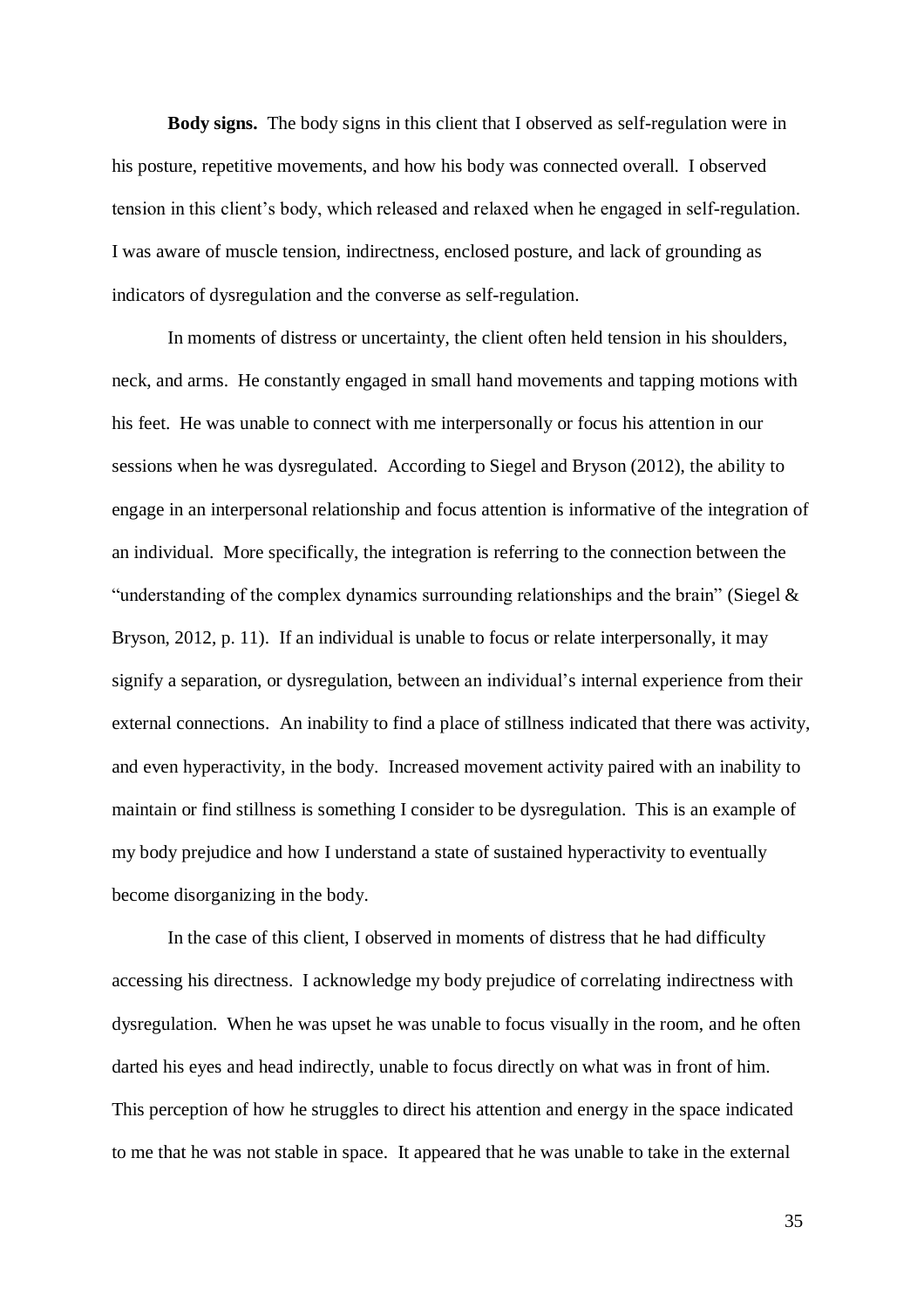stimuli due to an intensity of internal stimuli. This is related to Siegel's concept of the balance of internal and external stimuli (Siegel & Bryson, 2012). The brain "takes in signals from the social environment, which in turn influences a person's inner world" (Siegel  $\&$ Bryson, 2012, p. 122). If an individual is unable to connect to external stimuli then the "interpersonal integration" (p. 122) is impacted, consequently impacting the self-regulation process (Siegel & Bryson, 2012).

While mirroring his movements of indirecting his focus, the indirectness felt disorienting to me in my own body. I understand self-regulation on a body level to involve connectedness to the navel center or core and connectedness to breath. Signals from our body provide insight into how we are feeling and connect the physical to the emotional state we are in (Siegel, 2015). An awareness of our body increases our ability to recognize when shifts happen, which impacts our ability to self-regulate (Siegel & Bryson, 2012). Strong internal connections can help a client build relationships with others (Siegel & Bryson, 2012). Utilizing Bartenieff's fundamental patterns of total body connectivity—breath, core-distal, head-tail, upper-lower, body-half, and cross-lateral—can aid in strengthening these connections (Hackney, 1998). Each pattern connects to an early developmental phase that was either experienced or not (Hackney, 1998). Hackney (1998) described the patterns of total body connectivity as "a way of relating to self and to the world" (p. 13).

In examining the client's patterns of total body connectivity, his posture was enclosed and sinking. He did not engage his core or sit up tall in his spine, indicating a weakened head-tail connectivity (Hackney, 1998). He shifted towards body regulation as evidenced by an increased engagement of his core and lengthening in his spine, which resulted in a taller posture. His breath was another indicator to his overall body connection. He increased his use of breath as he became more connected in his body. An increased connection to the body supports self-regulation through integration of the body and the mind. Moving through a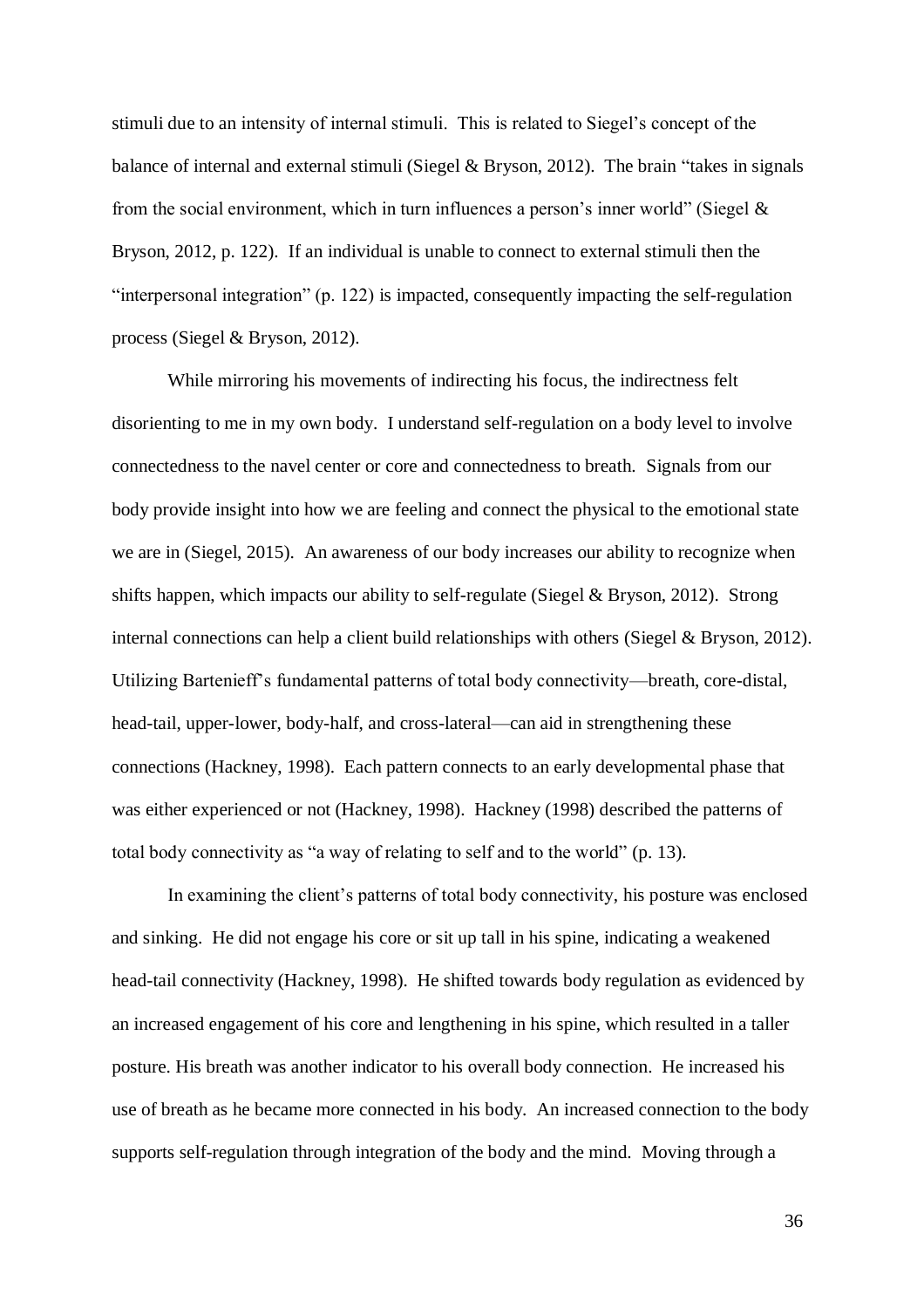bottom-up processing from the lower to the upper brain, this client shifted immediate and instant body responses to more connected and controlled movements (Siegel & Bryson, 2012), as evidenced by his body actions, verbal vocalizations, and increased connection to our interpersonal relationship demonstrating engagement in his self-regulation process. Connections between the body and the mind are found through movement (Moore, 2009).

In addition, this client had difficulty grounding and increasing his use of weight to stabilize his body. He engaged in lighter, smaller movements and had trouble accessing a strong use of weight. His patterns of engaging in lighter-weighted movements can be related to his regulation process. Movements smaller and closer to his body limited connections with others externally, thus impacting his self-regulation process through limiting his interpersonal connections (Siegel & Bryson, 2012). His lack of a strong use of weight also signified a possible internal disconnection within his body. Actively connecting to the Laban effort factor of weight can help an individual gain a stronger relationship to the earth and gravity while also helping the individual understand a sense of self and presence in the world (Movement Has Meaning, 2011). An understanding of one's self can contribute to mindsight and a better understanding of another individual's experience (Siegel & Bryson, 2012). Through differentiating between self and other, one can incorporate the interpersonal relationship as a means of self-regulating (Siegel & Bryson, 2012).

While working with this client, I initially felt he was lacking in his ability to utilize his weight. I felt that generally in our sessions he had difficulty pressing into the floor for support. As we continued working together, I began to realize his choice of not wanting to press into the ground was his preference. My body prejudice was that grounding would allow him to stabilize in his body. However, I began to notice this client had the ability to ground down by pressing into the floor, he just chose not to. Merriam-Webster (2018) defines the experience of being grounded as "mentally and emotionally stable". The body is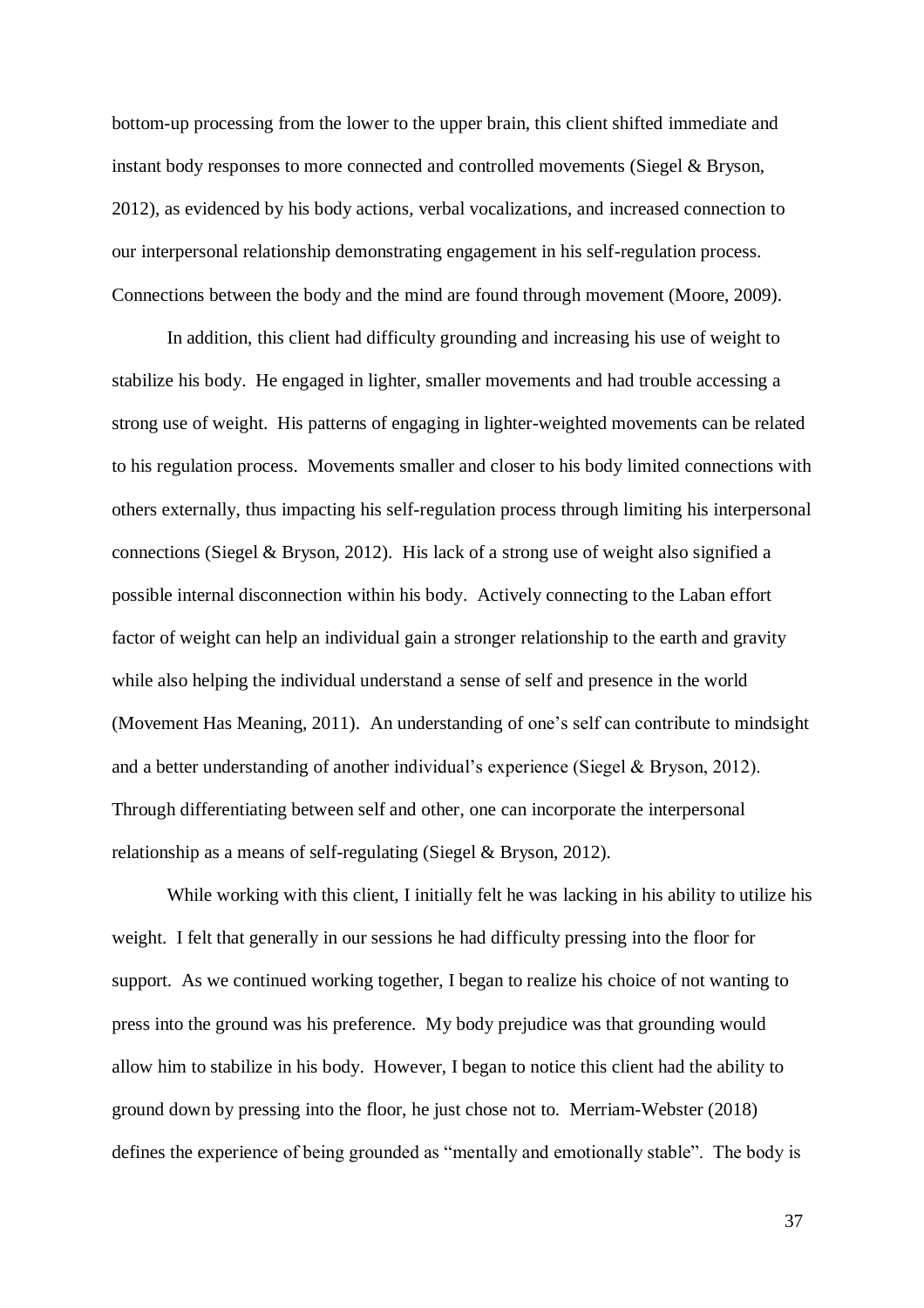always connected to the earth in some way and yielding into the ground can create stability to move from (Hackney, 1998). How an individual utilizes their weight "reflects how they sense themselves interacting with their surroundings" (Tortora, 2006, p. 162). When working with this client I observed his affinity was moving lightly and gently through the space. His light use of weight was a potential indicator that he "treads lightly through his surroundings" (Tortora, 2006, p. 162). I perceived this client to be a fairly cautious individual who had a clear sense of body boundaries in our sessions. His use of weight impacted and informed our interpersonal relationship and how we engaged with one another in the space, thus impacting his self-regulation process during our sessions together. Through our therapeutic movement relationship, he connected to his sense of self through observing my exaggerated movements that incorporated a stronger use of weight. My exaggerated movements were solely based on his body actions that I mirrored back to him; I simply used a stronger use of weight when reflecting his movement.

**Repetitive movements.** Repetitive movements for this client included fidgeting, humming, looking around, and tapping in his body. He would constantly fidget his legs and feet on the floor in quick, small movements. He tapped and brushed his hands and fingers lightly on a foam puzzle that was utilized during sessions. He would look around the space without focusing on anything in particular while engaging in these repetitive movements. Through engaging in these movements with this client, I gained a sense of what it may feel like to move in these small quick ways by working with him right brain to right brain (Siegel & Bryson, 2012). According to Siegel and Bryson (2012) the right brain "is holistic and nonverbal, sending and receiving signals that allow us to communicate through facial expressions, eye contact, tone of voice, posture, and gestures" (p. 16). Kinesthetic empathy, which is a way in which to understand an individual through movement (Fischman, 2009),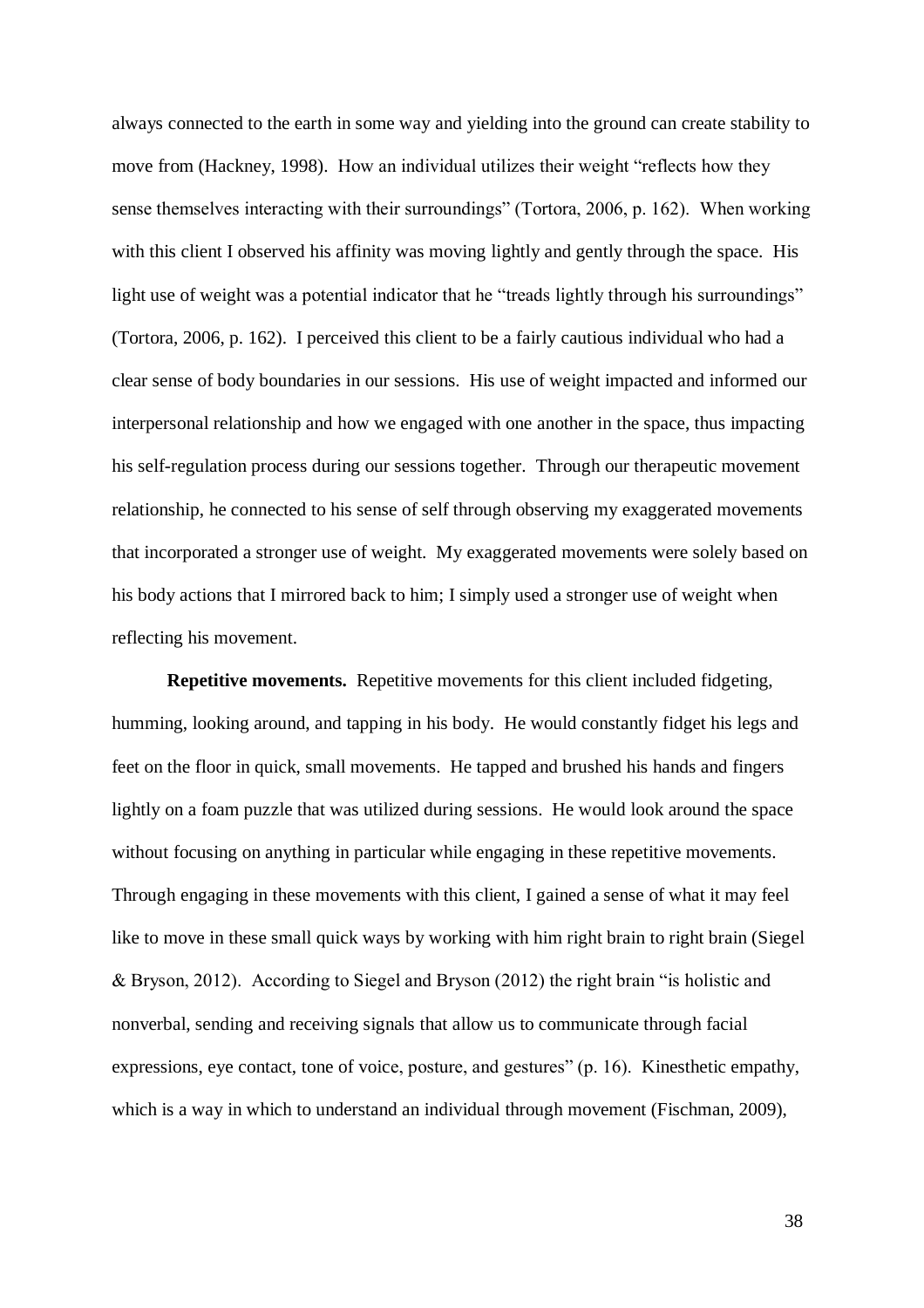helped me to understand that this client may be experiencing some anxiety, which could be manifesting through his movements.

I felt that his engagement in the repetitive motions was potentially his way of regulating and working through his anxiety, which I perceived as a positive way for him to self-regulate. As long as the repetitive motions were not inhibiting his life negatively outside of our DMT sessions, I would not consider his repeated movements negative. Restricted repetitive behaviors have actually been found to reduce anxiety with individuals with ASD (Factor et al., 2016; Joosten et al., 2009). Furthermore, he was not physically harming himself while engaging in these movements and motions. The longer I worked with this client and got to know him, the stronger this felt like a method to reach regulation of his body. Because his upper brain functioning may have been more limited, he depended more on his lower brain functioning through moving in his body for regulation (Siegel & Bryson, 2012). His body movements appeared connected to his unique vocalizations, oftentimes cooccurring.

**Vocalizing and humming.** With this client, I observed a lot of vocalizations and humming during our sessions. I heard the use of weight in the client's voice as he vocalized louder, but his vocalizations were disconnected from his body. There was a lack of breath support and he appeared dysregulated based on his body presentation. I could see him running out of breath and gasping for air while he was vocalizing. This disconnection from his breath was a sign of disorganization within his body. In addition, he presented with a lack of spatial awareness and focus during louder vocalizations.

For this client, humming appeared more regulating and steadying in relation to his vocalizations. The action of humming shifted the client's body from concave to a more vertical posture. He still held tension in his body while humming, but it seemed like a way for him to regulate from vocalizations based on his bodily response. While humming, if he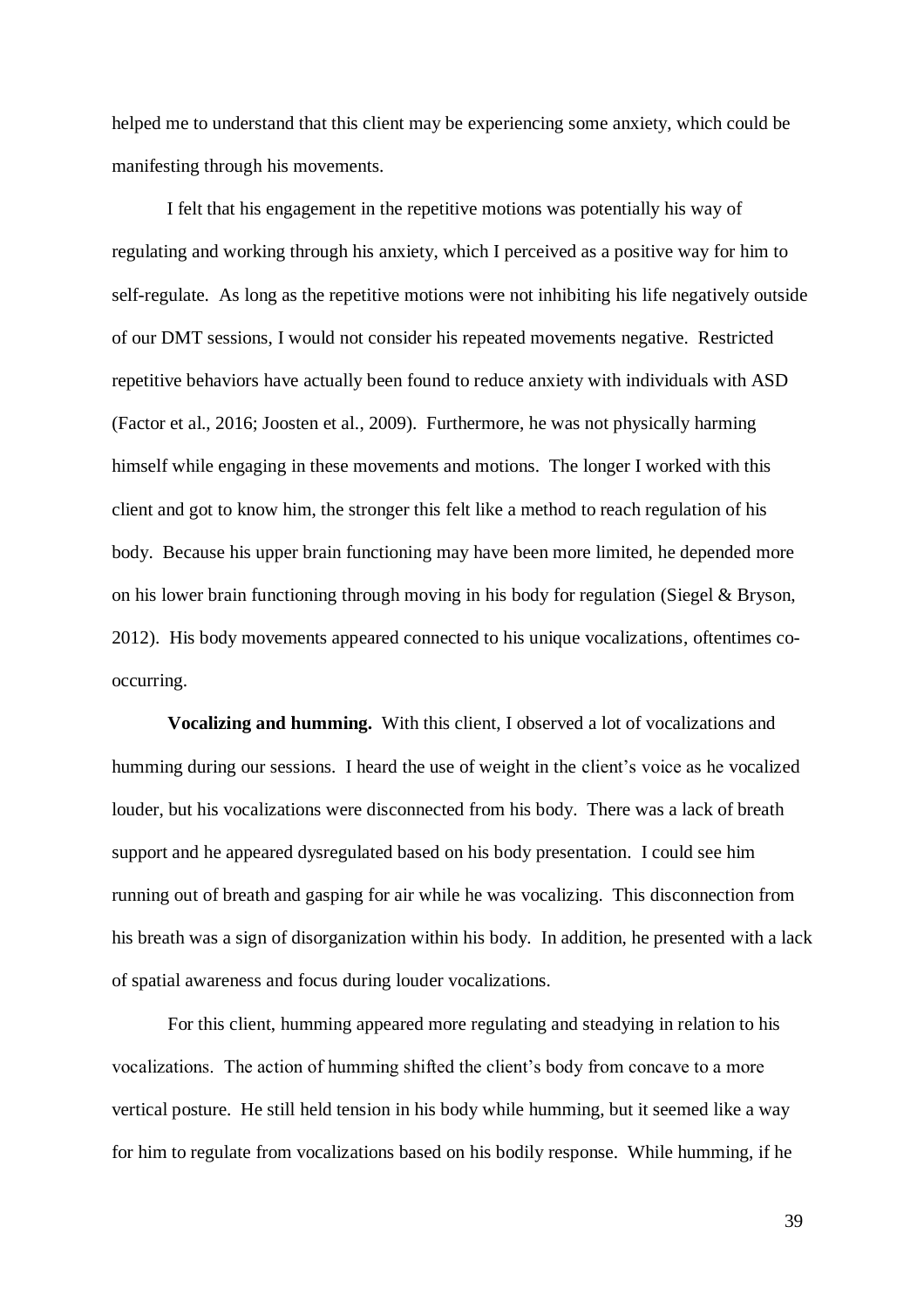kept his eyes open, he was able to direct his focus and even make eye contact with me. Through keeping his eyes open, he was able to integrate his internal sensory response while simultaneously attending to his external interaction with me in the room. The sound, as well as the action, appeared to keep him calm. While humming, he seemed to be self-soothing with his own internal rhythm present in his humming sound.

#### **Therapeutic Movement Relationship**

The interpersonal connection with others is an important part of the self-regulation process, which is why my interactions with this client had an impact on how he engaged in self-regulation. I understand self-regulation to be a process that involves the body, the mind, and an individual's relationship to others (Siegel & Bryson, 2012). An individual's ability to self-regulate is heavily impacted and influenced by their environment (Siegel, 2015). Our established therapeutic movement relationship and our developed routines during DMT sessions set up expectations and allowed him to feel comfortable knowing what to expect each week. Of course, our routines would shift to meet his needs and how he presented in sessions each week, but we had a few distinct activities that we did together each time. For example, we almost always incorporated the foam puzzle in some way during each session. We used the foam puzzle in many different ways. We would put together the puzzle pieces, tap out rhythms on the puzzle, brush to feel the texture of the puzzle, or organize the pieces in some way—to name a few. It is essential to focus interventions on an individual's functioning of the brain, body as a whole, and relationships in order to help with selforganization (Siegel, 2015). One way in which we foster relationships is through emotions (Siegel, 2015). After being in close proximity with another individual for an extended amount of time, you begin to connect emotionally and gain a sense of how the other individual is feeling, which informs the interpersonal relationship and how you interact (Sifferlin, 2017).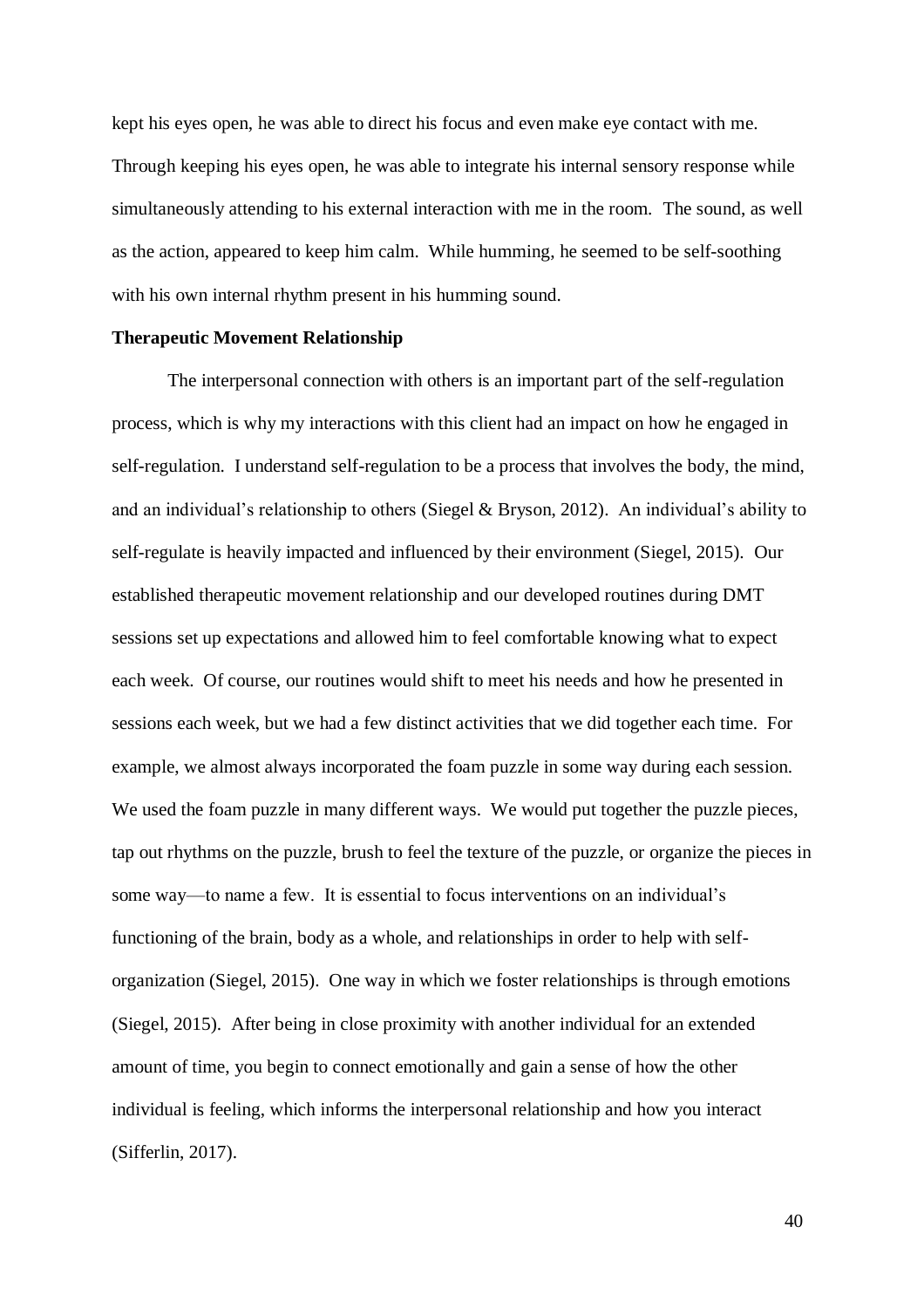There was an established interpersonal relationship between my client and me, which allowed me to better understand what could be self-regulating for him and which interventions might be beneficial. Interpersonal relationships are part of self-regulation in addition to the intrapersonal process that takes place inside the body and the mind (Siegel, 2015), which is why it was so important to develop a therapeutic movement relationship with my client. Our therapeutic movement relationship was also an indicator of self-regulation. I observed how this client engaged with me during our sessions, and it became a theme of how I perceived his self-regulation process. When this client was dysregulated, he was unable to engage interpersonally with me during our sessions, as evidenced by him plugging his fingers into his ears, humming loudly, and walking or pacing. He would avoid engaging with me and became internally focused as evidenced by shutting his eyes and humming to remove any external sounds. Sometimes he would even walk out of the therapy room. Ways in which he would attempt to regulate his body after shutting out the outside stimuli included humming loudly and plugging his ears while also closing his eyes at times. He was both shutting out external stimuli and connecting to himself internally as a method of self-regulation.

When he plugged his ears and hummed, I always increased the space between us, stopped what I was doing, and removed any new sensory objects that I had recently introduced to him. Thus, I was responding to his emotional needs before further stimulating his interactions with a new sensory object. I was integrating his right brain emotional needs by nonverbally exercising the upper part of his brain through offering opportunities to find ways to engage with a new object. This entails a deep and nuanced understanding of his movement behavior through our therapeutic movement relationship. He responded positively to an increased distance of space between us. He was also typically able to re-engage with me once I removed the new stimulus. After a few moments this client would relax in his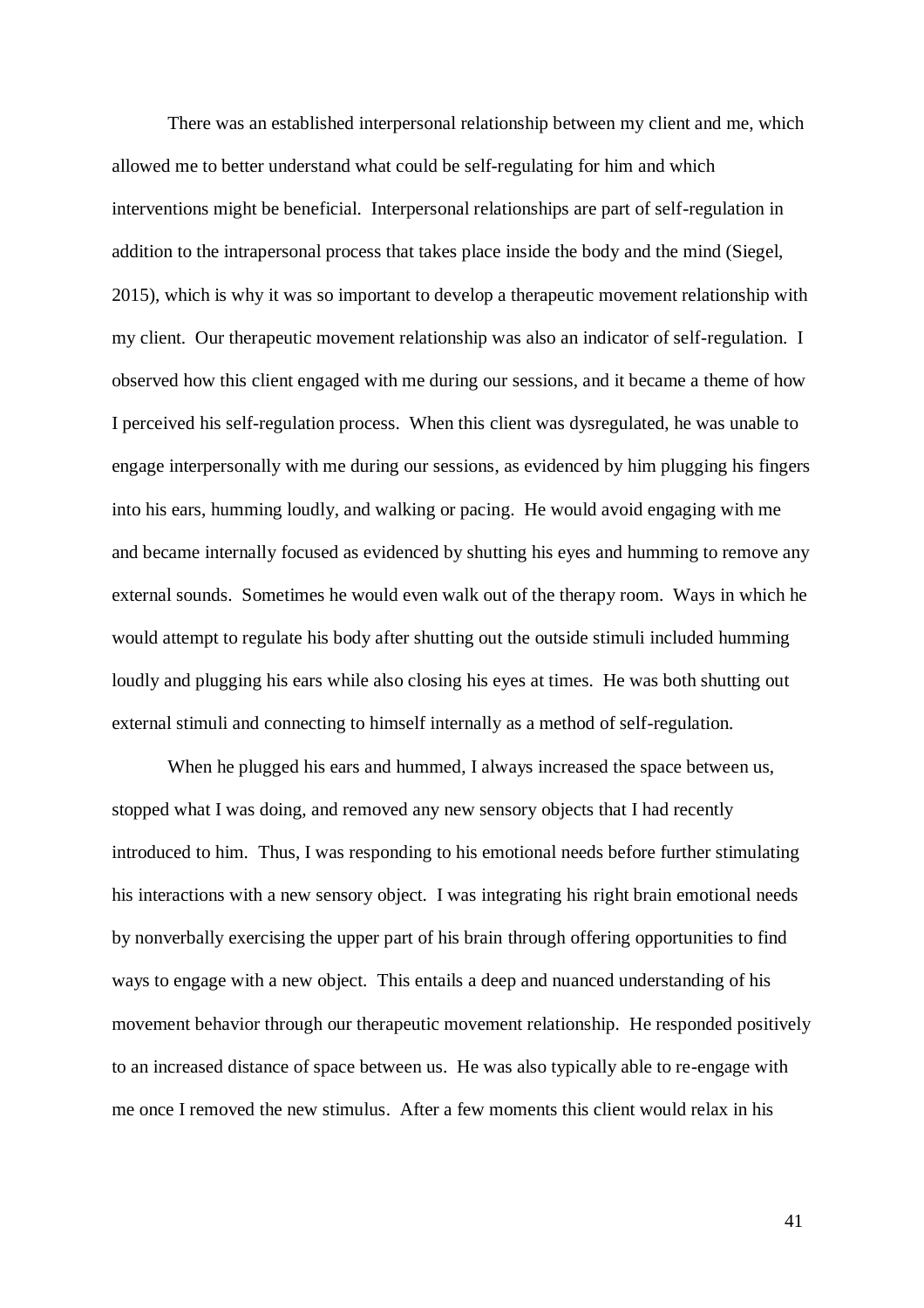body and begin to become aware of the therapy room once again. This was only if the new stimulus that I introduced was removed and placed out of the way.

Typically, I would introduce new sensory objects to our sessions multiple times to help with the transition into working with something new to this client. We made gradual shifts in our routine each week to continue developing the unfamiliar with the familiar. I helped to integrate his memory, which aided in his self-regulation. In the case of this client, our sessions were set up similarly each week to encourage his implicit memories to form expectations of our sessions, which were then organized by his hippocampus to become explicit memories (Siegel & Bryson, 2012). Our routine allowed him to connect his internal awareness and memories of our sessions to relate to the external, outside world.

### **Interventions to Aid in the Self-Regulation Process**

I facilitated interventions to support self-regulation as revealed through elongated postures, breath support, relaxed muscles, increased use of directness and grounding, repetitive movements, and humming. This was revealed through themes that emerged from our sessions and how I interpreted my interventions as self-regulatory for this client. Through mirroring and attuning with this client, I was able to get a sense of how he might experience his movements. Given our therapeutic movement relationship, I felt I had a strong understanding of his preferences for movement and how to proceed with him in our sessions to encourage his self-regulation process. Although I incorporated many interventions during our DMT sessions, I highlighted the few that were continued throughout our time together and that also related to his self-regulation process (see Figure 1).

**Mirroring and attunement.** According to Erfer (1995), DMT interventions and techniques are beneficial when working with a client nonverbally and developing rapport. One such technique is the use of mirroring, "which involves reflecting back someone else's movement and meaning, and communicates acceptance" (Moore, 2014, p. 20). Mirror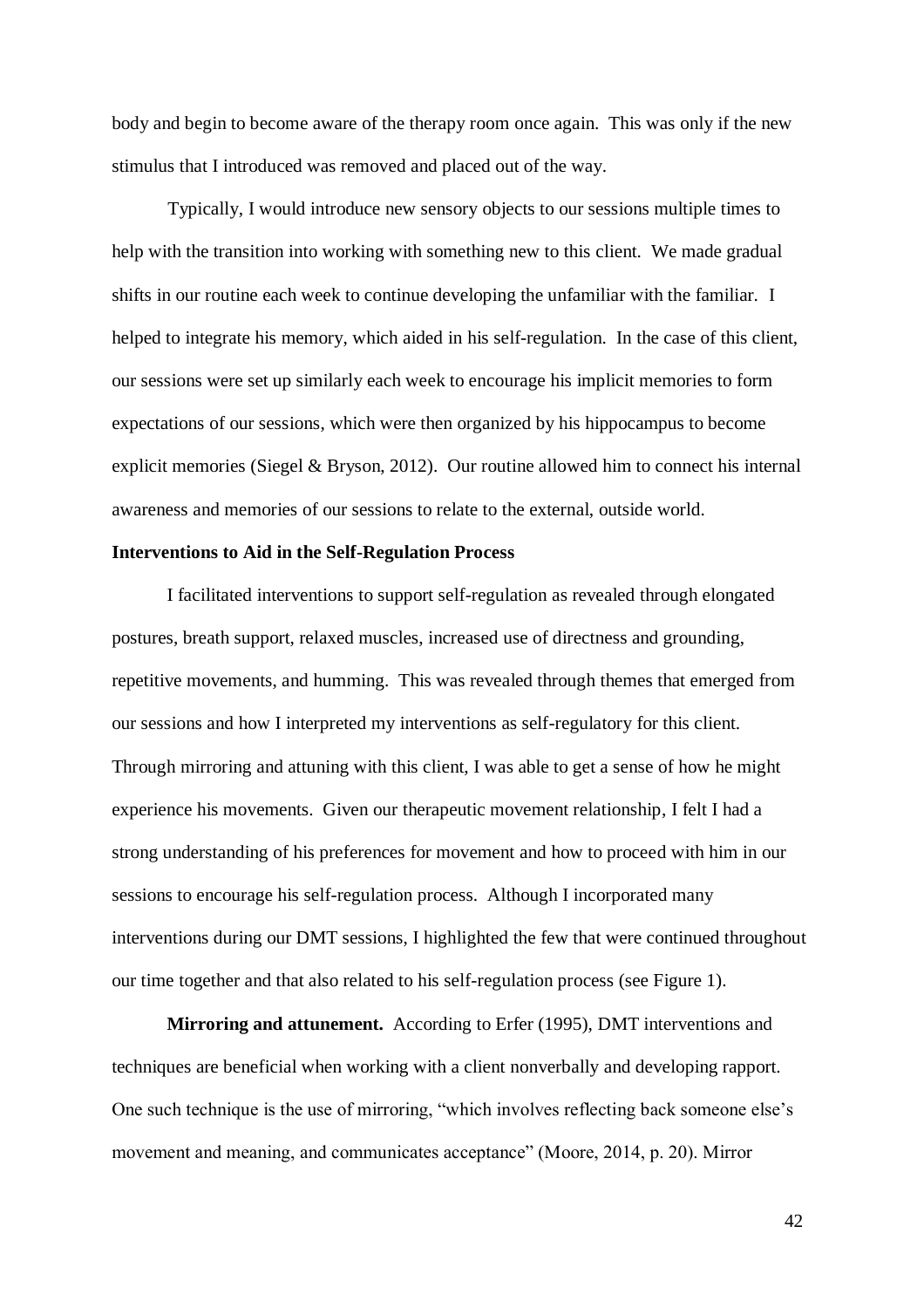neurons, which are activated during the process of mirroring, allow for a shared experience when working with a client through connected inner states (Stern, 2000). A therapist increases the power of the central nervous system mirror neurons when moving in connection with a client or when simply acting as an observer for the client (Berrol, 2006). This engages the interpersonal relationship to aid in self-regulation (Siegel, 2015) and cultivates integration of self and other through capitalizing on opportunities for social interaction. All of this is accomplished through the primary means of movement.

The process of mirroring can be initiated without spoken language, and it opens up a way to build relationships and develop a unique form of communication with another individual (Berrol, 2006). Furthermore, mirroring, through reflecting back to another person, can encourage the development of empathy (Stern, 2000). Responding to an individual's movements is a way in which that individual is validated through knowing that someone can communicate and respond in a way that is familiar to them (Tortora, 2006). Feeling understood and validated in relationship with another individual supports the establishment of a secure attachment, which aids in the self-regulation process (Siegel, 2015).

I became aware of a preference I have to mirror and attune when working with this client. According to Siegel, effective attunement is one way in which an individual's cognition develops through being in relationship and connecting with another individual (Siegel, 2015). Attunement involves connecting to another individual in the present moment. Attunement with another person is matching, or mirroring, some aspect of the individual's movement without totally mimicking the exact motions of that person (Fischman, 2009). Mirroring strongly corresponds to the concept of attunement with another individual (Fischman, 2009). Mirroring and attuning are two nonverbal ways to reflect back to the client what I am observing. It was a way in which to highlight explicitly what was happening implicitly in terms of integrating body memory of self-regulation (Siegel & Bryson, 2012).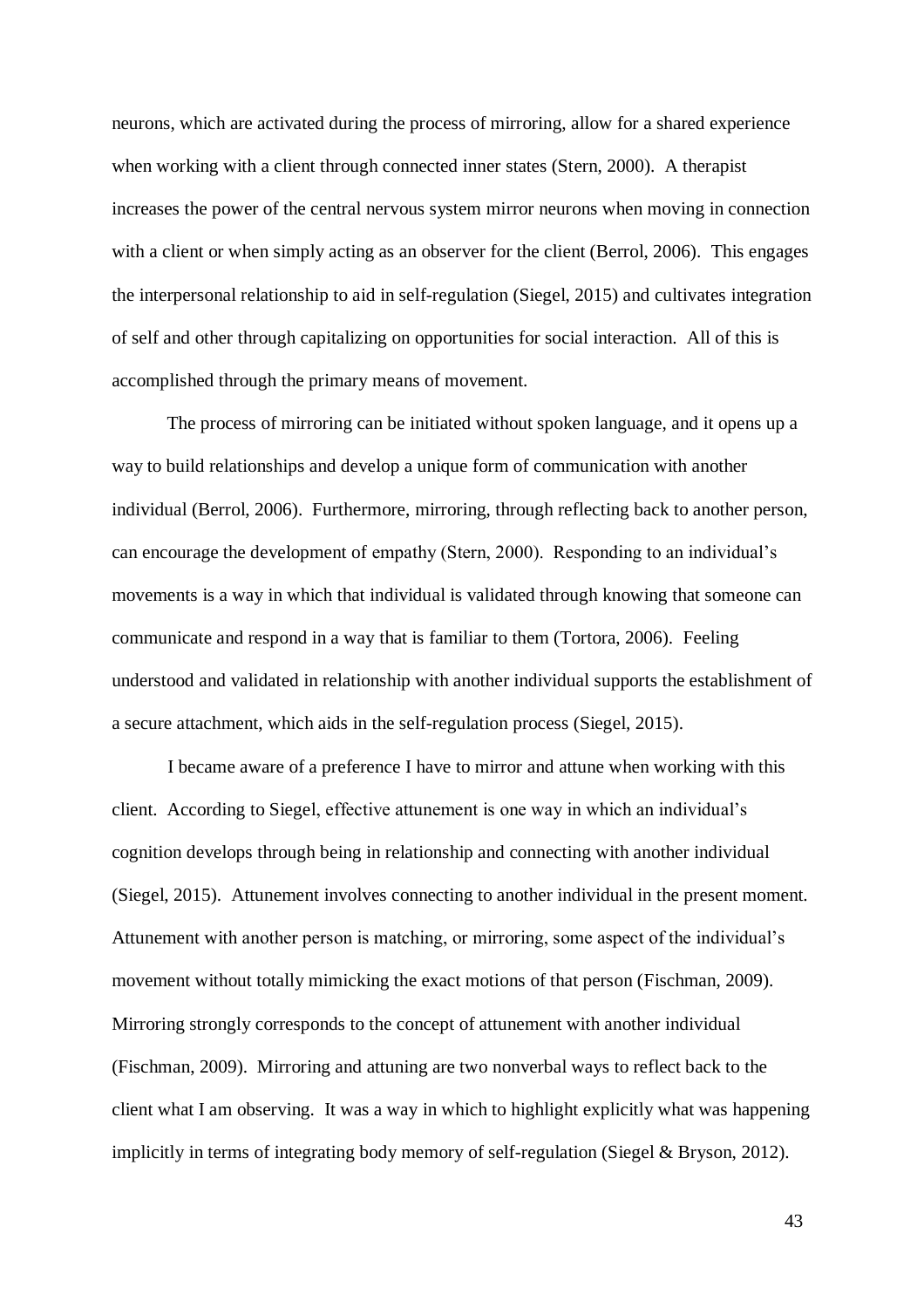These two ways of interacting with this client were both useful in reflecting back the selfregulation I noticed in his body. Mirroring and attunement helped this client to increase awareness of what was happening internally and served as a way to begin intentionally changing his inner experience, thus promoting self-regulation. Nonverbal methods of attunement included echoing, matching, and mirroring breath, posture, and the internal body rhythms of this client based on his body actions.

Most of my interventions working with this client involved mirroring his movements and attuning with him nonverbally. Examples of this included trying on his postures and how he was sitting during our DMT sessions, tapping out a similar rhythm to the rhythm he was tapping out, moving simultaneously with him, and repeating back vocalizations and movements he shared in sessions. I often shifted his movements and postures in some way or shifted which body parts I moved. For instance, if he moved his feet repetitively, I sometimes moved my hand in the same motions. Other examples included me sitting in the same way as he was sitting on the carpet or humming along with him to match his vocalizations. Attuning with this client allowed me to sense where he was in the present moment and gave me a glimpse into how he could be feeling. It helped me realize when I was feeling regulated or dysregulated and how he may be feeling similarly. Through observing and mirroring this client's body actions, I increased my understanding of his internal rhythm.

**Rhythm.** Rhythm is orchestrated by the fluctuations of silence and sound in space that create a distinct and observable pattern (Tortora, 2006). Rhythm can be both seen and heard in the space (Moore, 2009). When engaging in rhythm, the body becomes the instrument of enacting the sound and the beat into the space (Tortora, 2006). As stated by Raskin, "the most immediate reaction to rhythm is to fall in with it… You become part of it in a process which is not so much imitative as absorptive. The mood of the rhythm then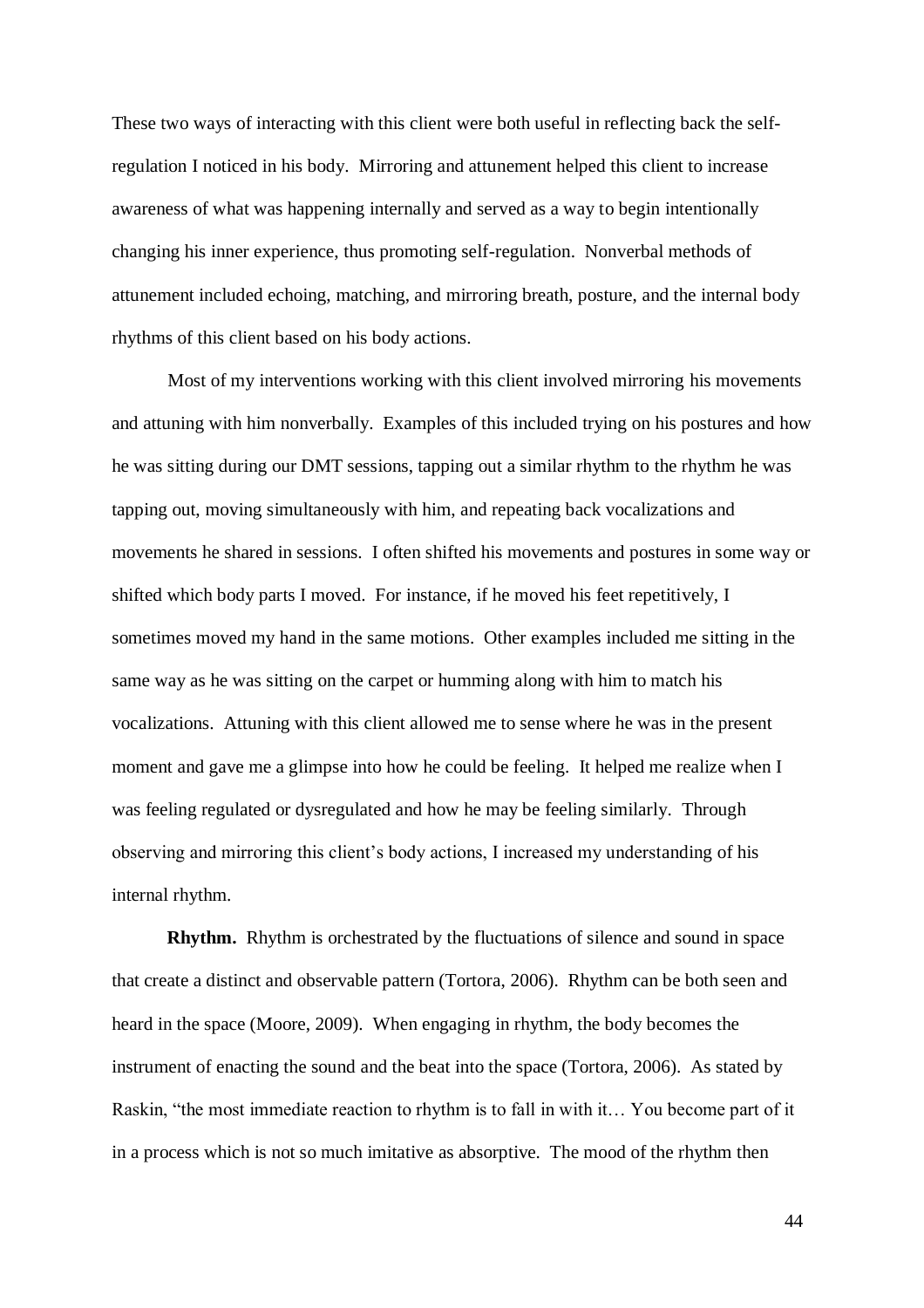becomes your mood" (as cited in Moore, 2009, p. 203). Timing and rhythm are two of the underlying principles in charge of organizing communication with another individual (Tortora, 2006). Rhythm is an interactive part of communication with others (Capello, 2015). Thus, rhythm served to assist in communicating with my client on a body level and prompted a deeper understanding of his internal experience.

On a body level, rhythm exists in our heartbeat and the flow of blood in our bodies, as well as our digestive system and how we walk in the space with our footsteps (Capello, 2015). Within rhythm, patterning and repetition can exist in the body as a part of the internal flow of an individual. Thus, awareness of our internal body rhythms can support our selfregulation process (Siegel & Bryson, 2012). I noticed that rhythm helped this client to organize and regulate his body, as evidenced by his reduced frequency of repetitive movements, reduced frequency of vocalizations, and his ability to focus his attention on a single activity. Typically, he had some difficulty maintaining focus on what was happening in the present moment and engaging with one stimulus at a time.

When working with rhythm, I focused on rhythmic awareness with this client. I mirrored his rhythm back to him through tapping and playing a drum or using the floor to tap out the rhythm I noticed in his body. His body rhythm was created by his repetitive movements. In addition to using a drum or the floor to create the beat of my client's internal rhythm, I also incorporated mirroring. I mirrored this client's rhythm by mirroring his movements back to him as he was moving. I mirrored his tapping and fidgeting back to him so that he could see what his body was doing. Thus, making explicit what he was communicating more implicitly (Siegel, 2015). Mirroring his rhythmic body actions strengthened our interpersonal relationship, which in turn supported self-regulation through bridging the gap between his internal sensation and his external understanding (Siegel  $\&$ Bryson, 2012). After mirroring this client's tapping and fidgeting, sometimes he would stop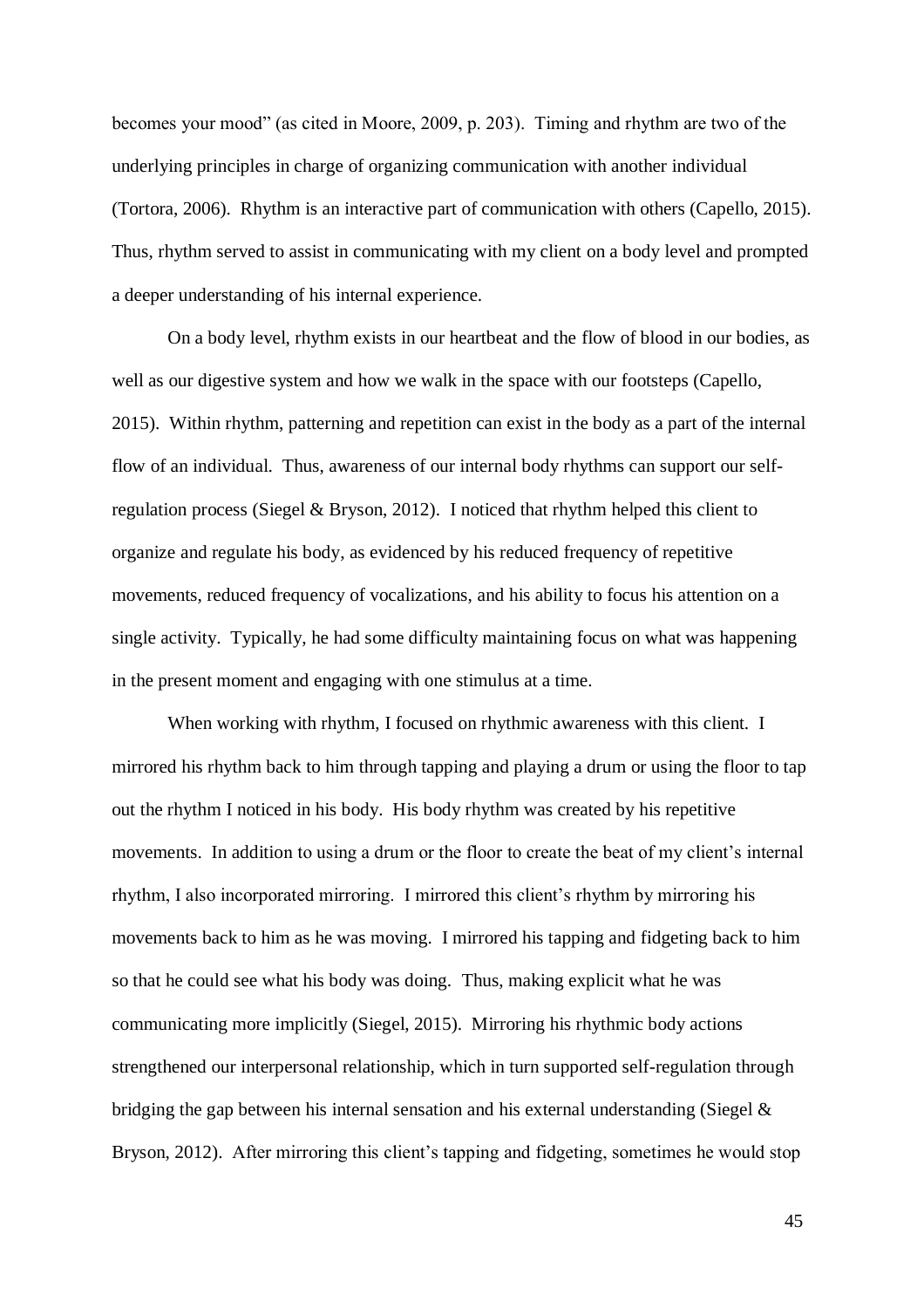moving his body. He would bring his awareness to what was happening in my body, therefore noticing what he was doing with his body. Individuals with ASD or ID may engage in repetitive movements like rocking, tapping, avoiding eye contact, or tactile stimulation to block off sensory input in an attempt to regulate themselves (Tortora, 2006). Engaging in rhythm can be organizing for an individual by bringing a sense of awareness to their body (Tortora, 2006). "Signals from the body directly shape our emotions" (Siegel, 2015, p. 169), impacting our ability to self-regulate. Consequently, an increased awareness of the body can aid in the self-regulation process through illuminating emotional sensations within the body, and promoting present moment awareness (Siegel, 2015; Siegel & Bryson, 2012). The rhythm of one's breath can also serve in supporting self-regulation.

**Breath.** Breath is the first developed pattern within the body. It requires no conscious thought to engage in breathing, but our use of breath reflects changes in our feelings, thoughts, and consciousness (Hackney, 1998). Breath support enlivens the body and brings life to all movement within the body (Hackney, 1998). The depth of breath present within the flow of the inhales and exhales can be informative of tension in the body (Tortora, 2006). Tension can indicate feelings of distress or different dysregulating emotions present in the body and has an effect on how an individual is breathing and engaging in breath (Tortora, 2006). Shrinking in the body, which is common in individuals with ASD, is related to a more pronounced exhalation of breath, indicating that these individuals could benefit from engaging in a more extended inhale to help expand their bodies in space (Capello, 2015). Furthermore, connecting to breath can be utilized as a calming method (Becker, 2012).

As this client engaged in louder vocalizations and humming, I began by first mirroring his vocalizations and humming and then modulating the use of my breath. I exaggerated my breath to demonstrate breath support to my client. Upon exaggerating my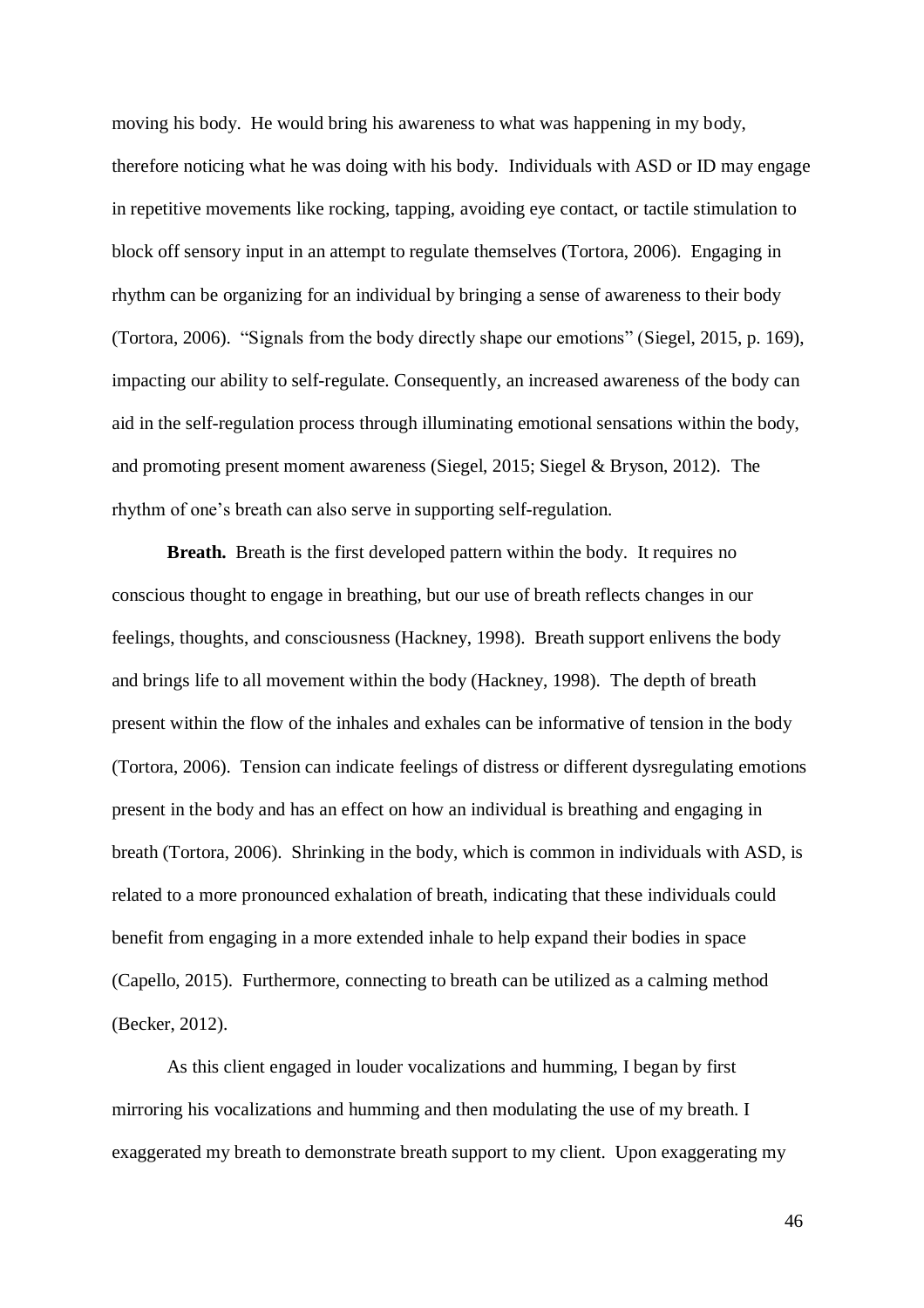breath, the client would shift his vocalizations to become quieter and quieter until he began to engage in active breath. Consciously breathing, which is also referred to as actively breathing, is an important part of the attunement process (Hackney, 1998). "Conscious cultivation of breath," also referred to as actively breathing, is an important part of the attunement process (Hackney, 1998, p. 52). Synchronous breath is one way to facilitate a connection with another individual (Tortora, 2006). It is through such a connection where self-regulation can be modeled and supported. According to Tortora (2006), "breath flow is the phrasing pattern that resembles and is often directed by the rise and release of the breath" (p. 500). Bringing awareness to the breath and breath patterns can help to understand an individual's natural internal rhythm (Capello, 2015). The use and activation of breath not only supports a physical activity, but also promotes relaxation within the body (Tortora, 2006). This addresses self-regulation at the level of the physical body through a shared relationship and increased awareness of one's own internal sensations (Siegel & Bryson, 2012).

Active breath involves consciously thinking of breathing and bringing the process into your awareness. Sometimes it would take a few minutes, and other times it would take longer for the client to shift from abrupt, loud vocalizations to engaging in active breathing. While actively breathing, the client slowed down his movements and connected more to his core through deeper belly breathing. Deep breathing slows down the heart rate, lowers the blood pressure, and sharpens the mind's ability to focus by slowing down the amygdala and supporting higher brain functioning in the frontal lobes (Becker, 2012). This increases selfregulation by mitigating the body's instinct to move into action before any conscious awareness or processing of the experience in the mind takes place (Siegel & Bryson, 2012). The amygdala prompted an increase in his awareness of internal sensations through breath to balance alongside the external stimuli he was experiencing (Singer, 2016).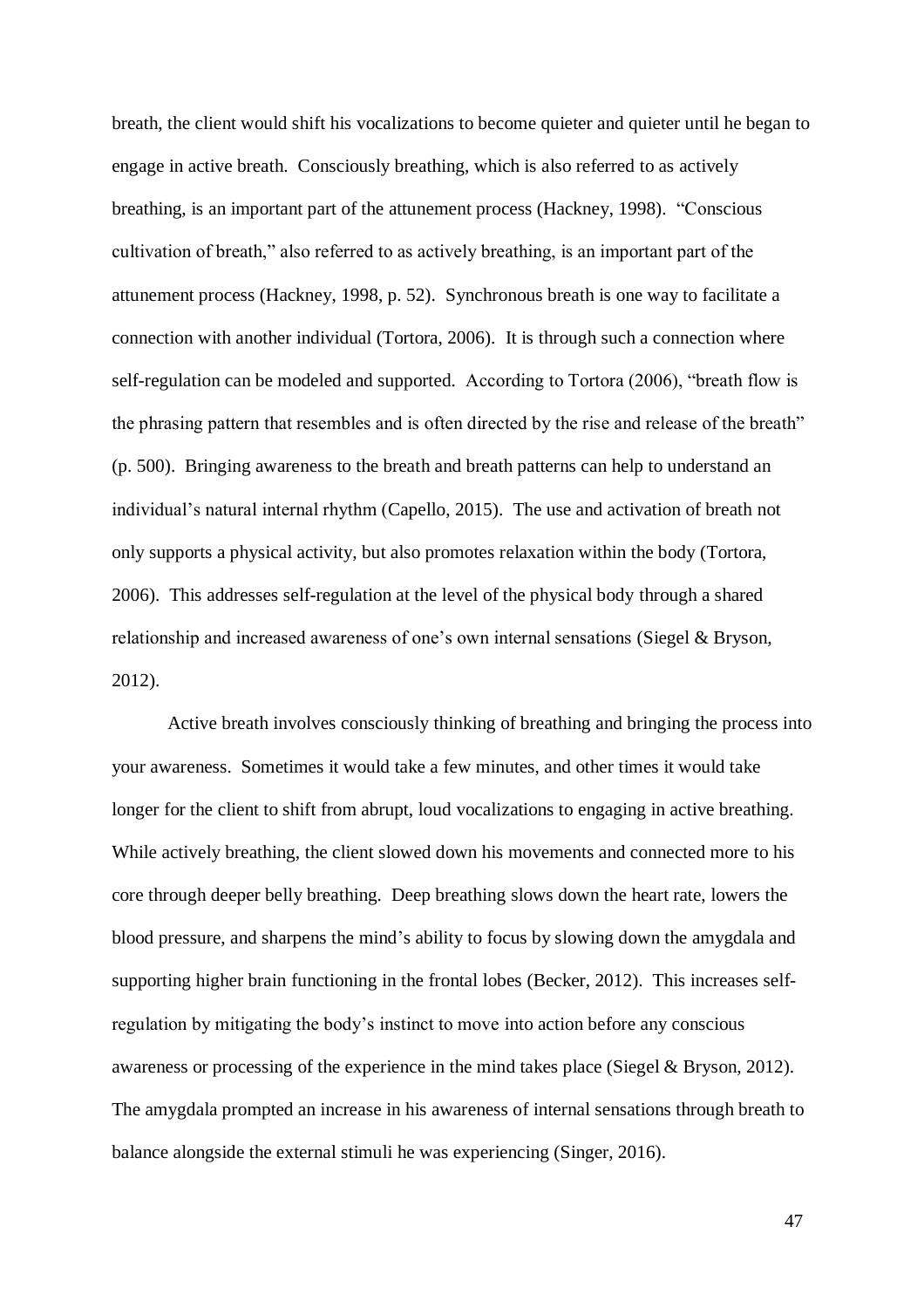#### **Responses to Interventions**

Siegel discussed the role of the nervous system and our relationships in aiding selfregulation (Siegel, 2015). Thus, it was imperative that I developed a therapeutic movement relationship with this client before and as a means of addressing self-regulation. Our therapeutic movement relationship took some time to evolve. It began with this client recognizing me and feeling comfortable coming to the therapy room. Factor et al. (2016) stated that individuals with ASD and ID benefit from structure and knowing what to expect through rituals and routines. Furthermore, a disruption or change in an individual's routine may trigger anxiety (Ozsivadjian, Knott, & Magiati, 2012). Thus, as we developed our work together, we created a sequence in which we conducted our DMT sessions. Each week, I would find my client at the day programming site and say hello. We would walk to the therapy room with him guiding the way, and we would sit on the floor. From there, we would begin our sessions usually in the same way—engaging with the foam puzzle—and then the session would unfold. This client and I developed a level of comfort that allowed us to work on aiding and growing his self-regulation process.

His responses to interventions were directly related to our interactions with one another in session. Because of our therapeutic movement relationship and my knowledge of this client, I understand my intervention choices and my perceptions of his self-regulation process to be accurate based on his responses. I noticed changes and shifts in his body to indicate regulation after interventions involving breath and rhythm. These responses included release of tension from his body, a more relaxed posture, elongation of breaths, more audible breathing, sitting up taller in his spine, quieting vocalizations, swaying slowly, softening movement, removing his fingers from plugging his ears, or moving into a place of stillness in his body.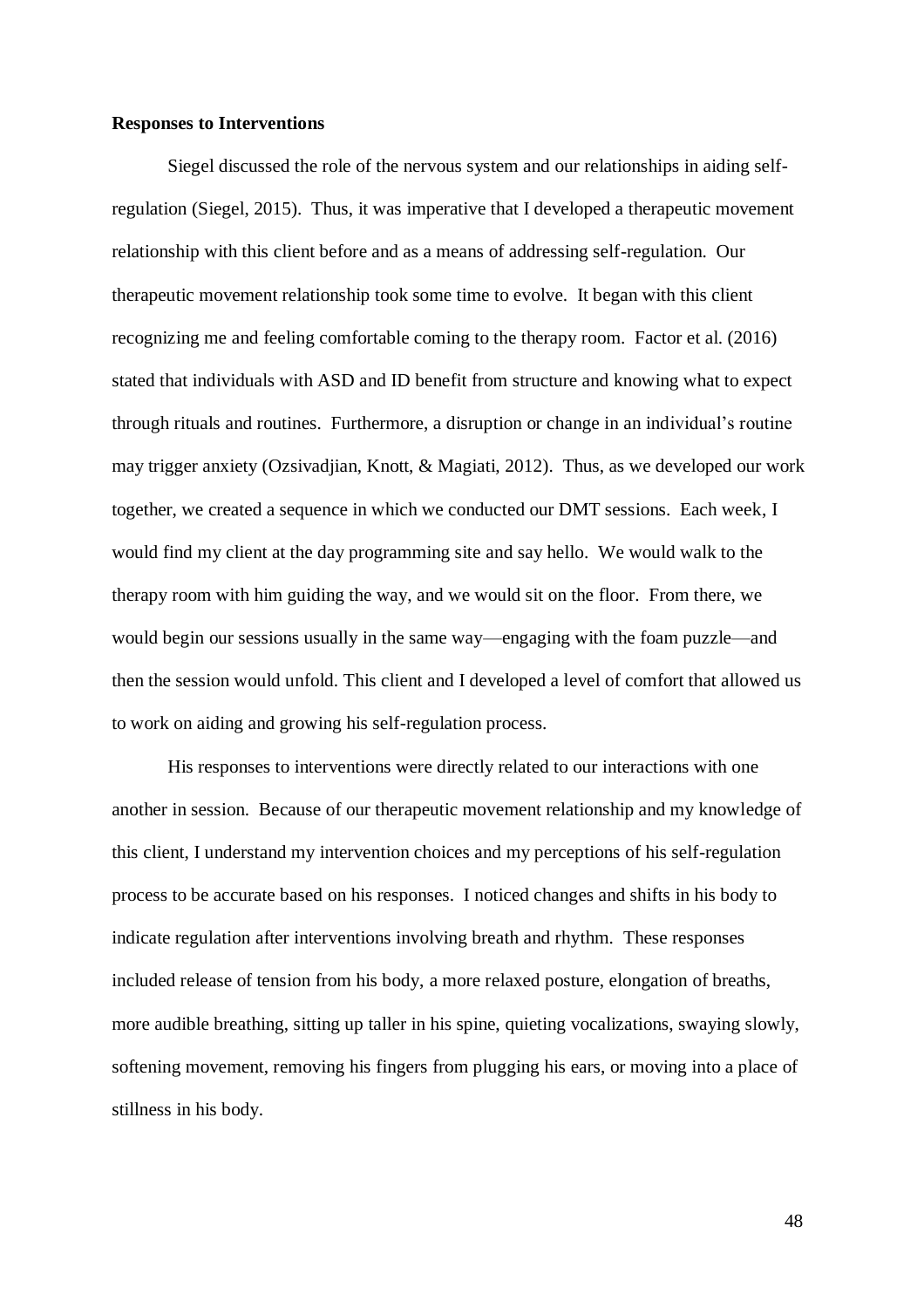When I exaggerated my breath to help him in the self-regulation process, he slowed down, paused, and then began to engage in active breathing. His breath became more apparent and I was able to visually see his use of breath while also hearing his inhales and exhales. Through continuing in active breath engagement, he was able to slow down his movements and eventually move into a place of stillness. I noticed that he was seated taller and longer in his spine and he had released tension from his shoulders. He removed his fingers from his ears and appeared calm in his body.

When I engaged in rhythm and brought awareness to his body rhythm, he became aware of his own internal rhythm and was able to shift and modulate through it. After engaging in a rhythm with me, he appeared more aware of his own body. He shifted his posture and accessed his verticality. He created and shifted the rhythm and I acted as a reflection for him in his process. Through engaging with rhythm, he became more organized in his body. His vocalizations shifted from random sounds to more controlled and steady humming. I observed his sporadic vocalizations as being dysregulated, because of what I observed in his body. He appeared disconnected in his body, which was evidenced by him moving indirectly in the space, his inability to focus on anything specific visually, and his inability to be direct with his movements in the therapy room. With the use and incorporation of rhythm, he became more connected in his body, as evidenced by his ability to access his directness in space.

### **Conclusion**

There are many different ways to utilize DMT in nonverbal connection with others, and I incorporated interventions that seemed beneficial for this client based on our established therapeutic movement relationship. The interventions and my clinical choices were focused on this client as an individual to continue engaging in person-centered counseling. Mirroring and attunement were helpful to connect with him nonverbally during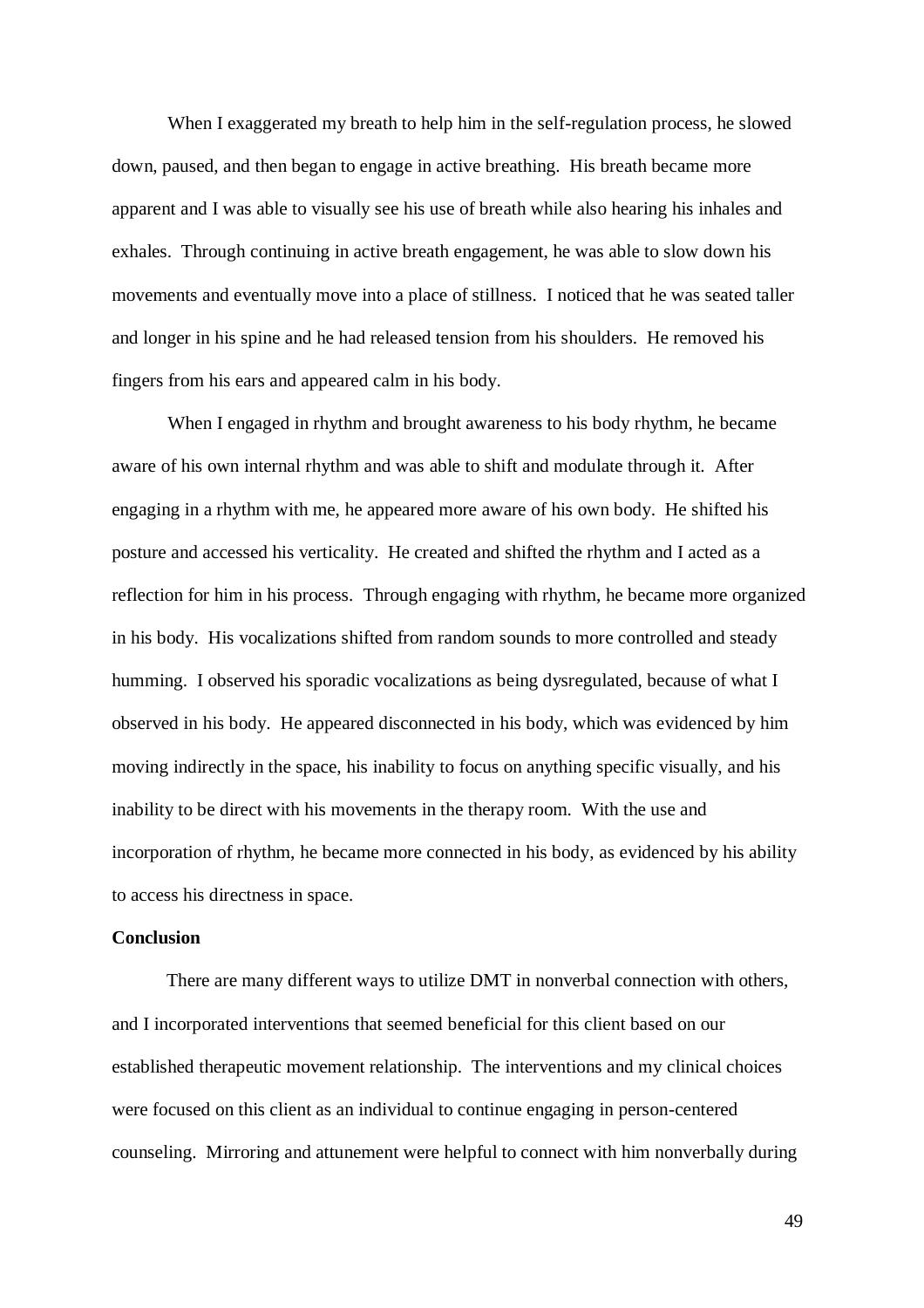DMT sessions. Through working with this client, I developed a greater understanding of how we related to one another in our sessions and how that informed our work together. Our therapeutic movement relationship provided me with insight to determine which interventions to implement with this client.

Engaging in active breath and rhythm helped this client self-regulate. I exaggerated my breath and increased rhythmic awareness with this client to aid in his self-regulation process. Kinesthetic empathy was informative of my work with this client. I not only noticed his body responses to interventions, but also my own felt responses from mirroring and attuning with his movements. I was informed both by what I was seeing through his movements and how I was sensing the various movements in my own body while mirroring what I observed. Our therapeutic movement relationship then helped inform my body prejudice to deepen my understanding of my biases and assumptions.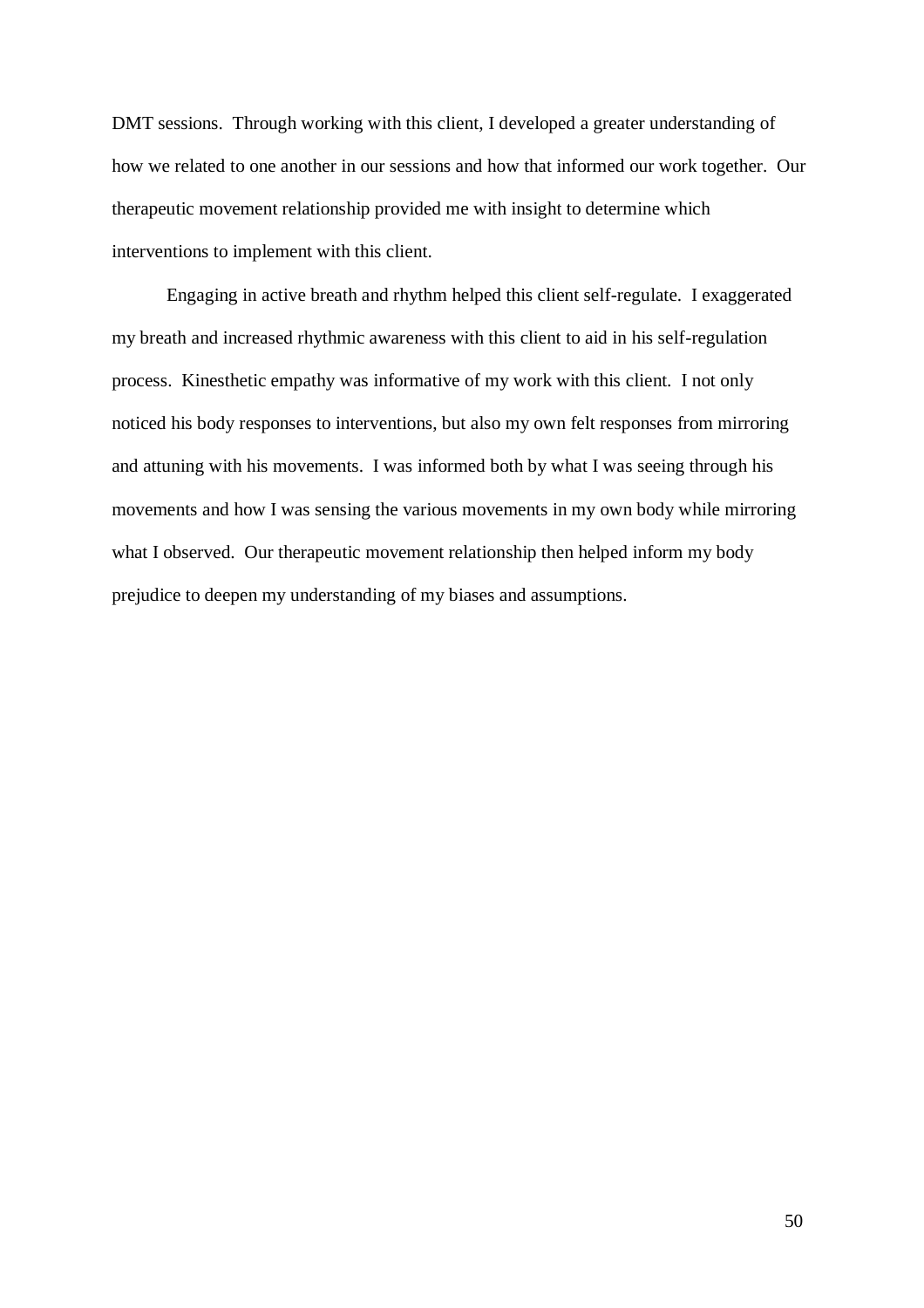#### **Summary and Future Implications**

After completing this case study, I have a greater understanding of what occurs during the self-regulation process. However, because self-regulation is so unique to each individual, I do not want to over-generalize my findings on self-regulation beyond this client. A limitation in this study is that it only focused on one client. My focus was very narrow, and I focused on the specific self-regulation process for this one individual. I chose to do this because it helped me to focus and clarify for myself what self-regulation looks like in the body. During this study, I developed a greater understanding of my preferences and biases of working as a therapist. I discovered mirroring and attunement are two of the major skills that I use to engage with an individual. I learn from trying on other's movements and connecting with others through kinesthetic empathy. Self-regulation is an interpersonal process that involves connecting with others, so developing a therapeutic movement relationship with this client allowed me to better understand how he regulates himself and what I could introduce to help aid in his self-regulation process.

This study provides evidential support for the research that has already been done working with DMT with ASD and ID. While there has been research done with adults with ASD and ID, self-regulation and the use of DMT, it is limited. There is currently research in the field of DMT working with children with ASD and ID, but less research involving adults with these diagnoses. This study contributes evidence of the self-regulation process utilizing DMT with adults with ASD and ID. This study demonstrates the importance of DMT and its connection to self-regulation when working with an adult with ASD and ID. Other dance/movement therapists could further expand upon this study and implement it with individuals in different settings. They could utilize interventions that I highlighted in this case study—mirroring, attunement, breath, and rhythm—while also applying them to group settings and working with the broader population of adults with ASD and ID. This could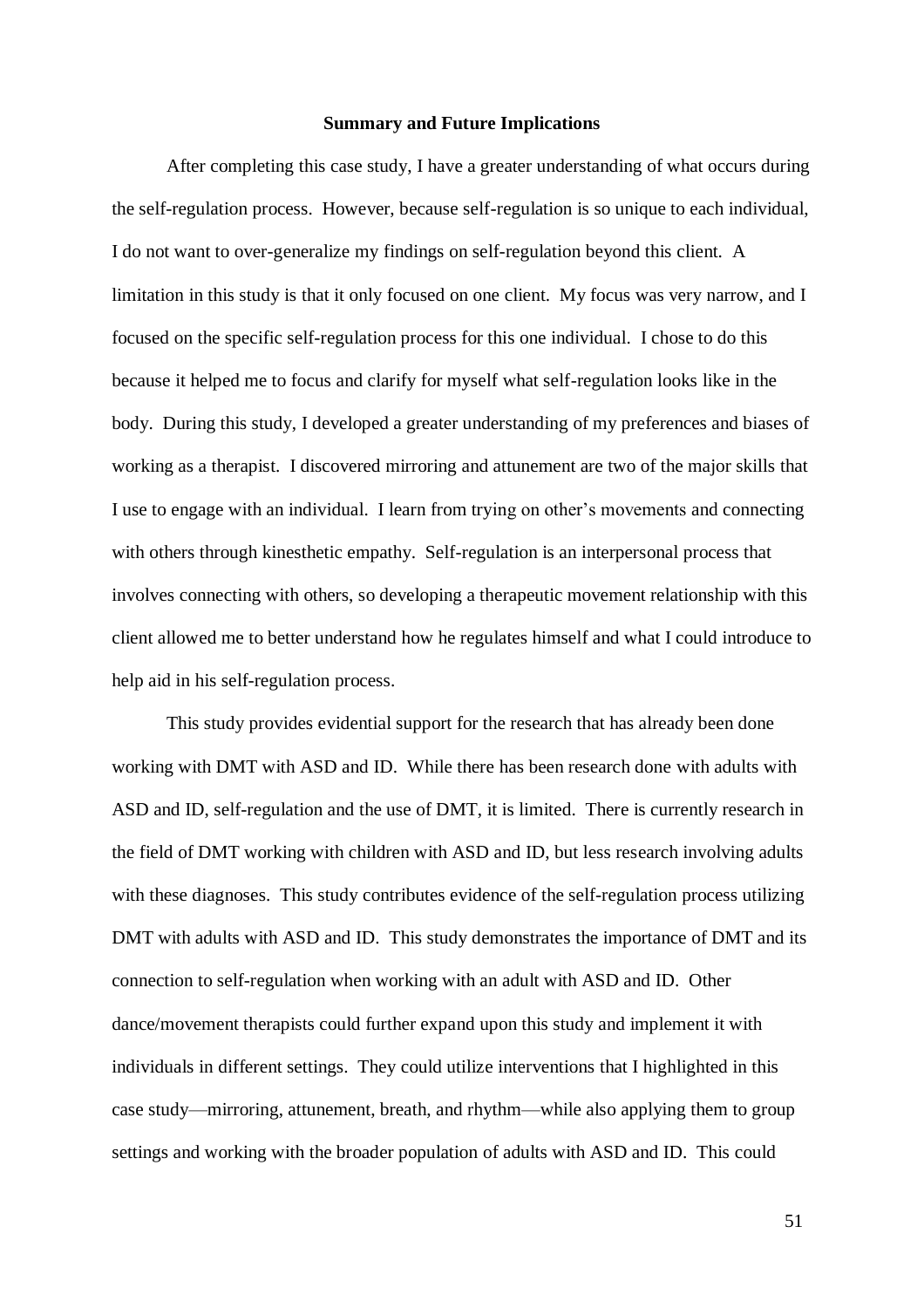help to further the research of DMT with ASD and ID regarding self-regulation and its importance for this population as a whole.

In the future, I would be interested to see what other interventions would be useful in this client's self-regulation process. I would also be curious to see how my facilitation could be different in shifting how I can relate nonverbally in other ways. During my time with this client, I utilized mirroring and attunement as my primary means of interaction. I would like to try other ways of engaging with this client, utilizing other methodologies of DMT to see how it would impact his process of regulation such as focusing on and modulating between different Laban effort qualities, and utilizing aspects of another DMT framework. I would like to implement a different theoretical framework to better understand the impact it could have on this individual. For example, I utilized a Chacian framework but I would be interested in seeing how another framework such as Liljan Espenak's psychomotor therapy could shift and alter our therapeutic relationship. Liljan Espenak is a dance/movement therapist that is well known for her work with individuals with developmental disabilities incorporating improvisation and creative movement with the "medical model of observation, diagnosis, and treatment" (Levy, 2005, p. 43). I would also like to learn more about how the therapeutic movement relationship can be influential in the self-regulation process. To further this study, I would be interested in how other dance/movement therapists perceive their therapeutic movement relationship with clients to impact how their clients are able to regulate during a session. Furthermore, this study provides an opportunity for future research in this area to evaluate the effectiveness of these interventions to improve self-regulation for this population.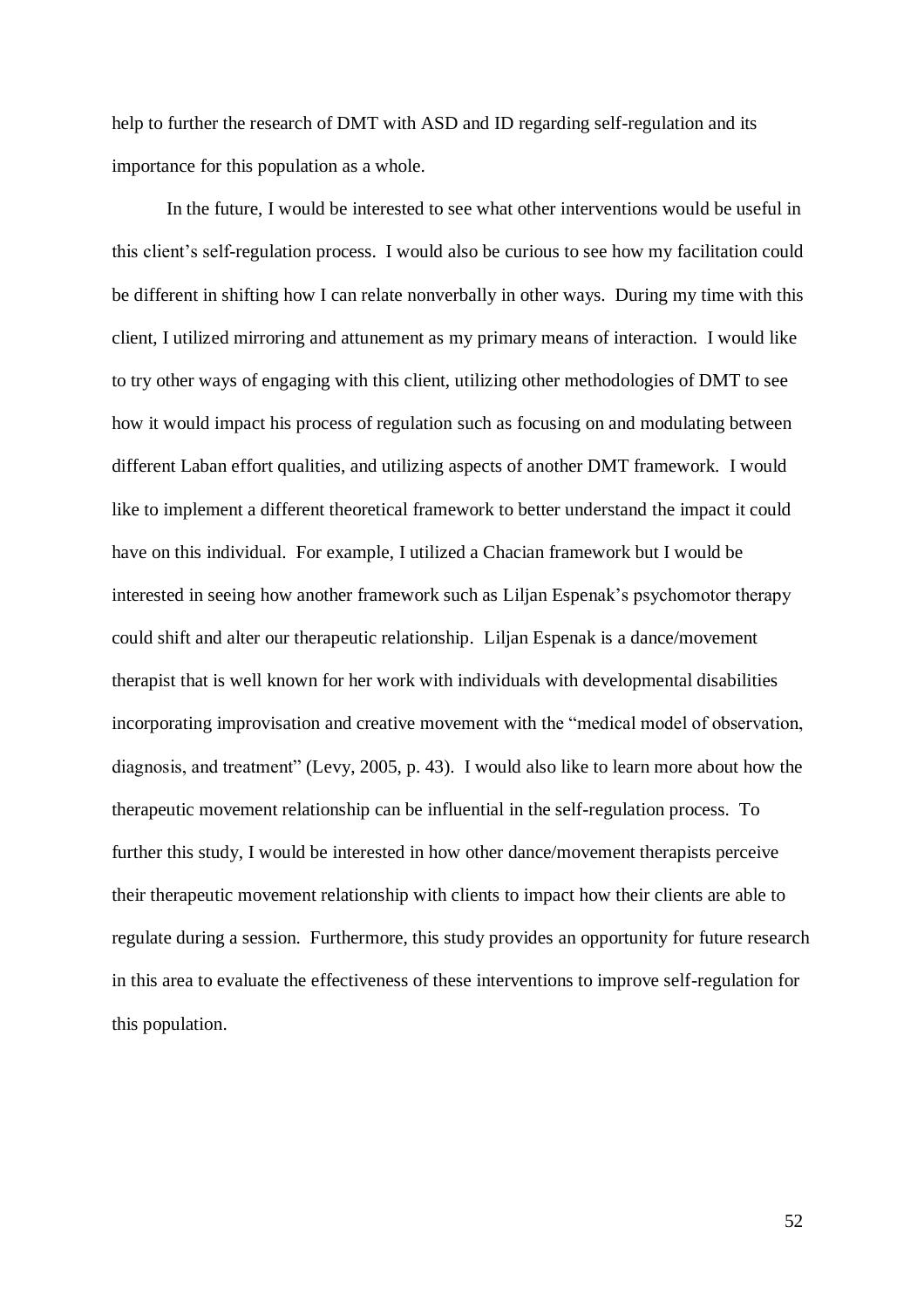### **References**

- Adolphs, R. (2010). What does the amygdala contribute to social cognition? *Annals of The New York Academy of Sciences*, *1191*(1), 42-61. doi:10.1111/j.1749- 6632.2010.05445.x
- American Dance Therapy Association. (2016). What is DMT? Retrieved from https://adta.org/faqs/
- American Psychiatric Association. (2013). *Diagnostic and statistical manual of mental disorders* (5th ed.). Arlington, VA: American Psychiatric Publishing.
- Autism Speaks Inc. (2013). Symptoms. Retrieved from https://www.autismspeaks.org/whatautism/symptoms
- Barnet-Lopez, S., Pérez-Testor, S., Cabedo-Sanromà, J., Oviedo, G. R., & Guerra-Balic, M. (2016). Dance/movement therapy and emotional well-being for adults with intellectual disabilities. *The Arts in Psychotherapy*, *51*, 10-16. doi:10.1016/j.aip.2016.08.002
- Barrett, L. F. (2017). *How emotions are made*. New York, NY: Houghton Mifflin Harcourt.
- Becker, P. (2012, December 9). Self-regulation one breath at a time [Blog post]. Retrieved from https://themindfulclassroom.wordpress.com/2012/12/09/self-regulation-onebreath-at-a-time/
- Berrol, C. F. (2006). Neuroscience meets dance/movement therapy: Mirror neurons, the therapeutic process and empathy. *The Arts in Psychotherapy*, *33*(4), 302-315. doi:10.1016/j.aip.2006.04.001
- Capello, P. (2015). BASICS: An intra/interactional model of DMT with the adult psychiatric patient. In S. Chaiklin & H. Wengrower (Eds.), *The art and science of dance/movement therapy: Life is dance* (2nd ed.) (77-101). New York, NY: Routledge.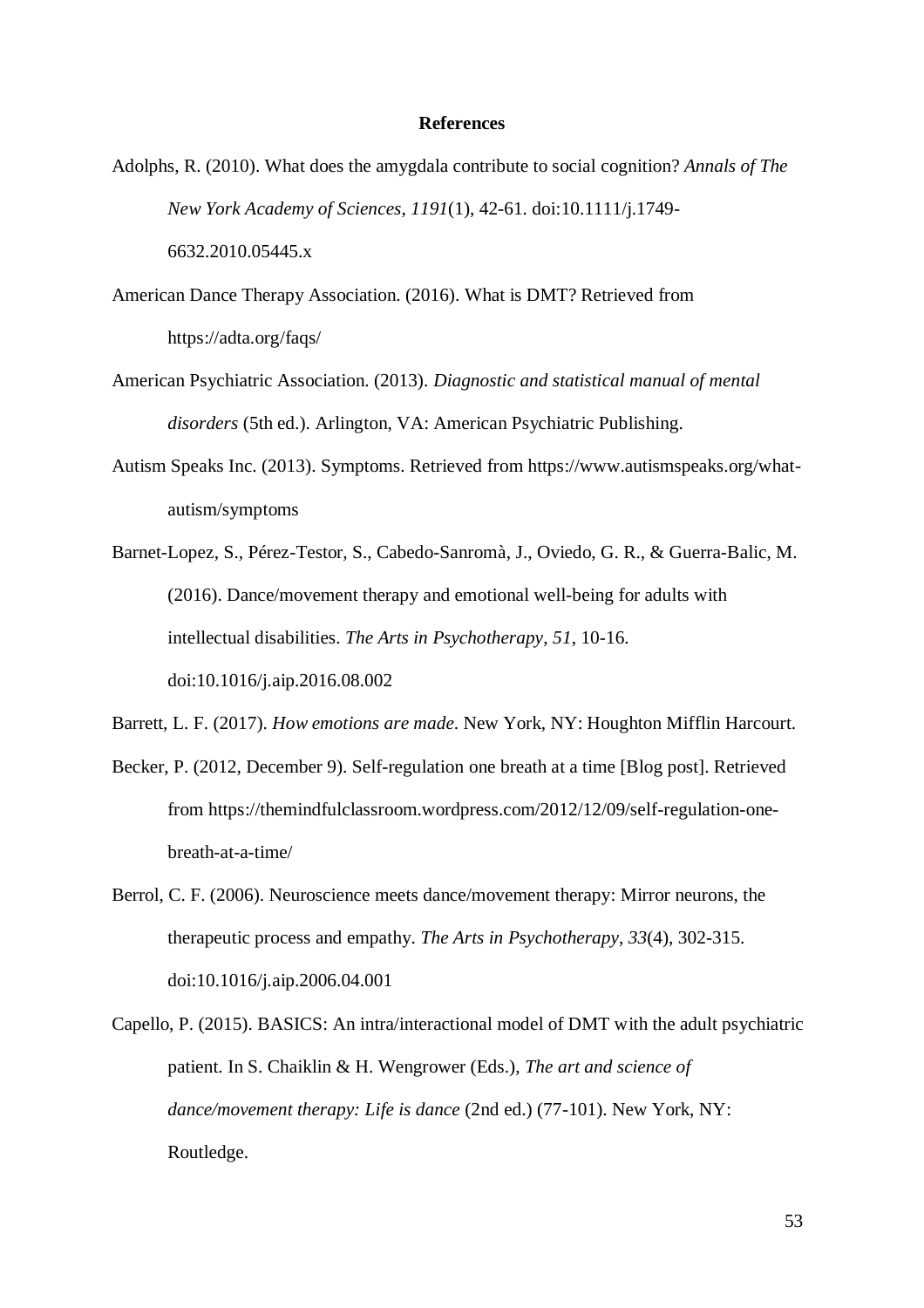- Center for Autism Research. (2016). Intellectual disability and ASD. Retrieved from https://www.carautismroadmap.org/intellectual-disability-and-asd/
- Center for Disease Control and Prevention. (2012). Facts about intellectual disability. Retrieved from

https://www.cdc.gov/ncbddd/actearly/pdf/parents\_pdfs/intellectualdisability.pdf

- Center for Disease Control and Prevention. (2016). Autism spectrum disorder (ASD). Retrieved from https://www.cdc.gov/ncbddd/autism/research.html
- Cervantes, P. E., & Matson, J. L. (2015). Comorbid symptomology in adults with autism spectrum disorder and intellectual disability. *Journal of Autism and Developmental Disorders, 45*(12), 3961–3970. doi:10.1007/s10803-015-2553-z
- Chaiklin, S. & Schmais, C. (1993). The Chace approach to dance therapy. In S. Sandel, S. Chaiklin, & A. Lohn (Eds.), *Foundations of dance/movement therapy: The life and work of Marian Chace* (75-97). Columbia, MD: The Marian Chace Memorial Fund of the ADTA.
- Chaiklin, S., & Wengrower, H. (Eds.) (2015). *The art and science of dance/movement therapy: Life is dance* (2nd ed.). New York, NY: Routledge.
- Creed, T. (2015, April 28). An introduction to CBT for people with autism spectrum disorder [Blog Post]. Retrieved from https://beckinstitute.org/an-introduction-to-cbt-forpeople-with-an-autism-spectrum-disorder/
- Creswell, J.W. (2013). *Qualitative inquiry and research design: Choosing among five approaches* (3rd ed.). Thousand Oaks, CA: Sage.
- Cruz. R., & Berrol, C. (2012). *Dance/movement therapists in action* (2nd ed.). Springfield, IL: Charles C. Thomas.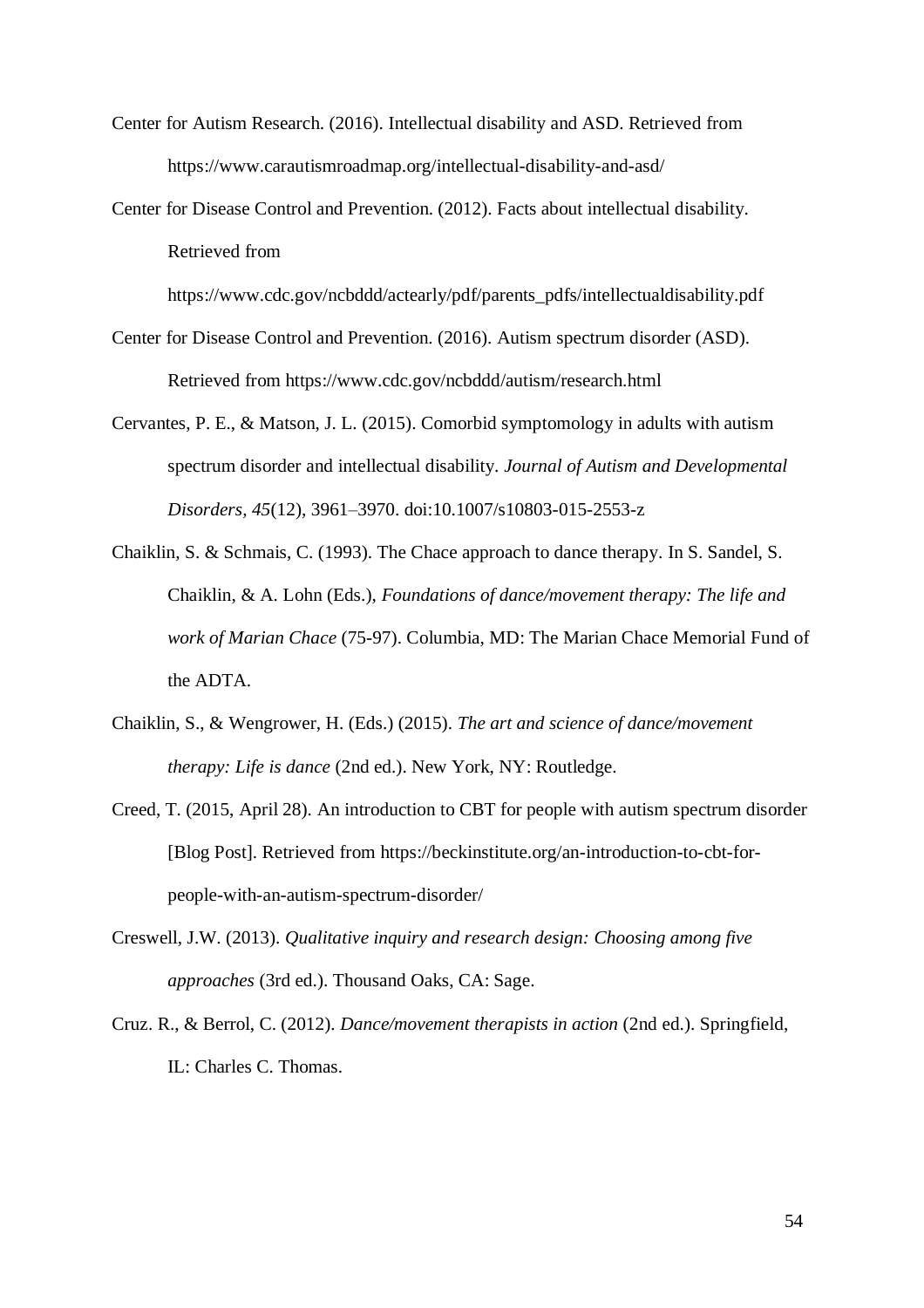Devereaux, C. (2014, April 2). *Dance/movement therapy & autism: Dances of relationship* [Video File]. Retrieved from

https://www.youtube.com/watch?time\_continue=263&v=65DLHYrHIIM

- Downey, L. (2016). *A phenomenological exploration of empathic reflection in dance/movement therapy*. (Unpublished dissertation). Argosy University, Phoenix, AZ.
- Elliot, E., & Gonzalez-Mena, J. (2011). Babies' self-regulation: Taking a broad perspective. *YC Young Children, 66*(1), 28-32. Retrieved from http://www.jstor.org/stable/42730693
- Erfer, T. (1995). Treating children with autism in a public-school setting. In F. J. Levy, *Dance and other expressive art therapies: When words are not enough* (191-212). New York, NY: Routledge.
- Factor, R. S., Condy, E. E., Farley, J. P., & Scarpa, A. (2016). Brief report: Insistence on sameness, anxiety, and social motivation in children with autism spectrum disorder. *Journal of Autism and Developmental Disorders, 46*(7), 2548-2554. doi:10.1007/s10803-016-2781-x
- Fischman, D. (2009). Therapeutic relationships and kinesthetic empathy. In S. Chaiklin & H. Wengrower (Eds.), *The art and science of dance/movement therapy: Life is dance* (2nd ed.) (33-52). New York, NY: Routledge.
- Fonagy, P., & Moran, G. (1993). Selecting single case research designs for clinicians. In N. E. Miller, L. Luborsky, & J. P. Docherty (Eds.), *Psychodynamic treatment research: A handbook for clinical practice* (pp. 62-95). New York, NY: Basic Books.
- Goodill, S. W. (2016). The evidence base for dance/movement therapy in mental health moving the body of knowledge. In P. M. Neilsen & R. J. King (Ed.), *Creative arts in*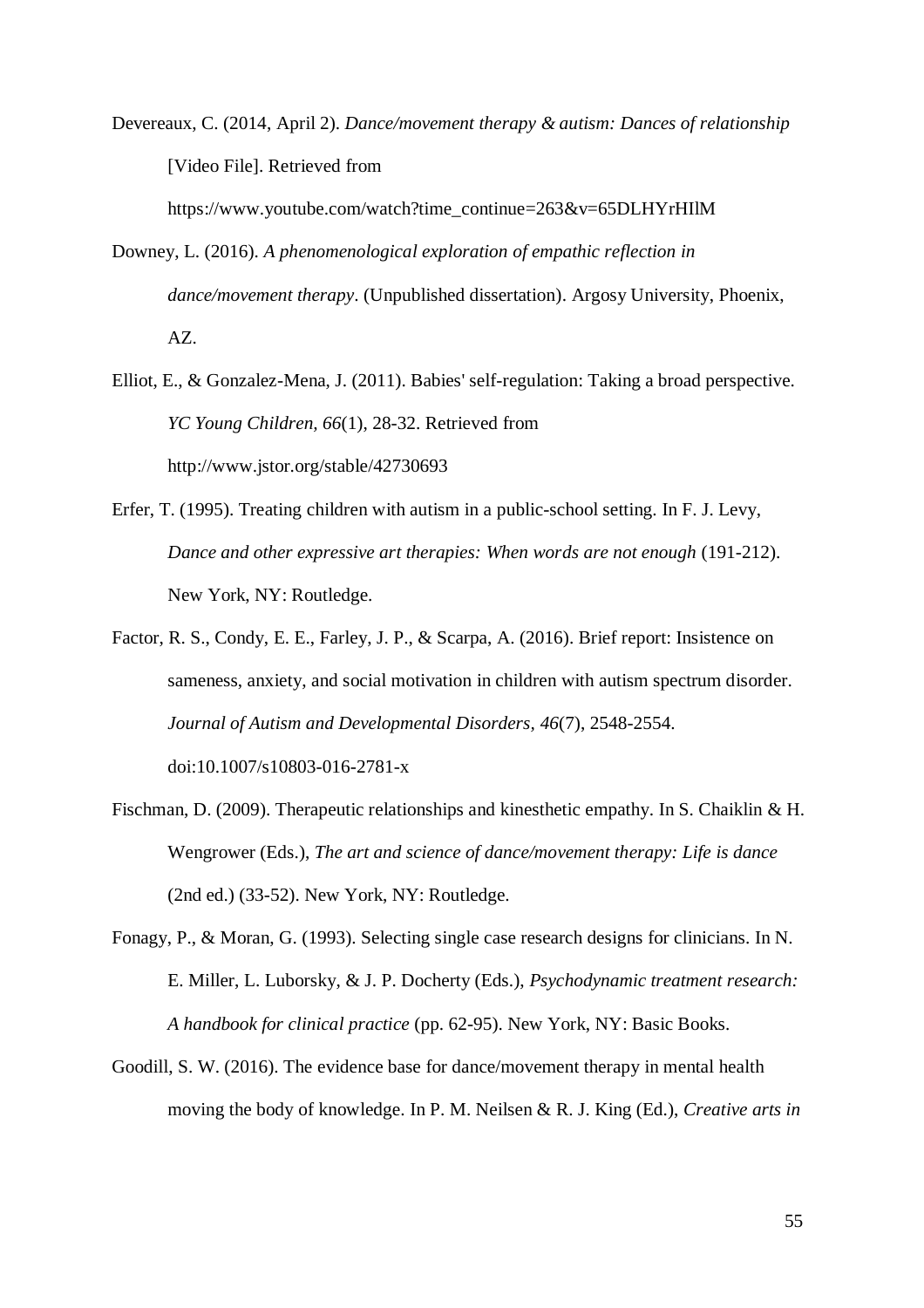*counseling and mental health*, (pp. 136-145). Los Angeles, CA: SAGE Publications. doi:10.4135/9781506306049

- Ground. (2014). In *Oxford University Press Online Dictionary*. Retrieved from https://en.oxforddictionaries.com/definition/ground
- Grounded. (2018). In *Merriam-Webster's Online Dictionary*. Retrieved from https://www.merriam-webster.com/dictionary/grounded
- Hackney, P. (1998). *Making connections: Total body integration through Bartenieff fundamentals*. New York, NY: Routledge.
- Hartley, S. L., & MacLean, W. E. (2008). Coping strategies of adults with mild intellectual disability for stressful social interactions. *Journal of Mental Health Research in Intellectual Disabilities*, *1*(2), 109-127. doi:10.1080/19315860801988426
- Ivey, A. E., D'Andrea, M. J., & Ivey, M. B. (2012). Theories of counseling and psychotherapy: A multicultural perspective (7th ed.). Thousand Oaks, CA: Sage.
- Joosten, A. V., Bundy, A. C., & Einfeld, S. L. (2009). Intrinsic and extrinsic motivation for stereotypic and repetitive behavior. *Journal of Autism and Developmental Disorders, 39*(3), 521-531. doi:10.1007/s10803-008-0654-7.
- Kim, J. A., Szatmari, P., Bryson, S. E., Streiner, D. L., & Wilson, F. J. (2000). The prevalence of anxiety and mood problems among children with autism and Asperger syndrome. *Autism: The International Journal of Research and Practice*, *4*(2), 117.
- Lazarus, C. N. (2013). Four common myths and misconceptions about CBT. Retrieved from https://www.psychologytoday.com/us/blog/think-well/201304/four-common-mythsand-misconceptions-about-cbt
- Levine, P. A., & Kline, M. (2008). Trauma-proofing your kids: A parents' guide for instilling confidence, joy, and resilience. Berkeley, CA: North Atlantic Books.

Levy, F. J. (2005). *Dance/movement therapy: A healing art*. Reston, VA: AAHPERD.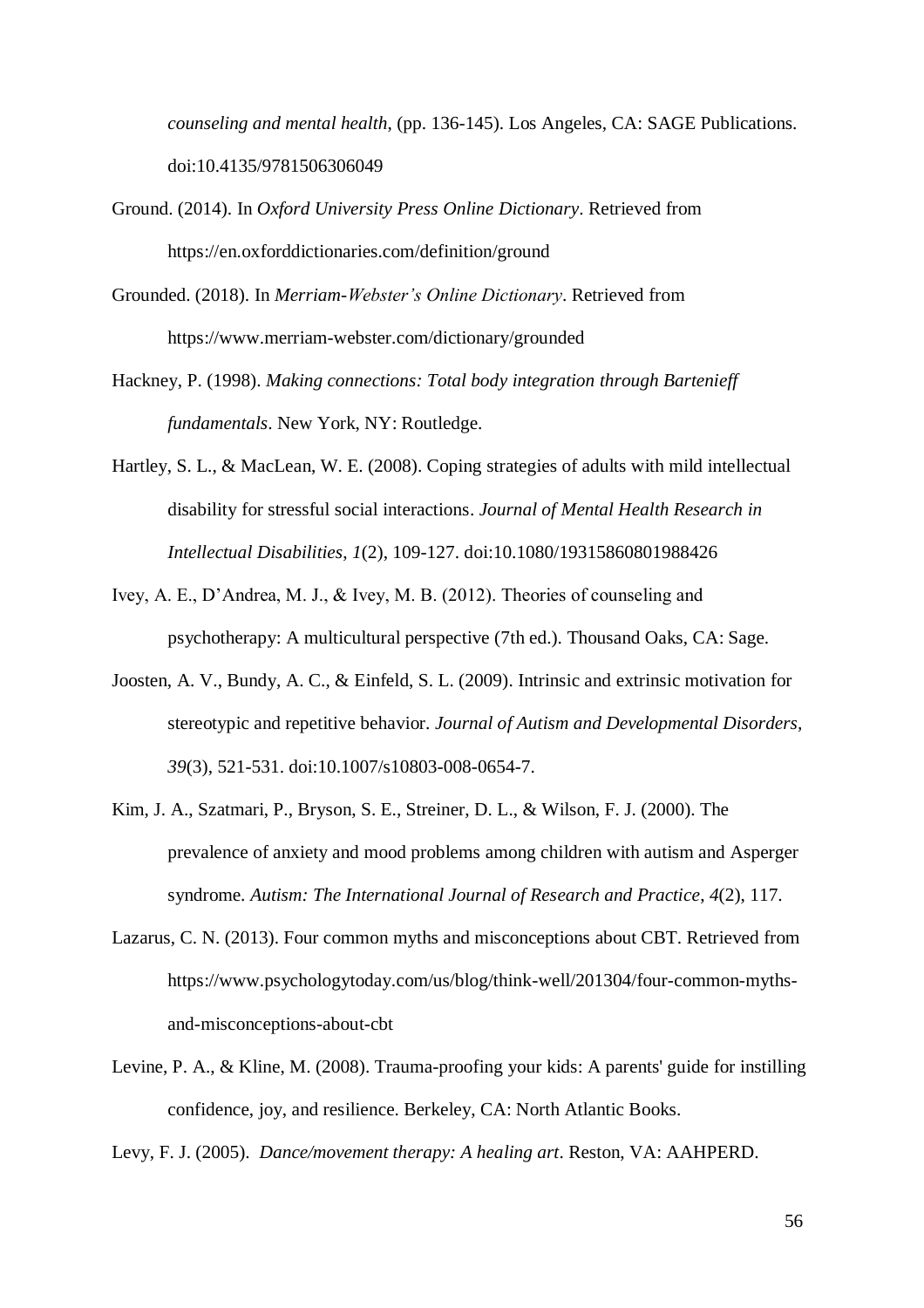- McClure, K. S., Halpern, J., Wolper, P. A., & Donahue, J. J. (2009). Emotion regulation and intellectual disability. *Journal of Developmental Disabilities*, *15*, 38-44.
- Moore, C. L. (2009). *The harmonic structure of movement, music, and dance according to Rudolf Laban*. Lewiston, NY: Edwin Mellen Press.
- Moore, E. (2014). *Friendship and dance/movement therapy with adults with developmental disabilities*. Unpublished master's thesis, Columbia College Chicago, Chicago, IL.

Movement Has Meaning. (2011). Weight. Retrieved from http://www.movementhasmeaning.com/glossary/

- Ozsivadjian, A., Knott, F., & Magiati, I. (2012). Parent and child perspectives on the nature of anxiety in children and young people with autism spectrum disorders: A focus group study. *Autism*, *16*(2), 107-121. doi:10.1177/1362361311431703.
- Paris, B., & Murray-Slutsky, C. (2010). Self-regulation: What is it? And what does sensory processing have to do with it? Retrieved from https://www.southpaw.com/selfregulation-what-is-it-and-what-does-sensory-processing-have-to-do-with-it
- Parteli, L. (1995). Contribution of dance/movement therapy to the psychic understanding of motor stereotypes and distortions in autism and psychosis in childhood and adolescence. *The Arts in Psychotherapy, 22*, 241-247.
- Reynolds, T., Zupanick, C. E., & Dombeck, M. (2013). Intellectual functioning (mental abilities). Retrieved from https://www.mentalhelp.net/articles/intellectualfunctioning-mental-abilities/
- Samborsky, K. (2014). *Exploring empathy: A dance/movement therapy program for adults with developmental disabilities* (Unpublished master's thesis). Columbia College Chicago, Chicago, IL.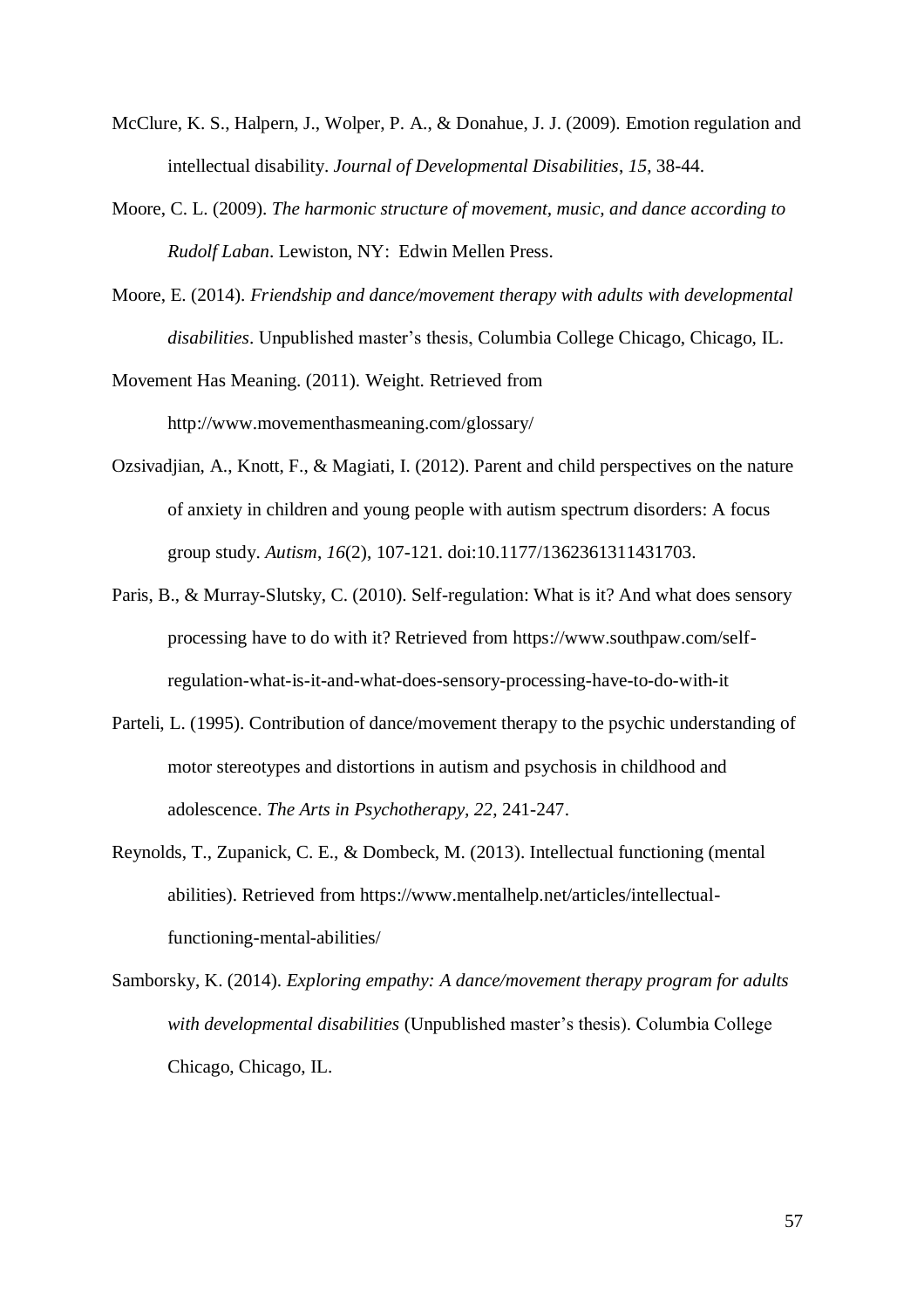- Sandel, S., Chaiklin, S., & Lohn, A. (1993). *Foundations of dance/movement therapy: The life and work of Marian Chace*. Columbia, MD: The Marian Chace Memorial Fund of the ADTA.
- Seoane, K. (2016). Parenting the self with self-applied touch: A dance/movement therapy approach to self-regulation. *American Journal of Dance Therapy, 38*(1), 21-40. doi:10.1007/s10465-016-9207-3
- Sheehy, K., & Nind, M. (2005). Emotional well-being for all: Mental health and people with profound and multiple learning disabilities. *British Journal of Learning Disabilities*, *33*(1), 34-38. doi:10.1111/j.1468-3156.2004.00290.x
- Siegel, D. J. (2015). *The developing mind: How relationships and the brain interact to shape who we are* (2nd ed.). New York, NY: Guilford Press.
- Siegel, D. J., & Bryson, T. P. (2012). *The whole-brain child: 12 revolutionary strategies to nurture your child's developing mind*. New York, NY: Bantam Books.
- Sifferlin, A. (2017, December). Are emotions contagious? *Special Time Edition: The Science of Emotions*, 41-45.
- Singer, A. (2016). Self-control. *Salem Press Encyclopedia.* Hackensack, NJ: EBSCO Publishing.
- Sroufe, L. A. (1996). *Emotional development: The organization of emotional life in the early years*. New York, NY: Cambridge University Press.
- Stern, D. N. (2000). *The interpersonal world of the infant: A view from psychoanalysis and developmental psychology*. New York, NY: Basic Books.

Stosny, S. (2011). Self-regulation. Retrieved from https://www.psychologytoday.com/blog/anger-in-the-age-entiltlement/201110/selfregulation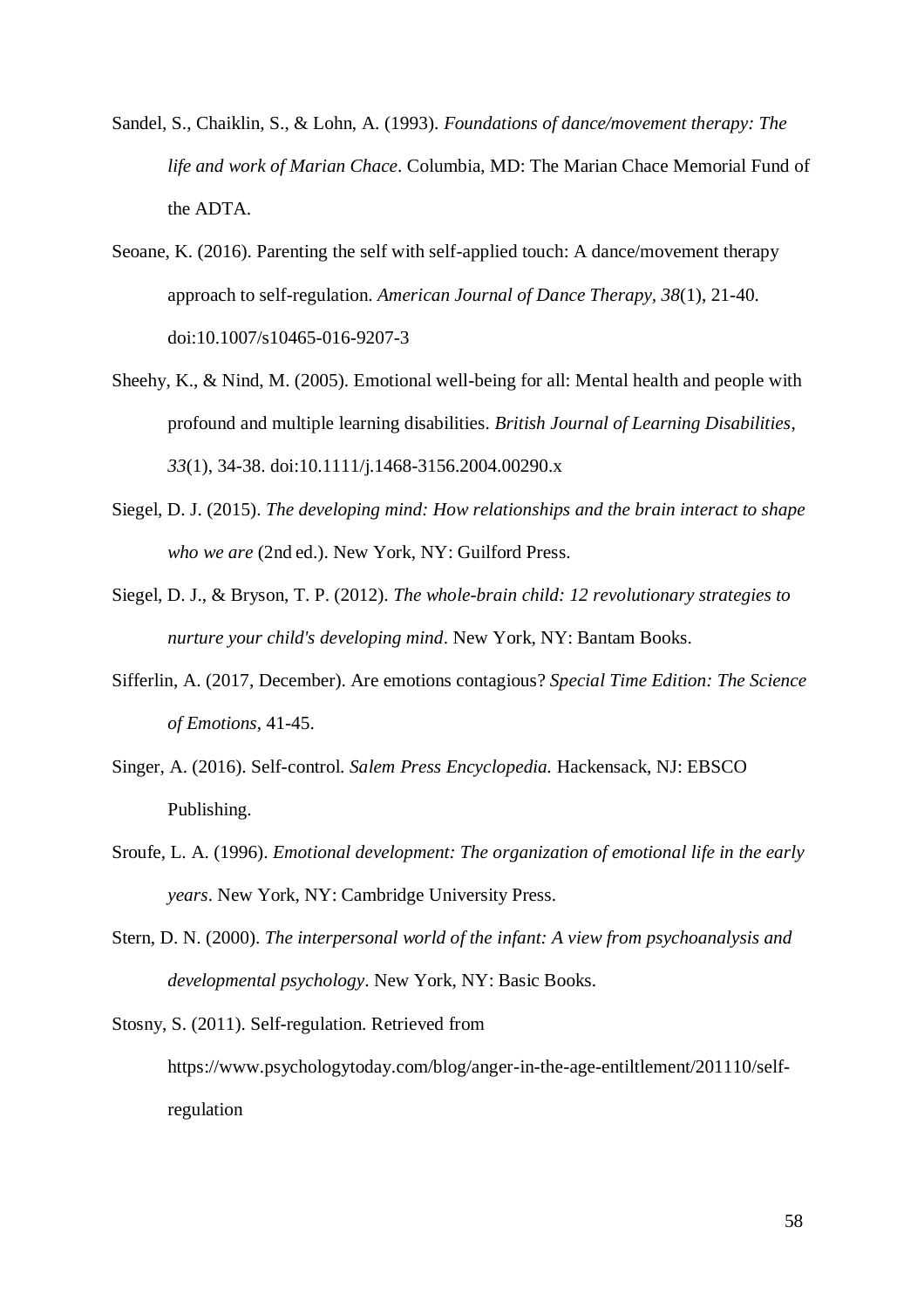- Taylor, R. R. (2005). *Cognitive behavioral therapy for chronic illness and disability*. New York, NY: Springer Science+Business Media. doi:10.1007/0-387-25310-6\_2
- Tord, P. D., & Bräuninger, I. (2015). Grounding: Theoretical application and practice in dance movement therapy. *The Arts in Psychotherapy*, *43*, 16-22. doi:10.1016/j.aip.2015.02.001
- Tortora, S. (2006). *The dancing dialogue: Using the communicative pattern of movement with young children*. Baltimore, MD: Paul H. Brookes.
- Wagner, D. D., & Heatherton, T. F. (2013). Self-regulatory depletion increases emotional reactivity in the amygdala. *Social Cognitive & Affective Neuroscience*, *8*(4), 410-417.
- Young, J. (2017). The therapeutic movement relationship in dance/movement therapy: A phenomenological study. *American Journal of Dance Therapy, 39*(1), 93 – 112.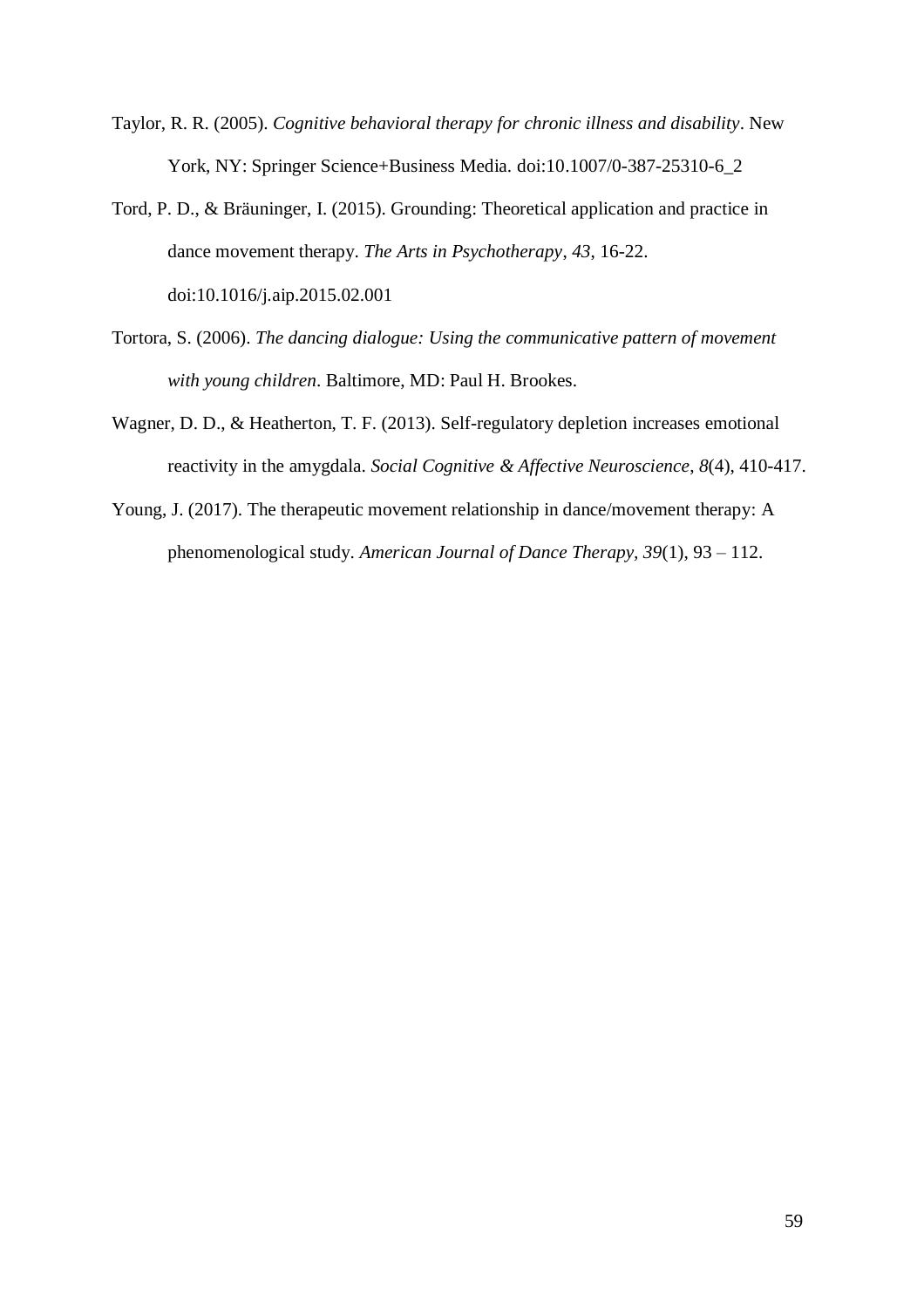### **Appendix A**

### **Definition of Terms**

#### **Applied Behavioral Analysis**

Applied behavioral analysis is an established process of working with individuals to better understand the relationship between their behaviors and the impact their environment with have on their future behaviors (Ivey et al., 2012). Interpersonal contact, empathy, and self-congruence are all important aspects that the therapist must be aware of, when utilizing applied behavioral analysis (Ivey et al., 2012).

### **Attunement**

"Attuning is taking in the movement with a soft focus, getting a feel for the sequence, shape, and rhythm of the action without becoming too analytical" (Moore, 2009, p. 142). It is a form of empathic reflection (Fischman, 2009). It is a way to develop empathy with another individual and better understand their experience (Downey, 2016).

### **Body Prejudice**

Body prejudice is the positive or negative meaning making of a movement observation based on the personal experience of the observer (Moore, 2009). When the positive or negative association is then projected onto similar movements, "an inappropriate and prejudicial reaction may result" (Moore, 2009, p. 145).

### **Dance/Movement Therapy**

DMT incorporates present moment movement in the body to provide connection and to promote growth and healing in the mind (American Dance Therapy Association [ADTA], 2016). DMT integrates sensations, perceptions, and cognition to promote both intrapersonal and interpersonal development within an individual (Fischman, 2009). "Dance and movement are utilized as a way to the unconscious and as a facilitator of different aspects of health and well-being" (Chaiklin & Wengrower, 2015, p. xxxi).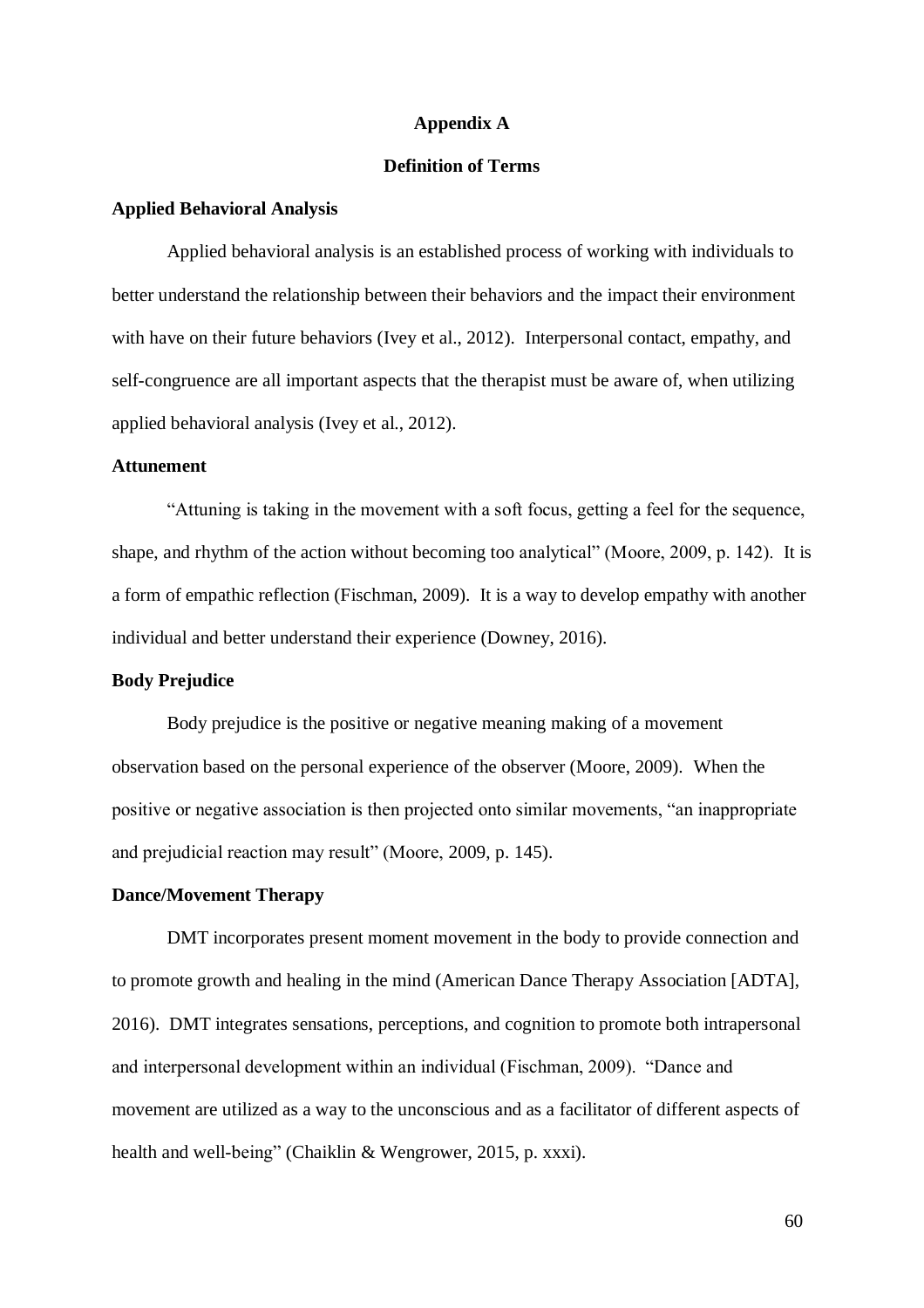### **Empathic Reflection**

Empathic reflection is both a verbal and nonverbal process that happens in the present moment, involving the kinesthetic response to develop through empathy and the movement experience between a dance/movement therapist and a client (Downey, 2016).

#### **Kinesthetic Empathy**

Kinesthetic empathy is the deeper understanding of another person through experiencing their movement and reflecting upon how the movement feels within your own body (Fischman, 2009). It involves the therapeutic movement relationship including "nonverbal communication, bodily movement, dancing, and verbal expression" (Fischman, 2009, p. 33).

### **Mirroring**

Mirroring is a technique of engaging in empathic reflection (Downey, 2016). It involves embodying the exact movement, including body posture and shape, to mirror the individual's movement and reflect back an emotional aspect of the movement (Tortora, 2006).

### **Self-Regulation**

Self-regulation is a process that systemizes and organizes the mind and body of an individual (Siegel, 2015). Self-regulation involves an interconnected system that includes the brain of an individual, their entire body, and their relationships with others (Siegel, 2015).

### **Therapeutic Movement Relationship**

According to Young (2017), the therapeutic movement relationship is "a shared presence of body, mind, and spirit between the dance/movement therapist and client where healing occurs within the safe containment of a creative collaboration, and results in a resonance" (p. 104).